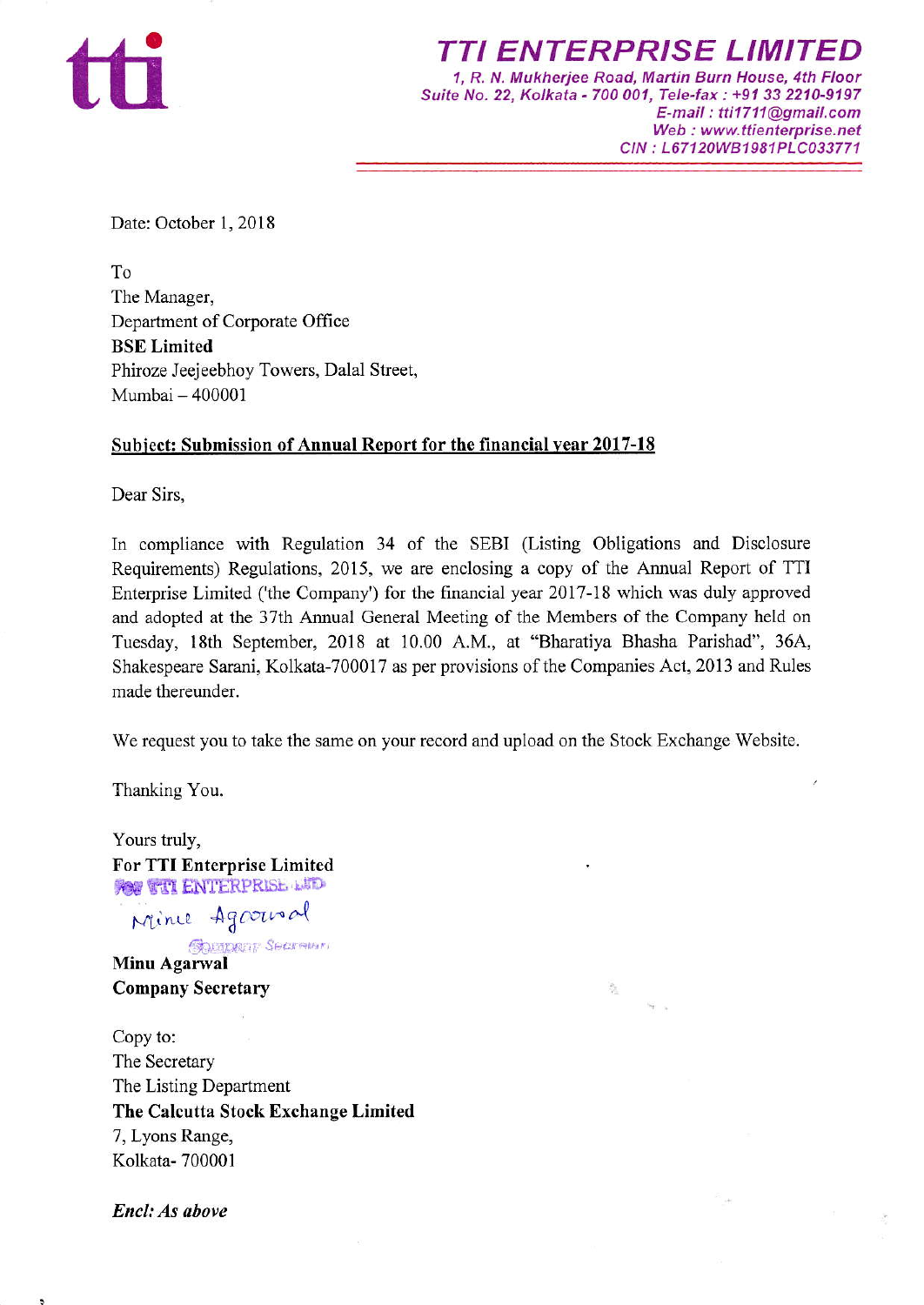# **tti TTI ENTERPRISE LIMITED** *37TH Annual Report*

*2017-18* 

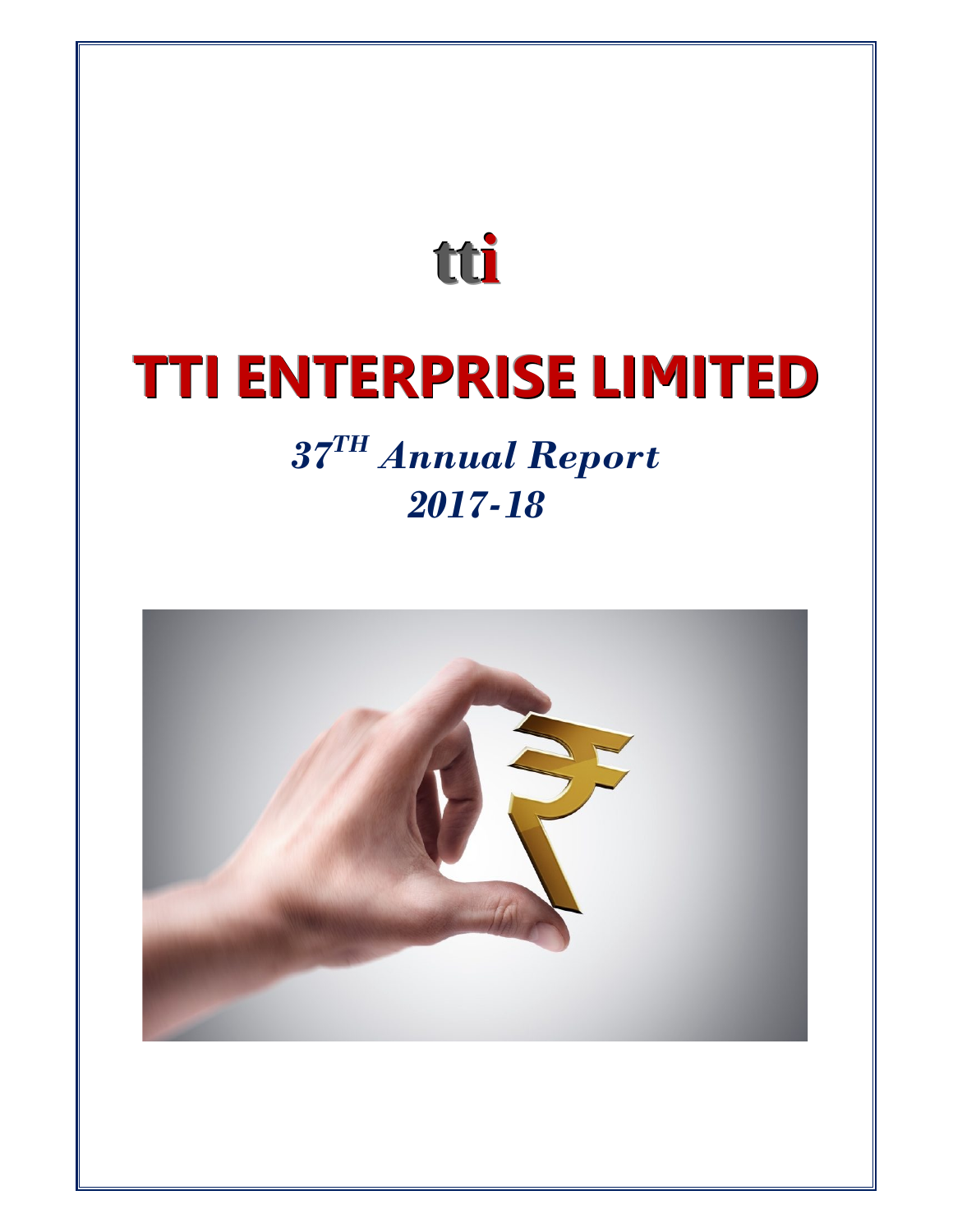# **CONTENTS**

| Directors' Report                                  | $1 - 25$  |
|----------------------------------------------------|-----------|
| <b>Management Discussion &amp; Analysis Report</b> | $26 - 28$ |
| Corporate Governance Report                        | 29-39     |
| <b>CEO/CFO Certification</b>                       | 40        |
| Auditors' Certificate on Corporate Governance      | 41        |
| <b>Independent Auditor's Report</b>                | $42 - 46$ |
| <b>Balance Sheet</b>                               | 47        |
| <b>Statement of Profit &amp; Loss</b>              | 48        |
| <b>Cash Flow Statement</b>                         | 49        |
| <b>Notes on Accounts</b>                           | 50-59     |

tti TTI ENTERPRISE LIMITED 37TH ANNUAL REPORT 2017-2018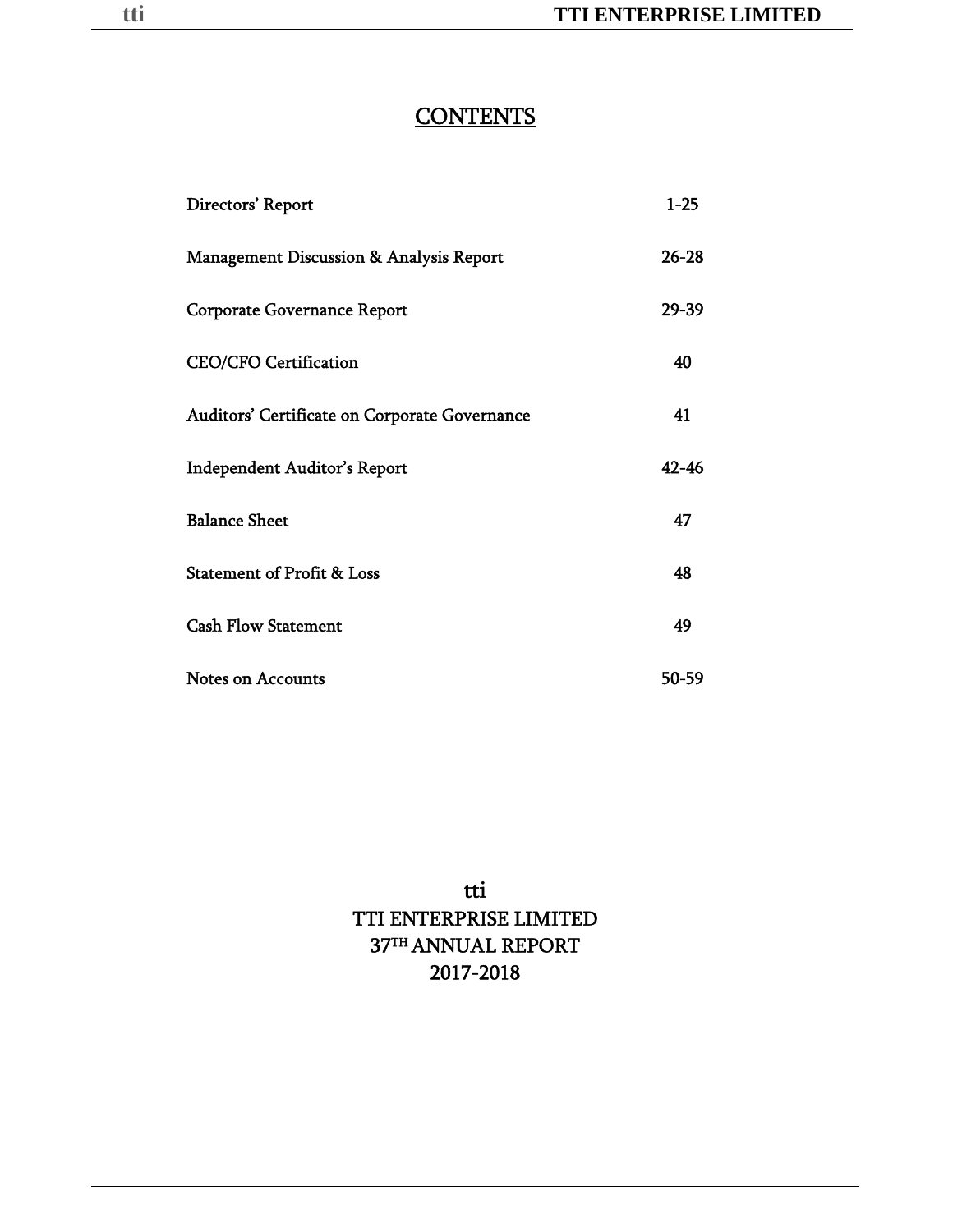# CORPORATE INFORMATION

| <b>CIN</b>                                     | :L67120WB1981PLC033771                                                                                                                                                         |
|------------------------------------------------|--------------------------------------------------------------------------------------------------------------------------------------------------------------------------------|
| Directors                                      | : Mr. Alok Kumar Goenka, Independent Director<br>Mr. Subrata Saha, Independent Director<br>Mrs. Binjal Mehta, Whole-time Director<br>Mr. Paraj Mehta, Non Executive Director   |
| Chief Financial Office                         | : Mr. Sumant Kumar Singh                                                                                                                                                       |
| <b>Company Secretary</b>                       | : Ms. Minu Agarwal                                                                                                                                                             |
| <b>Bankers</b>                                 | : Kotak Mahindra Bank                                                                                                                                                          |
| Auditors                                       | : M/s Jhawar Vithal And Co.<br>Chartered Accountants, Kolkata.                                                                                                                 |
| Secretarial Auditor                            | : M/s A. M. Bubna & Associates,<br>Company Secretary, Kolkata-700054.                                                                                                          |
| Registered Office                              | : 1 R.N. Mukherjee Road, Martin Burn House,<br>4th Floor, Suite No. 22, Kolkata-700 001<br>Telefax-+91 33 22109197<br>E-mail-tti1711@gmail.com                                 |
| Registrar & Transfer Agent                     | : M/s Niche Technologies Pvt. Ltd.<br>71, B.R.B.B. Road,<br>D-511 Bagree Market, 5th Floor<br>Kolkata-700 001.<br>Telephone-+91 33 22357271<br>Email-nichetech@nichetechpl.com |
| Stock Exchanges where<br>Securities are listed | : The Calcutta Stock Exchange Limited<br><b>BSE</b> Limited                                                                                                                    |
| Website                                        | : www.ttienterprise.net                                                                                                                                                        |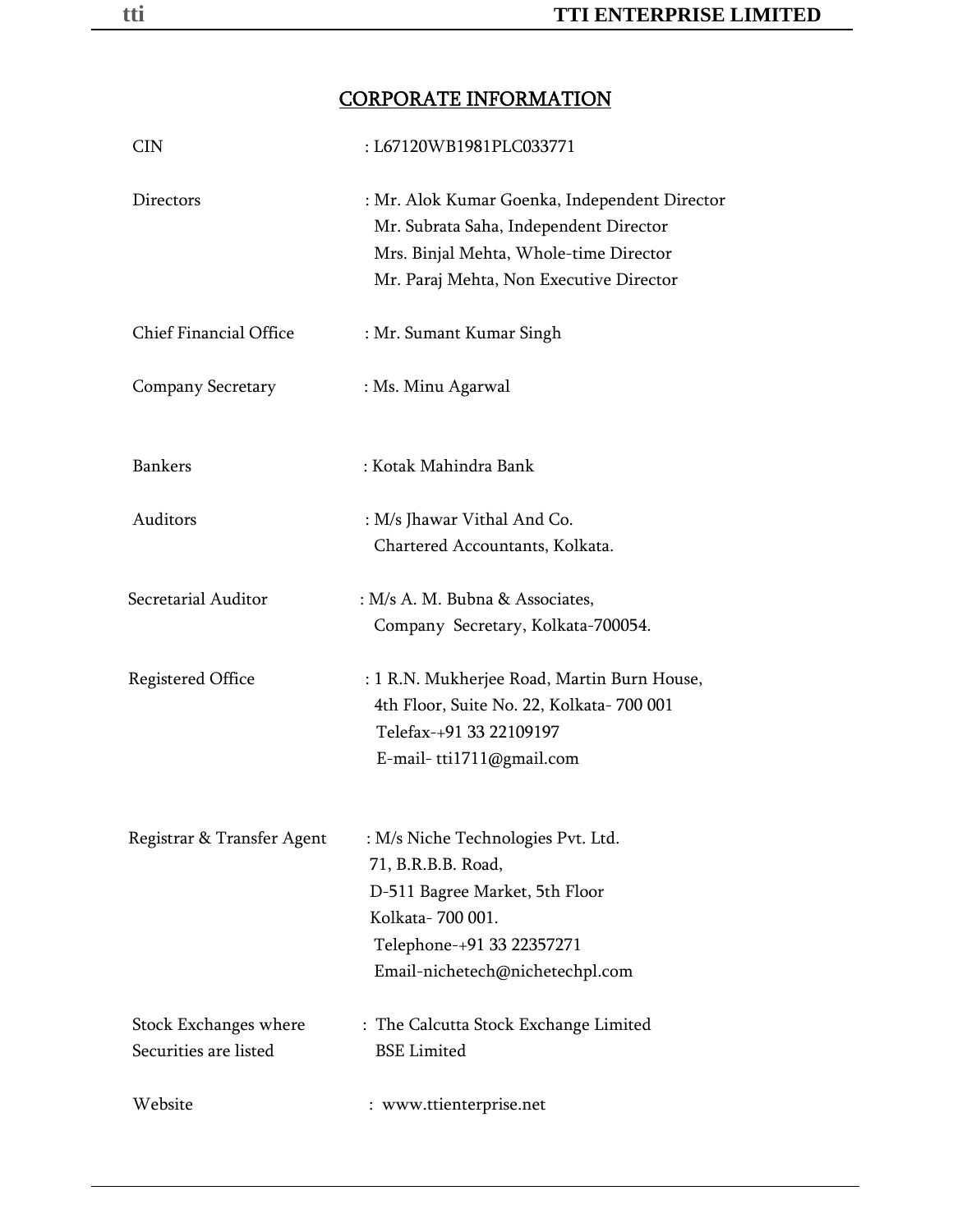## DIRECTORS' REPORT

#### Dear Members,

Your Directors are pleased to present the 37<sup>th</sup> Annual Report of the Company together with the Audited Financial Statements for the financial year ended  $31<sup>st</sup>$  March 2018.

## 1. FINANCIAL PERFORMANCE

Your Company's performance during the year as compared to the previous year is summarized below:

 $(\bar{\bar{\mathbf{x}}}$  in Lakhs)

| Particulars                         | For the year ended<br>31 <sup>st</sup> March 2018 | For the year ended<br>31 <sup>st</sup> March 2017 |
|-------------------------------------|---------------------------------------------------|---------------------------------------------------|
|                                     | <b>AUDITED</b>                                    | <b>AUDITED</b>                                    |
| Gross Income                        | 291.20                                            | 500.03                                            |
| Profit Before Int. and Depn.        | 28.12                                             | 21.31                                             |
| Net Profit Before Tax               | 28.12                                             | 21.31                                             |
| Provision for Tax                   | 7.14                                              | 14.08                                             |
| Net Profit After Tax                | 20.98                                             | 7.23                                              |
| Balance of Profit brought forward   | 48.98                                             | 43.19                                             |
| Balance available for appropriation | 69.96                                             | 50.43                                             |
| Transfer to Statutory Reserve       | 4.20                                              | 1.45                                              |
| Surplus carried to Balance Sheet    | 65.76                                             | 48.98                                             |

## 2. REVIEW OF OPERATIONS

The Company earned a Net Revenue of  $\bar{\tau}$ . 291.20 Lakhs as compared to  $\bar{\tau}$ . 500.03 Lakhs during previous year. The Company earned a Net Profit of  $\bar{\tau}$ . 20.98 Lakhs as compared to  $\bar{\tau}$ . 7.23 Lakhs during previous year.

## 3. DIVIDEND

Yours Directors do not recommend any dividend on equity shares in order to conserve the resources of the company.

## 4. RESERVES

The total Reserves at the end of the year, that is,  $31<sup>st</sup>$  March 2018 is  $\bar{\tau}$ . 98.60 Lakhs as against the total Reserves of  $\overline{\mathfrak{c}}$ . 77.61 Lakhs as on 31<sup>st</sup> March 2017.

The Board does not recommend any transfer to the General Reserves for the year under review.

## 5. SHARE CAPITAL

The Authorized Share Capital of the Company is  $\bar{\tau}$ . 25,50,00,000/- divided in to 2,55,00,000 Equity Shares of face value of Rs.10/- each. There is no change in the Authorized Share Capital of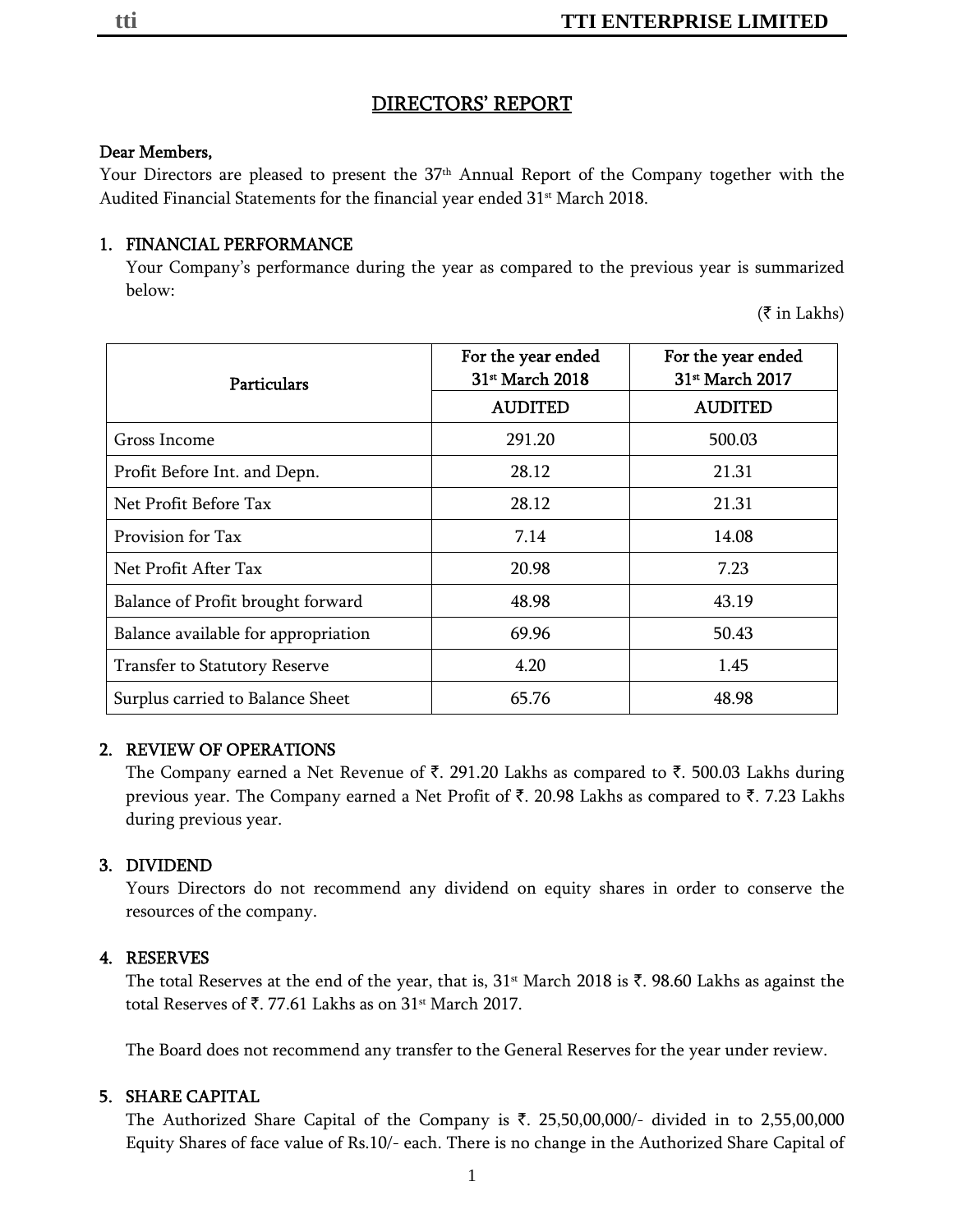the Company during the year under review. The Paid-up Share Capital of the Company is  $\bar{\tau}$ . 25,40,44,220/- divided in to 2,54,04,422 Equity Shares of face value of  $\bar{\tau}$ . 10/- each. There is no change in the Paid-up Share Capital of the Company during the year. The equity shares of your Company are listed on Bombay Stock Exchange Ltd and the Calcutta Stock Exchange Limited.

## 6. DETAILS OF SUBSIDIARY/ JOINT VENTURE/ ASSOCIATE COMPANIES

M/s Udyati Traders Limited, the only Subsidiary Company of your Company, which existed at the beginning of the Financial Year 2017-18, has now ceased to remain subsidiary of your Company as it was divested during the year. Therefore, as on  $31<sup>st</sup>$  March, 2018, your Company has neither a Subsidiary Company nor a Joint Venture Company nor an Associate Company during the year under review.

## 7. LISTING FEES

The Annual Listing Fee for the Financial Year 2017-18 had been paid to stock exchanges where the company's shares are listed.

## 8. DIRECTORS AND KEY MANAGERIAL PERSONNEL

#### **Directors**

During the year under review, there has been no change in the Board of Directors of your Company. In accordance with the provisions of Section 152 of the Act read with Rules framed thereunder and the Articles of Association of the Company, Mr. Paraj Mehta (DIN: 00049230) retires by rotation at the ensuing AGM and being eligible, offers himself for reappointment. A brief profile along with necessary disclosures of Mr. Paraj Mehta has been annexed to the Notice convening the ensuing AGM and forms an integral part of this Annual Report.

## Declaration by Independent Directors

The Company has received declarations from all the Independent Directors under section 149(7) of the Companies Act, 2013 that they meet the criteria of Independence laid down in section 149(6) of the Companies Act, 2013 and Regulation 16 of the SEBI Listing Regulation, 2015. All requisite declarations were placed before the Board.

## Key Managerial Personnel

The following executives of your company are whole-time Key Managerial Persons (KMPs) as on March 31, 2018 in accordance with the provisions of section 203 of the Companies Act, 2013-

| <b>NAME</b>            | <b>DESIGNATION</b>                              |
|------------------------|-------------------------------------------------|
| Mr. Sumant Kumar Singh | Chief Executive officer                         |
| Mrs. Parul Harlalka    | Company Secretary (Resigned w.e.f. 10.10.2017)  |
| Ms. Minu Agarwal       | Company Secretary (Appointed w.e.f. 22.01.2018) |

During the year, Mrs. Parul Harlalka resigned from the post of Company Secretary with effect from  $10<sup>th</sup>$  October, 2017 and Ms. Minu Agarwal has been appointed as Company Secretary of the Company with effect from 22nd January, 2018.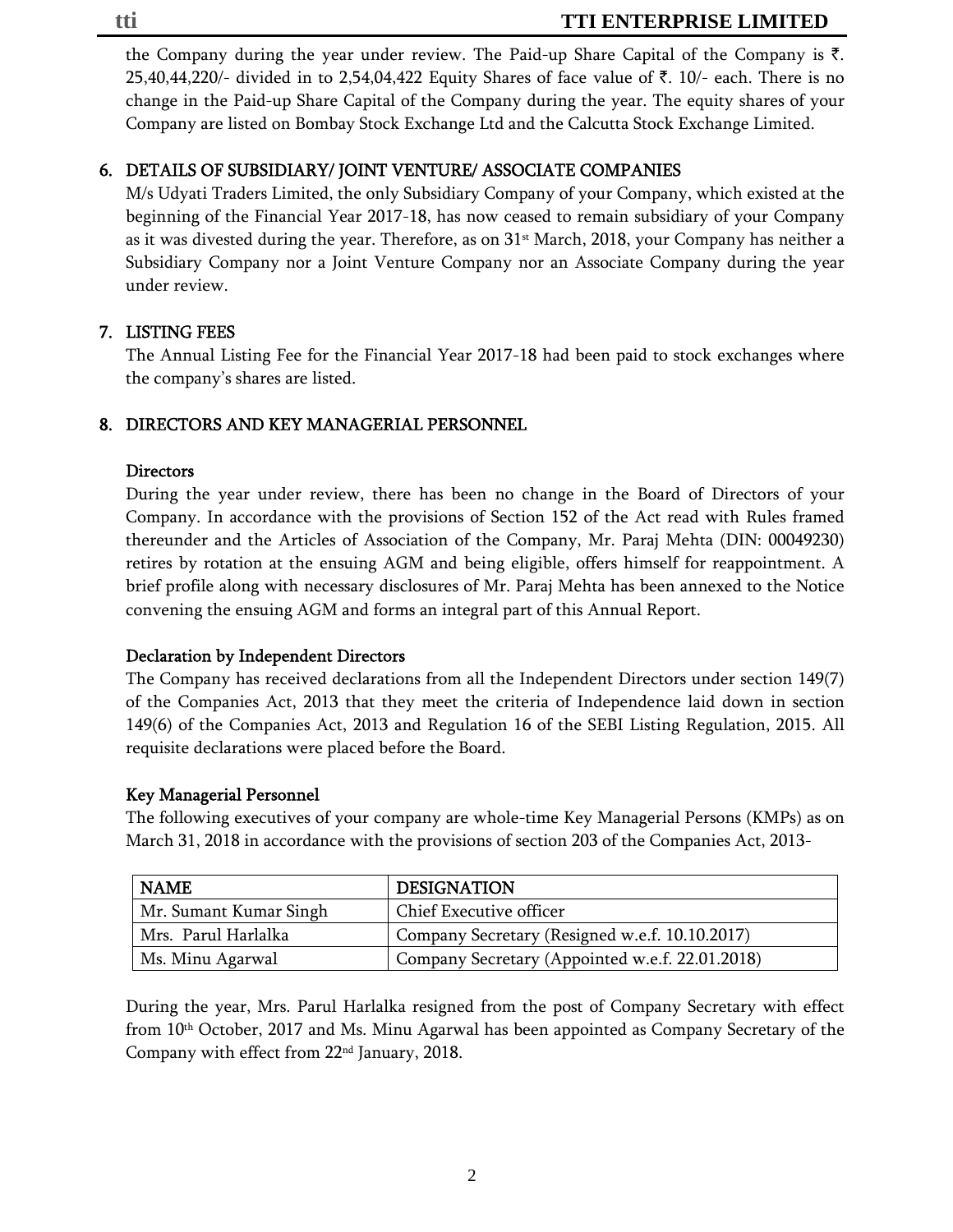#### 9. EXTRACT OF ANNUAL RETURN

Pursuant to Section 92(3) of the Companies Act, 2013 and Rule 12(1) of the Companies (Management and Administration) Rules, 2014, an extract of annual return as on  $31<sup>st</sup>$  March 2018 in Form. MGT 9 is annexed to this Board's Report and marked as Annexure I.

#### 10. BOARD EVALUATION

The Board of Directors have carried out an annual evaluation of its own performance, its various committees and individual directors pursuant to the provisions of the Companies Act, 2013 and Securities and Exchange Board of India (Listing Obligations and Disclosure Requirements) Regulations, 2015 ( the Listing Regulations). The Board of Directors has expressed its satisfaction on functioning and performance of the Board and its various Committees and the performance of individual directors.

During the year under review, the Independent Directors of your company carried out the performance evaluation of Non-Independent Directors and the Board as a whole, at a separate meeting of the Independent Directors. Also, the Performance Evaluation of Independent Directors was done by the entire Board, excluding the Independent Director being evaluated.

#### 11. MEETINGS OF THE BOARD

During the year under review, a total of 5 (Five ) Board Meetings were held i.e., on  $18<sup>th</sup>$  April, 2017, 22<sup>nd</sup> May, 2017, 1<sup>st</sup> August, 2017, 01<sup>st</sup> November, 2017 and 22<sup>nd</sup> January, 2018. The Maximum time gap between any two consecutive meetings did not exceed 120 days.

#### 12. NOMINATION & REMUNERATION POLICY

The Board has formulated Nomination & Remuneration Policy in accordance with the provisions of Section 178 of the companies Act, 2013 and the Listing Regulations. The policy provides for the directors' appointment and remuneration including criteria for determining qualifications, positive attributes, independence of a director and other matters.

The said policy is available on the Company's website www.ttienterprise.net

#### 13. MANAGERIAL REMUNERATION

Details of the ratio of the remuneration of each director to the median employee's remuneration and other details as required pursuant to the section 197 (12) of the companies Act, 2013 read with rule 5(1) of the Companies (Appointment and Remuneration of Managerial Personnel) Rules, 2014 is attached as **Annexure II** and forms part of the Board Report.

#### Particulars of Employees

None of the employees draws remuneration which is in excess of the limits as prescribed under the said rule 5(2) of the Companies (Appointment and Remuneration of Managerial Personnel) Rules, 2014, thus the statement pursuant to section 197(12) of the Companies Act 2013 read with rule 5(2) and 5(3) of the Companies (Appointment and Remuneration of Managerial Personnel) Rules, 2014 is not required to be annexed.

#### 14. STATUTORY AUDITORS

In terms of the provisions of Section 139 of the Companies Act, 2013 read with provisions of the Companies (Audit and Auditors) Rules, 2014 as amended, M/s. Jhawar Vithal & Co., Chartered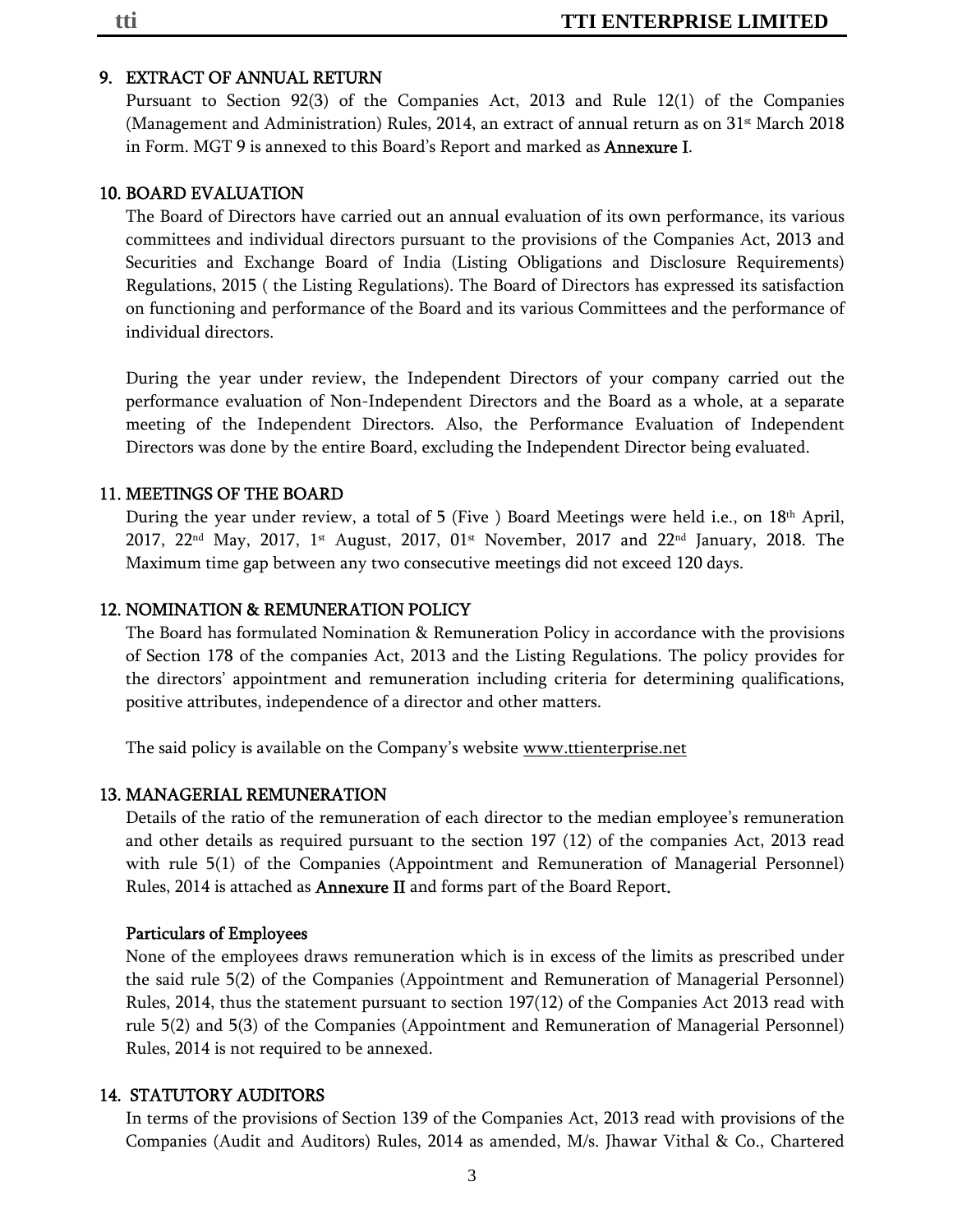Accountant were appointed as Statutory Auditors of the Company for a consecutive period of 5 years from the conclusion of the 34th AGM held in the year 2015 until conclusion of the 39th AGM of the Company to be held in the year 2020.

In accordance with the Companies Amendment Act, 2017, enforced on 7th May, 2018 by the Ministry of Corporate Affairs (MCA), the appointment of Statutory Auditors is not required to be ratified at every Annual General Meeting. Accordingly, the Notice to the 37th AGM does not carry any resolution on ratification of appointment of Statutory Auditors. Also, they have confirmed that they are not disqualified from continuing as the Auditors of the Company.

#### 15. AUDITORS' REPORT

There is no modification, qualification, reservation or adverse remarks or disclaimer made by M/s. Jhawar Vithal & Co., Statutory Auditors of the Company, in their report on your company's Financial Statements for the year ended on  $31<sup>st</sup>$  March, 2018. Further, the Statutory Auditors have not reported any incident of fraud to the Audit Committee of your Company during the year under review.

#### 16. SECRETARIAL AUDITORS AND SECRETARIAL AUDIT REPORT

M/s. A. M Bubna & Associates, Practicing Company Secretaries have been appointed as Secretarial Auditors of the Company for the financial year 2017-18 to conduct the Secretarial Audit in compliance with the provisions of Section 204 of the Companies Act 2013 read with the Companies (Appointment and Remuneration of Managerial Personnel) Rules, 2014. The Secretarial Audit Report confirms that your company has complied, inter alia, with all applicable provisions of the Companies Act, 2013, the Listing Agreements entered into by your company with BSE Limited and The Calcutta Stock Exchange Limited and the Listing Regulations, the Reserve Bank of India Directions, Guidelines and circulars applicable to NBFCs-Corporate Governance (Reserve Bank) Direction, 2015 issued by the Reserve Bank of India (RBI) and other applicable provision. The report of the Secretarial Auditors is enclosed as **Annexure III** to this report. The report is self-explanatory and does not call for any further comments.

#### 17. INTERNAL AUDIT & FINANCIAL CONTROLS

The Company has adequate internal control system to safeguard its assets. All transactions are properly authorized, recorded and reported to the Management. Internal Audit is carried out in a programmed way and follow up action, if required, were promptly undertaken. The Company has also in place adequate financial controls with reference to financial statements. During the year, such controls were tested and no reportable material weaknesses in the design or operation were observed.

Further, the Audit Committee of your company evaluates and reviews the adequacy and effectiveness of the internal control systems and suggests improvements. The internal audit report are placed before the audit committee on quarterly basis and all findings and observation and comments, if any, of the Audit committee are placed before the board. There stood no adverse finding & reporting by the internal auditor in the internal audit report for the year ended 31st March 2018.

#### 18. VIGIL MECHANISM

The Company has formulated a codified Whistle Blower Policy incorporating the provisions relating to Vigil Mechanism in terms of section 177 of the Companies Act, 2013 and Regulation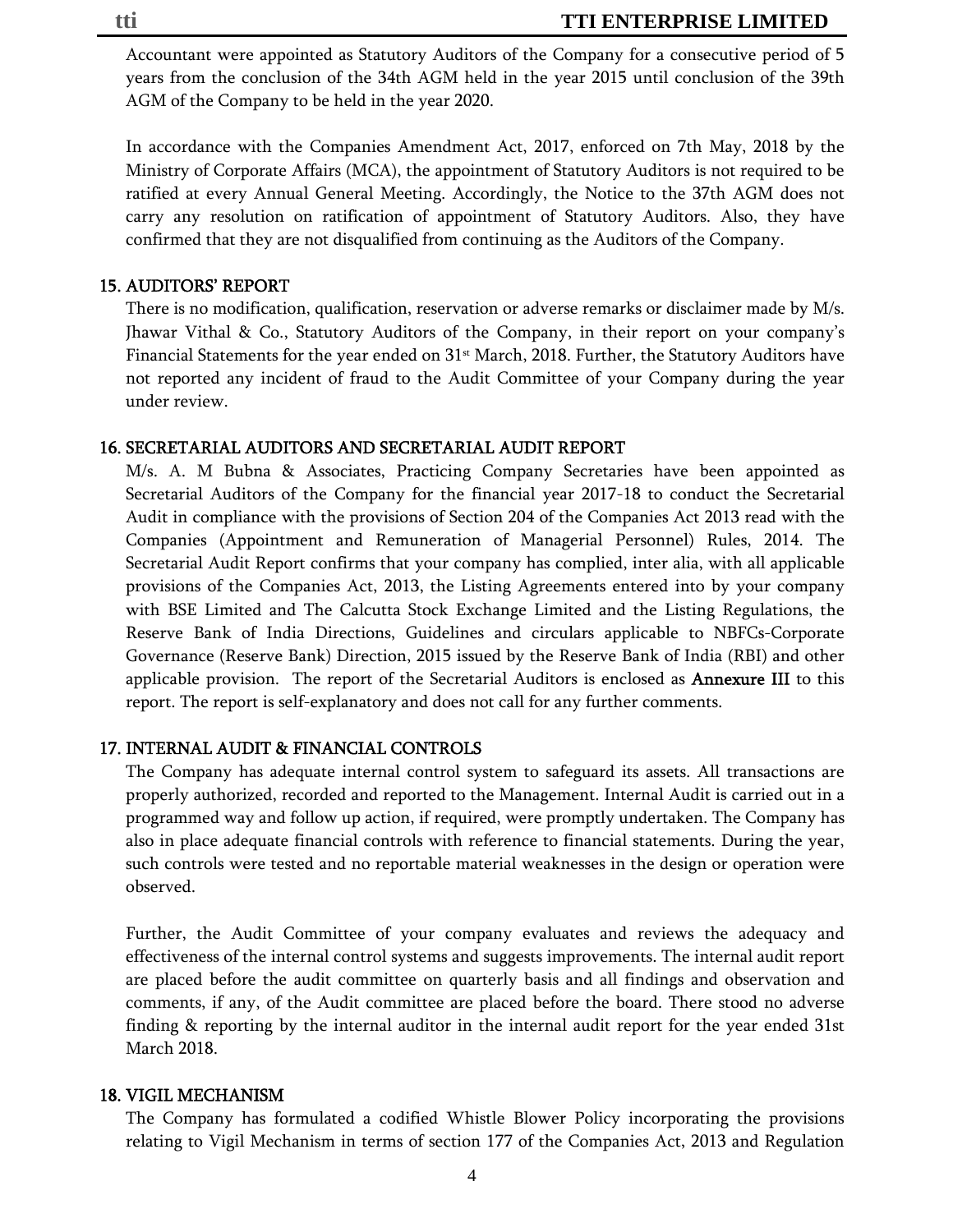22 of the Listing Regulations in order to encourage the Directors and employees of your company to escalate to the level of audit committee any issue of genuine concern impacting and compromising with the interest of your company and its stakeholders in any way. The company is committed to adhere to highest possible standards of ethical, moral and legal business conduct, for whistle blowing in good faith. The said policy is available on your company website and a link to the said policy is *http://www.ttienterprise.net/sites/default/files/half-yealy-compliance*certificate/VIGIL%20MECHANISM%20AND%20WHISTLE-BLOWER%20POLICY.pdf.

#### 19. RISK MANAGEMENT POLICY

Your Company has adopted a Risk Management Policy in accordance with the provisions of the Companies Act, 2013 and the Listing Regulations with an objective to formalize the process of identification of potential risk and adopt appropriate risk mitigation measures through a risk management structure. The Risk Management Policy is a step taken by the Company towards strengthening the existing internal controls and updating the same as may be required from time to time. It establishes various level of accountability and overview within the Company, while vesting identified managers with responsibility for each significant risk.

#### 20. RELATED PARTY TRANSACTION

All contracts/ arrangements/transactions with related parties entered by the company during the financial year 2017-18 were at arm's length basis and in the ordinary course of business and are in compliance with the applicable provision of the Companies Act 2013 and SEBI (LODR) Regulation 2015. There were no materially significant related party transactions made by the company with Promoters, Directors, KMPs or other designated person which may have a potential conflict with the interest of the company at large. Members may refer to the notes to the financial statements for details of related party transactions. Prior omnibus approval of the Audit Committee is obtained for the transactions which were foreseen and of repetitive nature. The details of the related party transactions undertaken during a particular quarter are placed at the meeting of the Audit Committee held in the succeeding quarter.

Details of such transactions are given in the accompanying financial statements. Disclosures of the Related Party Transactions in Form AOC-2 as required under Section 134(3) of the Companies Act, 2013 read with Rule 8 of Companies (Accounts) Rules 2014 is attached as Annexure IV with the report as per the format prescribed (AOC-2).

#### 21. MATERIAL CHANGES AND COMMITMENTS

There were also no material changes and commitments affecting the financial position of the Company which have occurred between the end of the financial year of the Company to which the financial statements relate and the date of the report.

#### 22. SEXUAL AND WORKPLACE HARASSMENT

Your Company has put in place a policy of Prevention, Prohibition and Redressal of Sexual Harassment and Non discrimination at Workplace in line with the requirements of the Sexual Harassment of Women at Workplace (Prevention, Prohibition & Redressal) Act, 2013. The policy is meant to sensitize the employees about their fundamental right to have safe and healthy environment at workplace.

All employees (permanent, temporary, contractual and trainees) are covered under this policy. During the year ended 31st March, 2018, your Company has received no complaints pertaining to Sexual Harassment/Discrimination at workplace.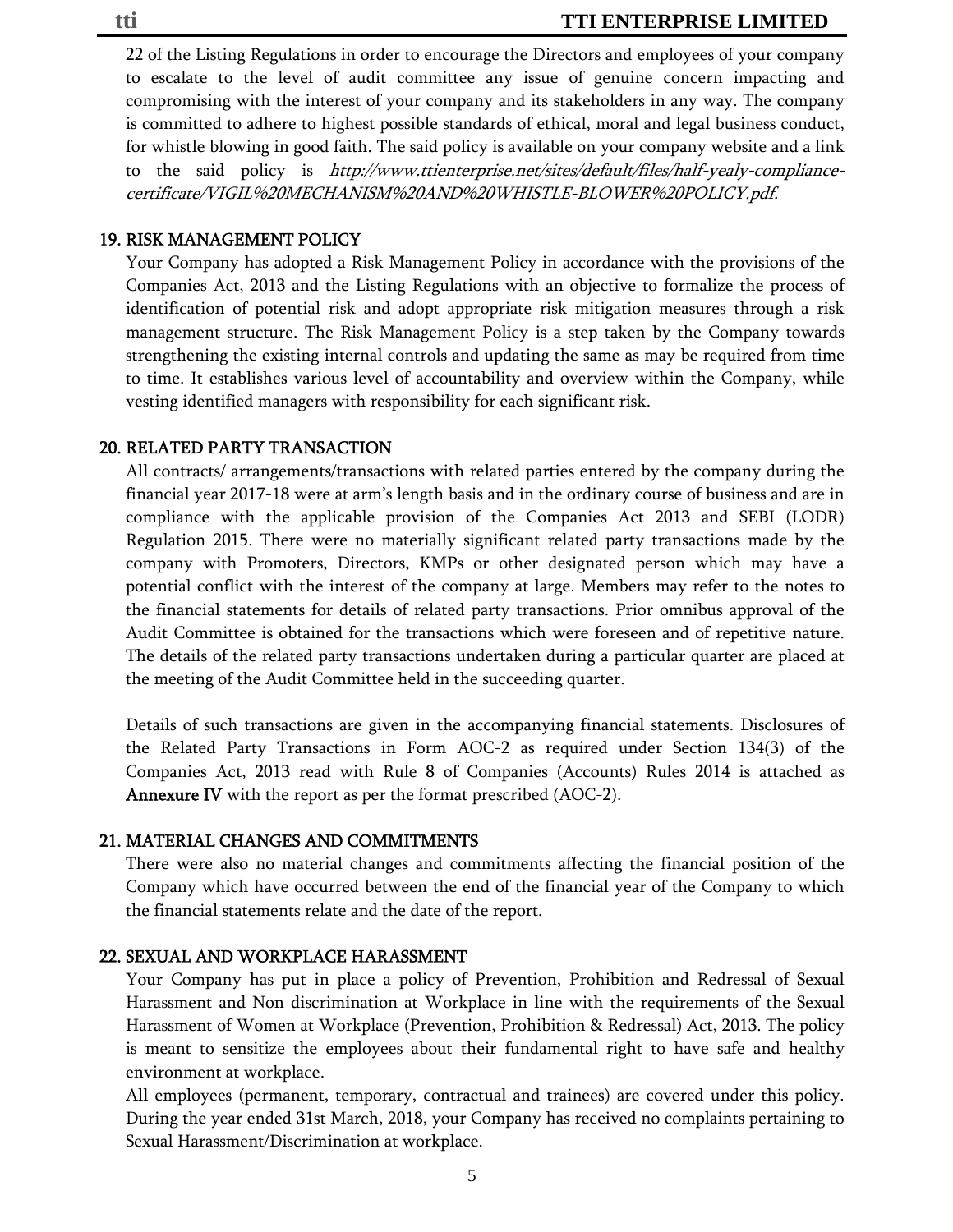#### 23. CORPORATE GOVERNANCE REPORT AND CERTIFICATE

The Company is committed to maintain the highest standards of Corporate Governance and adhere to the corporate governance requirements as set out by SEBI. As required under Regulation 34(3) read with Schedule V of SEBI Listing Regulation, 2015, the Corporate Governance Report of your Company for the financial year ended March 31, 2018 including the Compliance Certificate from the Whole-time Director & Chief Financial Officer of the Company and a Certificate from the Auditors of your company confirming compliance with the requirements of Corporate Governance, forms part of this Annual Report.

#### 24. MANAGEMENT DISCUSSION AND ANALYSIS

The Management Discussion and Analysis of the Company for the year under review as stipulated under Regulation 34 read with Schedule V of the SEBI (Listing Obligations and Disclosure Requirements) Regulation, 2015 is given as a separate section forming part of the Annual Report.

#### 25. MAINTENANCE OF COST RECORDS

The Maintenance of Cost Records as specified by the Central Government under sub-section (1) of Section 148 of the Companies Act, 2013 is not required by the Company.

#### 26. OTHERS DISCLOSURES/REPORT

Your Directors state that no disclosure or reporting is required in respect of the following items as there were no transactions on these items during the year under review:

a) Details relating to deposits as required under Chapter V of the Companies Act, 2013.

b) Issue of Equity shares (Including Sweat Equity Shares) and ESOPs and shares with differential voting rights.

c) Risk Management Committee is not applicable to the Company as it does not fall within the criteria.

d) No significant or material orders were passed by the Regulators or Courts or Tribunals which impact the going concern status and Company's operation in future.

e) Your Company being a Non Banking Finance Company registered with RBI, having the principal business of providing loans is exempted from the provisions of Section 186 of the Companies Act 2013, to the extent of providing loans, giving guarantee and providing security in connection with the loan. Therefore, particulars of Loans, Guarantee or Investments under section 186 are not required to be disclosed by the Company.

f) Conservation of energy, technology absorption and foreign exchange earnings and out go is Nil, as the company does not have any amount relating to conservation of energy or technology absorption.

g) Corporate Social Responsibility Committee is not applicable to the Company as it does not fall within the criteria as provided under Section 135 of the Companies Act, 2013.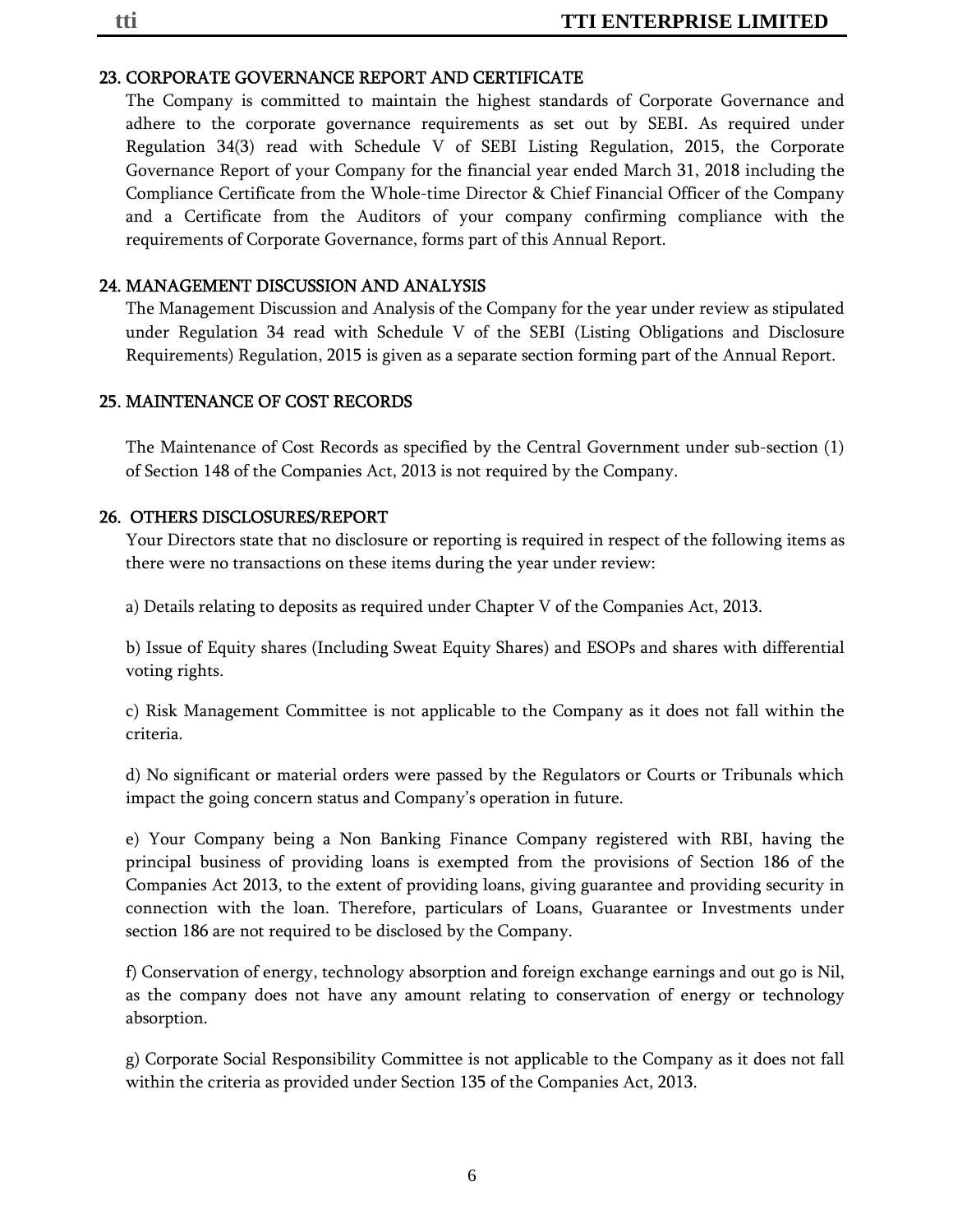h) The Company has not declared any dividend till date so there is no fund lying unpaid or unclaimed for a period of seven years. Therefore there were no funds which were required to be transferred to Investor Education and Protection Fund (IEPF).

As per the provisions of Companies Act, 2013 read with Regulation 34(1) of the SEBI (Listing Obligations and Disclosure Requirements) Regulations, 2015, the Annual Report is being sent to all the members of the Company and others entitled thereto. Any member interested in obtaining such particulars may write to the Company at the registered office of the Company.

#### 27. HUMAN RESOURCES

Your Company treats its "human resources" as one of its most important assets. Your Company continuously invests in attraction, retention and development of talent on an ongoing basis. A number of programs that provide focused people attention are currently underway. Your Company's thrust is on the promotion of talent internally through job rotation and job enlargement.

#### 28. DIRECTORS' RESPONSIBILITY STATEMENT

In terms of provisions of section 134(5) of the Companies Act, 2013, the board of directors, to the best of their knowledge and ability confirm that:

- (a) In the preparation of the annual accounts, the applicable accounting standards have been followed and there are no material departures;
- (b) The directors have selected such accounting policies and applied them consistently and made judgments and estimates that are reasonable and prudent so as to give a true and fair view of the state of affairs of the Company at the end of the financial year  $31<sup>st</sup>$  March, 2018 and of the profit of the Company for that period and cash flow statement of the Company for the year ended on that date;
- (c) The directors have taken proper and sufficient care for the maintenance of adequate accounting records in accordance with the provisions of the Companies Act, 2013 for safeguarding the assets of the company and for preventing and detecting fraud and other irregularities;
- (d) The directors have prepared the annual accounts on a going concern basis;
- (e) The directors, have laid down internal financial controls to be followed by the company and that such internal financial controls are adequate and are operating effectively;
- (f) The directors have devised proper systems to ensure compliance with the provisions of all applicable laws and that such systems are adequate and operating effectively.

#### 29. RBI GUIDELINES

The Company continues to comply with all the requirements prescribed by the Reserve Bank of India from time to time.

#### 30. ACKNOWLEDGEMENT

Your Board wishes to place on record its deep appreciation of employees, customer, vendors, investors and academic institution for their continuous support.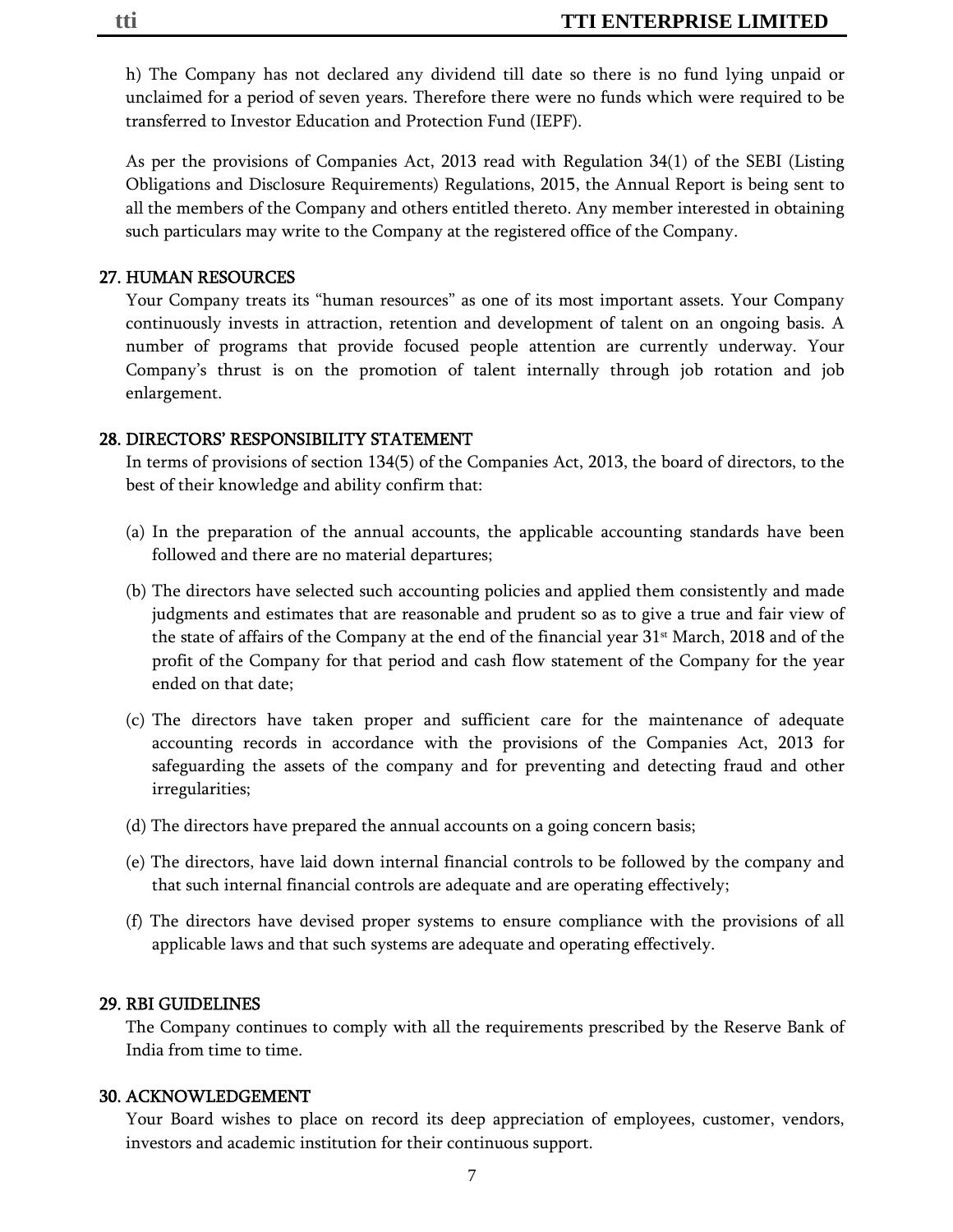Your Board takes this opportunity to thank all its dealers, banks and other stakeholders as it considers them essential partners in progress.

#### For and on behalf of the Board of Directors For TTI ENTERPRISE LIMITED

Binjal Mehta Paraj Mehta Subrata Saha Whole-time Director Director Director DIN: 00043830 DIN: 00049230 DIN: 00959921

Place: Kolkata Date: August 6, 2018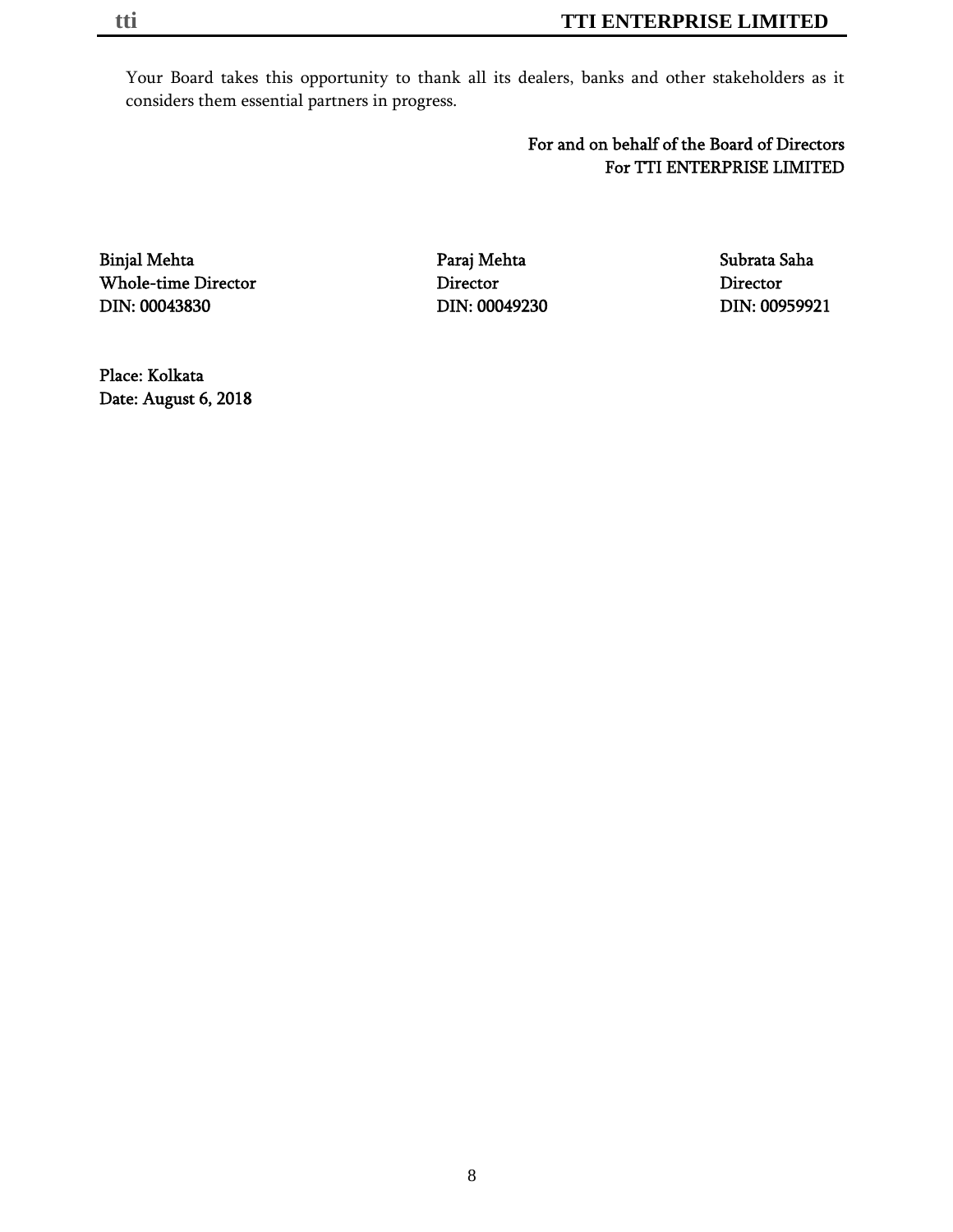#### **ANNEXURE-I FORM NO. MGT 9 EXTRACT OF ANNUAL RETURN as on financial year ended on 31.03.2018**

*Pursuant to Section 92 (3) of the Companies Act, 2013 and Rule 12(1) of the Companies (Management & Administration ) Rules, 2014.*

#### **I REGISTRATION & OTHER DETAILS:**

|     | <b>CIN</b>                         | L67120WB1981PLC033771                                                                                                                                                       |
|-----|------------------------------------|-----------------------------------------------------------------------------------------------------------------------------------------------------------------------------|
| 11  | <b>Registration Date</b>           | 6/12/1981                                                                                                                                                                   |
| iii | Name of the Company                | TTI ENTERPRISE LIMITED                                                                                                                                                      |
| iv  | Category/Sub-category of the       | <b>NBFC</b>                                                                                                                                                                 |
|     | Company                            |                                                                                                                                                                             |
|     |                                    | 1, R.N.MUKHERJEE ROAD, MARTIN BURN HOUSE,                                                                                                                                   |
| V   | Address of the Registered office   | SUITE NO.22, 4TH FLOOR.                                                                                                                                                     |
|     |                                    | KOLKATA-700001.                                                                                                                                                             |
| vi. | <b>Contact Details</b>             | $(033)$ 22109197                                                                                                                                                            |
|     | vii Email Address                  | tti1711@gmail.com                                                                                                                                                           |
|     | viii Website                       | www.ttienterprise.net                                                                                                                                                       |
|     | ix Whether listed company          | Yes                                                                                                                                                                         |
| X   | Name, Address & contact details of | NICHE TECHNOLOGIES PVT. LTD.<br>D-511, BAGREE MARKET,<br>the Registrar & Transfer Agent, if any 71, B.R.B BASU ROAD, KOLKATA-700001.<br>TEL. (033) 2234-3576, 22357270/7271 |

#### **II PRINCIPAL BUSINESS ACTIVITIES OF THE COMPANY**

All the business activities contributing 10% or more of the total turnover of the company shall be stated:-

| SL             | Name & Description of main | <b>NIC Code of the</b>           |                |  |  |
|----------------|----------------------------|----------------------------------|----------------|--|--|
| N <sub>0</sub> | products/services          | <b>Product /service</b>          | of the company |  |  |
|                |                            | <b>SECTION K - FINANCIAL</b>     |                |  |  |
|                |                            | <b>AND INSURANCE</b>             |                |  |  |
|                |                            | <b>ACTIVITIES, DIVISION 64 -</b> |                |  |  |
|                | Loan & Advances            | <b>FINANCIAL SERVICE</b>         | 100.00%        |  |  |
|                |                            | <b>ACTIVITIES, EXCEPT</b>        |                |  |  |
|                |                            | <b>INSURANCE AND PENSION</b>     |                |  |  |
|                |                            | <b>FUNDING</b>                   |                |  |  |

## **III PARTICULARS OF HOLDING , SUBSIDIARY & ASSOCIATE COMPANIES**

| SI.<br>No. | <b>Name Address of the Company</b> | <b>CIN/GLN</b> | <b>HOLDING/</b>    | $%$ OF         | <b>APPLICA-</b> |
|------------|------------------------------------|----------------|--------------------|----------------|-----------------|
|            |                                    |                | <b>SUBSIDIARY/</b> | <b>ISHARES</b> | BLE             |
|            |                                    |                | <b>ASSOCIATE</b>   | <b>HELD</b>    | <b>SECTION</b>  |
|            | <b>NIL</b>                         |                |                    |                |                 |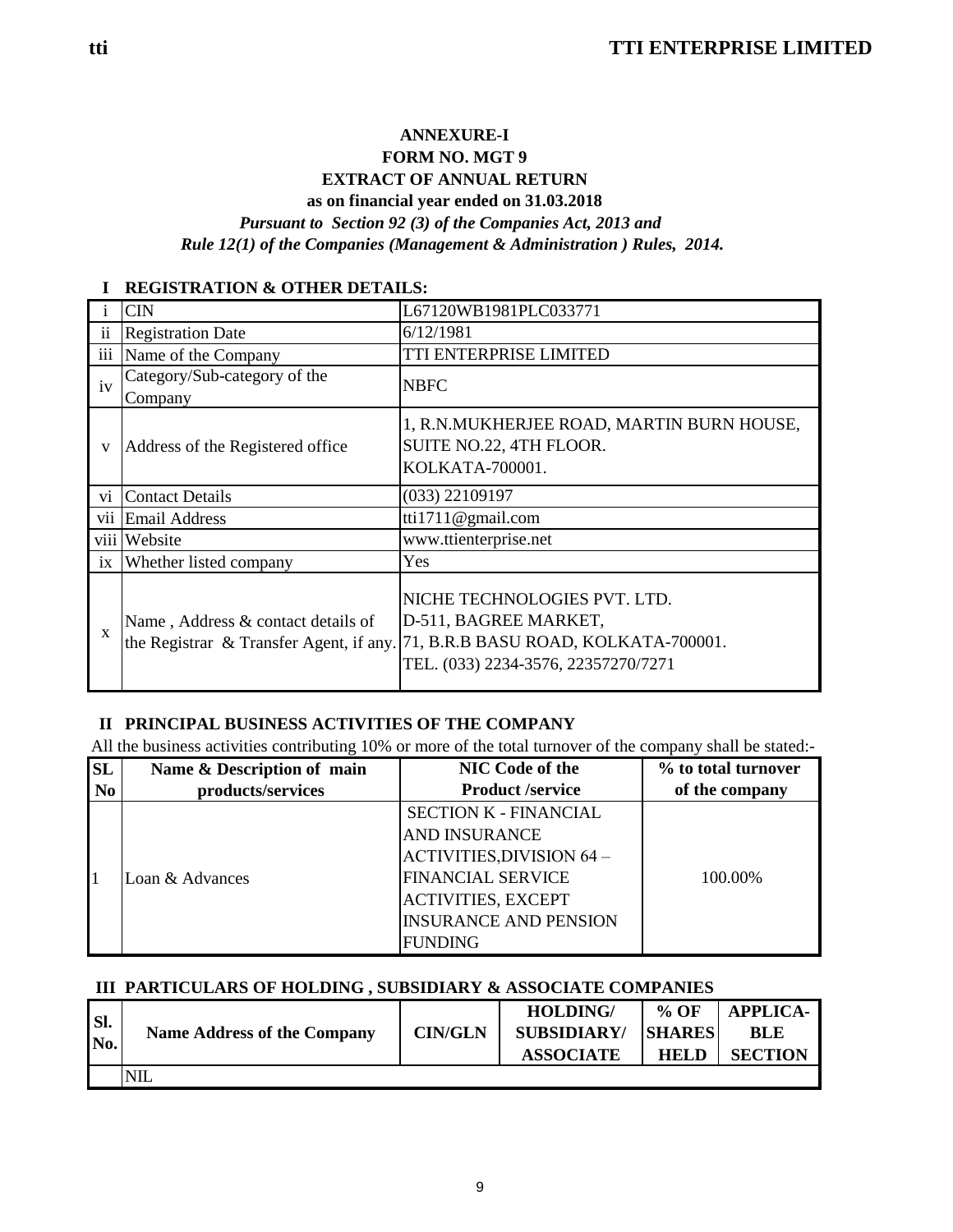## **IV. SHARE HOLDING PATTERN (Equity Share Capital Breakup as percentage of Total Equity)**

**i) Category-wise Share Holding**

| <b>Category of Shareholders</b>          |                                                                                                                                                                  | No. of Shares held at the beginning of the year |                  |                  |                                         | No. of Shares held at the end of the year |                  |              |                                         | $\frac{0}{0}$                       |
|------------------------------------------|------------------------------------------------------------------------------------------------------------------------------------------------------------------|-------------------------------------------------|------------------|------------------|-----------------------------------------|-------------------------------------------|------------------|--------------|-----------------------------------------|-------------------------------------|
|                                          |                                                                                                                                                                  | <b>Demat</b>                                    | <b>Physical</b>  | <b>Total</b>     | $%$ of<br><b>Total</b><br><b>Shares</b> | <b>Demat</b>                              | <b>Physical</b>  | <b>Total</b> | $%$ of<br><b>Total</b><br><b>Shares</b> | <b>Change</b><br>during<br>the year |
| A.                                       | <b>PROMOTERS</b>                                                                                                                                                 |                                                 |                  |                  |                                         |                                           |                  |              |                                         |                                     |
|                                          | $(1)$ Indian                                                                                                                                                     |                                                 |                  |                  |                                         |                                           |                  |              |                                         |                                     |
|                                          | a) Individual / HUF                                                                                                                                              | 3,55,175                                        | $\boldsymbol{0}$ | 3,55,175         | 1.398                                   | 355,175                                   | $\boldsymbol{0}$ | 355,175      | 1.398                                   | 0.000                               |
|                                          | b) Central Government                                                                                                                                            |                                                 |                  |                  |                                         |                                           |                  |              |                                         |                                     |
|                                          | c) State Government                                                                                                                                              |                                                 |                  |                  |                                         |                                           |                  |              |                                         |                                     |
|                                          | d) Bodies Corporate                                                                                                                                              | 4,350,000                                       | $\boldsymbol{0}$ | 4,350,000        | 17.123                                  | 5,615,000                                 | $\boldsymbol{0}$ | 5,615,000    | 22.102                                  | 4.979                               |
|                                          | e) Banks / Financial Institutions                                                                                                                                |                                                 |                  |                  |                                         |                                           |                  |              |                                         |                                     |
|                                          | f) Any Other                                                                                                                                                     |                                                 |                  |                  |                                         |                                           |                  |              |                                         |                                     |
|                                          | Sub-total $(A)(1)$                                                                                                                                               | 4,705,175                                       | $\boldsymbol{0}$ | 4,705,175        | 18.521                                  | 5,970,175                                 | $\boldsymbol{0}$ | 5,970,175    | 23.501                                  | 4.980                               |
|                                          | (2) Foreign<br>a) NRIs - Individuals<br>b) Other - Individuals<br>c) Bodies Corporate<br>d) Banks / Financial Institutions<br>e) Any Other<br>Sub-total $(A)(2)$ | $\overline{0}$                                  | $\boldsymbol{0}$ | $\boldsymbol{0}$ | 0.000                                   | $\overline{0}$                            | $\overline{0}$   | $\mathbf{0}$ | 0.000                                   | 0.000                               |
|                                          | <b>Total Shareholding of Promoter</b>                                                                                                                            |                                                 |                  |                  |                                         |                                           |                  |              |                                         |                                     |
|                                          | $(A) = (A)(1)+(A)(2)$                                                                                                                                            | 4,705,175                                       | $\boldsymbol{0}$ | 4,705,175        | 18.521                                  | 5,970,175                                 | $\boldsymbol{0}$ | 5,970,175    | 23.501                                  | 4.980                               |
|                                          |                                                                                                                                                                  |                                                 |                  |                  |                                         |                                           |                  |              |                                         |                                     |
| $\begin{bmatrix} B \\ (1) \end{bmatrix}$ | PUBLIC SHAREHOLDING<br>Institutions                                                                                                                              |                                                 |                  |                  |                                         |                                           |                  |              |                                         |                                     |
|                                          | a) Mutual Funds                                                                                                                                                  |                                                 |                  |                  |                                         |                                           |                  |              |                                         |                                     |
|                                          | b) Banks / Financial Institutions                                                                                                                                |                                                 |                  |                  |                                         |                                           |                  |              |                                         |                                     |
|                                          | c) Central Governments                                                                                                                                           |                                                 |                  |                  |                                         |                                           |                  |              |                                         |                                     |
|                                          | d) State Governments                                                                                                                                             |                                                 |                  |                  |                                         |                                           |                  |              |                                         |                                     |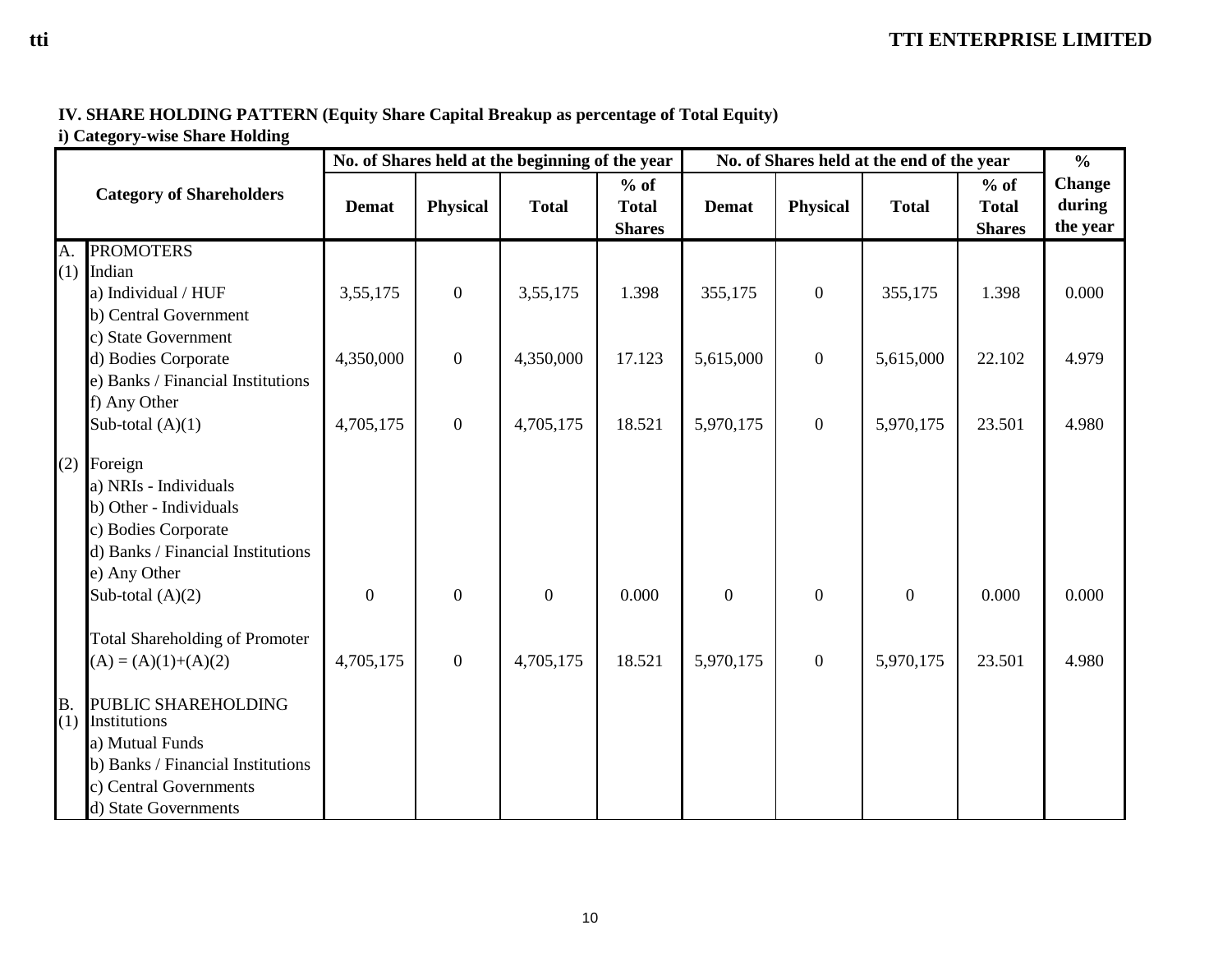|                  | f) Insurance Companies<br>g) Foreign Institutional Investors |                  |                  |                |        |                |                  |              |        |          |
|------------------|--------------------------------------------------------------|------------------|------------------|----------------|--------|----------------|------------------|--------------|--------|----------|
|                  | h) Foreign Venture Capital                                   |                  |                  |                |        |                |                  |              |        |          |
|                  | Funds                                                        |                  |                  |                |        |                |                  |              |        |          |
|                  | i) Others (Specify)                                          |                  |                  |                |        |                |                  |              |        |          |
|                  | Sub-total $(B)(1)$                                           | $\boldsymbol{0}$ | $\overline{0}$   | $\overline{0}$ | 0.000  | $\overline{0}$ | $\boldsymbol{0}$ | $\mathbf{0}$ | 0.000  | 0.000    |
| $\overline{(2)}$ | Non-Institutions                                             |                  |                  |                |        |                |                  |              |        |          |
|                  | a) Bodies Corporate                                          |                  |                  |                |        |                |                  |              |        |          |
|                  | i) Indian                                                    | 17,343,659       | $\boldsymbol{0}$ | 17,343,659     | 68.270 | 16,740,736     | $\boldsymbol{0}$ | 16,740,736   | 65.897 | $-2.373$ |
|                  | ii) Overseas                                                 |                  |                  |                |        |                |                  |              |        |          |
|                  | b) Individuals                                               |                  |                  |                |        |                |                  |              |        |          |
|                  | i) Individual shareholders                                   |                  |                  |                |        |                |                  |              |        |          |
|                  | holding nominal share capital                                |                  |                  |                |        |                |                  |              |        |          |
|                  | upto Rs 1 lakh                                               | 1,266,425        | 45,315           | 1,311,740      | 5.163  | 1,369,055      | 45,245           | 1,414,300    | 5.567  | 0.404    |
|                  | ii) Individual shareholders                                  |                  |                  |                |        |                |                  |              |        |          |
|                  | holding nominal share capital in<br>excess of Rs 1 lakh      |                  |                  |                | 7.670  |                |                  |              | 3.991  | $-3.679$ |
|                  | c) Others Specify                                            | 1,948,463        | $\boldsymbol{0}$ | 1,948,463      |        | 1,013,947      | $\boldsymbol{0}$ | 1,013,947    |        |          |
|                  | 1. NRI                                                       | 53,174           | $\boldsymbol{0}$ | 53,174         | 0.209  | 59,424         | $\boldsymbol{0}$ | 59,424       | 0.234  | 0.025    |
|                  | 2. Overseas Corporate Bodies                                 |                  |                  |                |        |                |                  |              |        |          |
|                  | 3. Foreign Nationals                                         |                  |                  |                |        |                |                  |              |        |          |
|                  | 4. Clearing Members                                          | 42,211           | $\boldsymbol{0}$ | 42,211         | 0.166  | 205,840        | $\boldsymbol{0}$ | 205,840      | 0.810  | 0.644    |
|                  | 5. Trusts                                                    |                  |                  |                |        |                |                  |              |        |          |
|                  | 6. Foreign Bodies - D.R.                                     |                  |                  |                |        |                |                  |              |        |          |
|                  | Sub-total $(B)(2)$                                           | 20,653,932       | 45,315           | 20,699,247     | 81.479 | 19,389,002     | 45,245           | 19,434,247   | 76.499 | $-4.980$ |
|                  | Total Public Shareholding $(B)$ =                            |                  |                  |                |        |                |                  |              |        |          |
|                  | $(B)(1)+(B)(2)$                                              | 20,653,932       | 45,315           | 20,699,247     | 81.479 | 19,389,002     | 45,245           | 19,434,247   | 76.499 | $-4.980$ |
|                  | Shares held by Custodian for                                 |                  |                  |                |        |                |                  |              |        |          |
| C.               | <b>GDRs &amp; ADRs</b>                                       |                  |                  |                |        |                |                  |              |        |          |
|                  | <b>GRAND TOTAL (A+B+C)</b>                                   | 25,359,107       | 45,315           | 25,404,422     | 100    | 25,359,177     | 45,245           | 25,404,422   | 100    | $\bf{0}$ |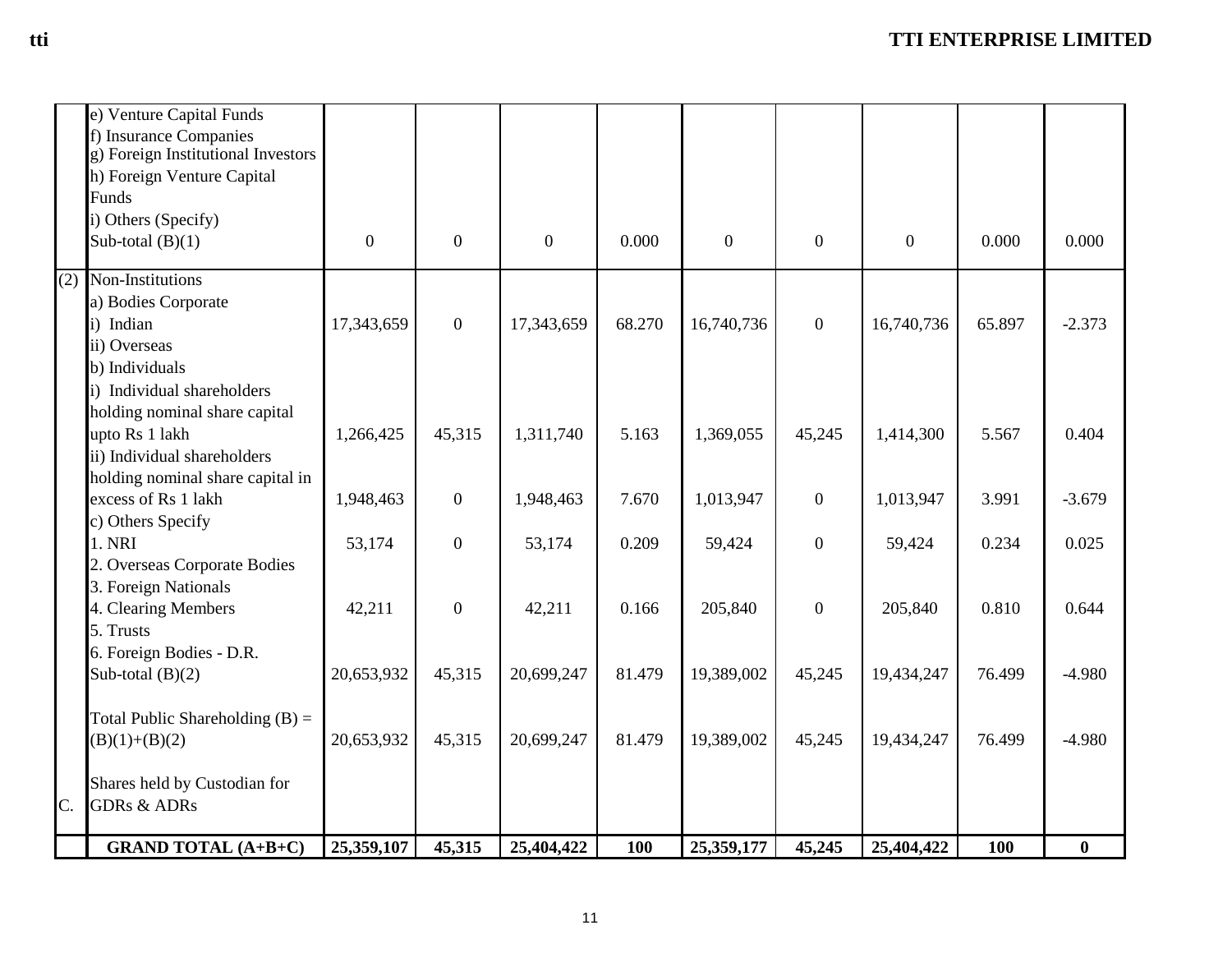#### **ii) Shareholding of Promoters**

| <b>Sl</b><br>No. | <b>Shareholder's Name</b>      |                             | Shareholding at the beginning of the year |                                                                    | Shareholding at the end of the year |                                                |                                                             |                                                         |
|------------------|--------------------------------|-----------------------------|-------------------------------------------|--------------------------------------------------------------------|-------------------------------------|------------------------------------------------|-------------------------------------------------------------|---------------------------------------------------------|
|                  |                                | No. of Shares shares of the | % of total<br>company                     | % of Shares<br>Pledged/<br>encumbered<br>to total<br><b>shares</b> | No. of<br><b>Shares</b>             | $%$ of<br>total<br>shares of<br>the<br>company | % of Shares<br>Pledged/<br>encumbered<br>to total<br>shares | % of change<br>in<br>shareholding<br>during the<br>year |
|                  | <b>BINJAL MEHTA</b>            | 92,390                      | 0.364                                     | 0.000                                                              | 92,390                              | 0.364                                          | 0.000                                                       | 0.000                                                   |
| 2                | <b>IRAWATI ENTERPRISES LLP</b> | 2,200,000                   | 8.660                                     | 0.000                                                              | 2,200,000                           | 8.660                                          | 0.000                                                       | 0.000                                                   |
| 3                | <b>JITENDRA KUMAR MEHTA</b>    | 52,000                      | 0.205                                     | 0.000                                                              | 52,000                              | 0.205                                          | 0.000                                                       | 0.000                                                   |
| $\overline{4}$   | MEGHNATH WEALTH CREATORS LLP   | 1,000,000                   | 3.936                                     | 0.000                                                              | 1,000,000                           | 3.936                                          | 0.000                                                       | 0.000                                                   |
| 5                | PARAJ MEHTA (HUF)              | 131,275                     | 0.517                                     | 0.000                                                              | 131,275                             | 0.517                                          | 0.000                                                       | 0.000                                                   |
| 6                | PARAJ MEHTA                    | 79,510                      | 0.313                                     | 0.000                                                              | 79,510                              | 0.313                                          | 0.000                                                       | 0.000                                                   |
|                  | VAIKUNDAM ADVISORS LLP         | 1,150,000                   | 4.527                                     | 0.000                                                              | 2,415,000                           | 9.506                                          | 0.000                                                       | 4.979                                                   |
|                  | TOTAL                          | 4,705,175                   | 18.521                                    | 0.000                                                              | 5,970,175                           | 23.501                                         | 0.000                                                       | 4.980                                                   |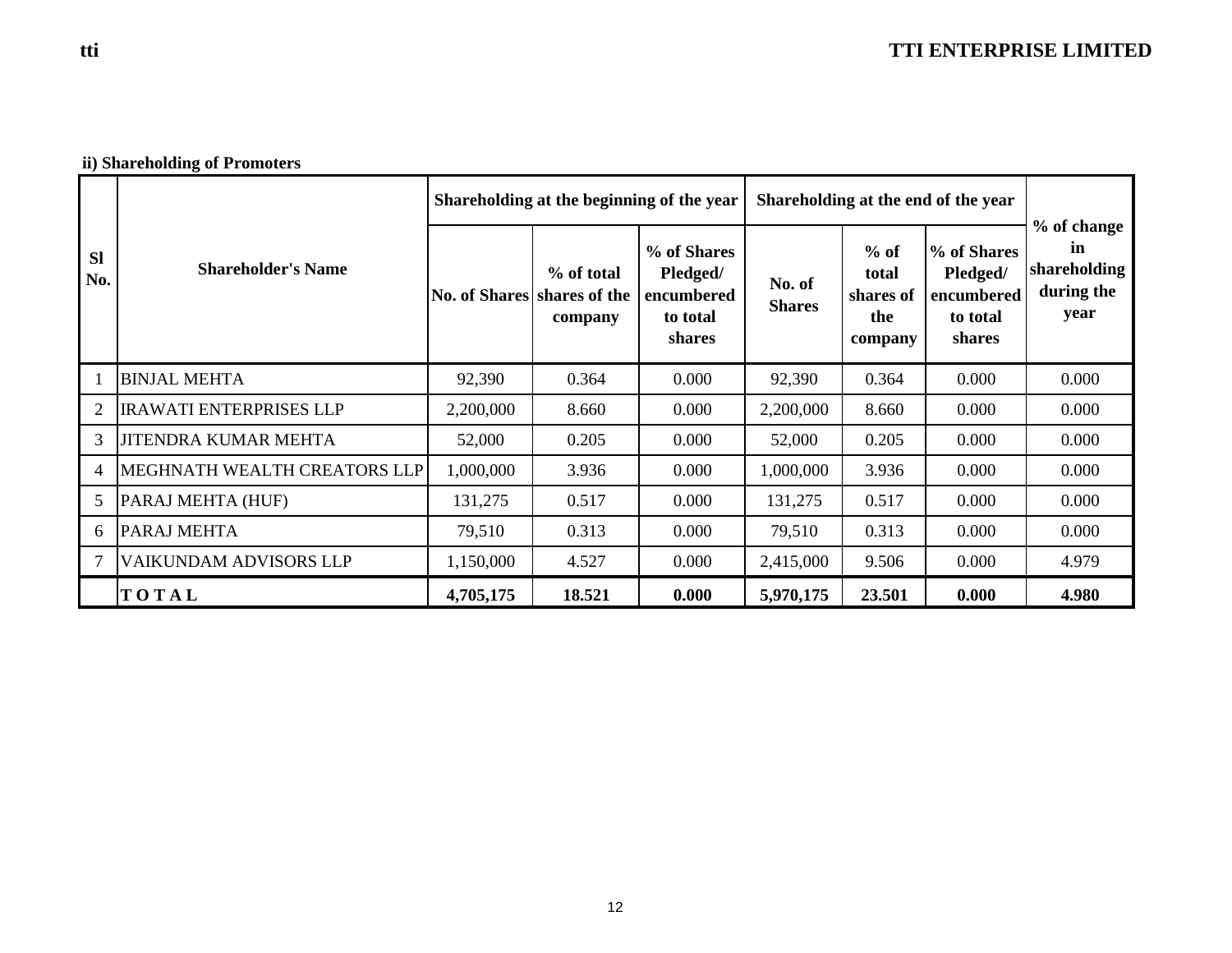**iii) Change in Promoter's Shareholding**

| <b>SI</b>      |                                                              |                  | <b>Shareholding at the</b><br>beginning of the year | <b>Cumulative Shareholding</b><br>during the year |                                        |  |
|----------------|--------------------------------------------------------------|------------------|-----------------------------------------------------|---------------------------------------------------|----------------------------------------|--|
| No.            | <b>Name</b>                                                  | No. of<br>shares | % of total<br>shares of the<br>company              | No. of<br>shares                                  | % of total<br>shares of the<br>company |  |
|                |                                                              |                  |                                                     |                                                   |                                        |  |
|                | <b>BINJAL MEHTA</b>                                          |                  |                                                     |                                                   |                                        |  |
| $\mathbf{1}$   | a) At the Begining of the Year                               | 92,390           | 0.364                                               |                                                   |                                        |  |
|                | b) Changes during the year                                   |                  | [NO CHANGES DURING THE YEAR]                        |                                                   |                                        |  |
|                | c) At the End of the Year                                    |                  |                                                     | 92,390                                            | 0.364                                  |  |
|                |                                                              |                  |                                                     |                                                   |                                        |  |
|                | <b>IRAWATI ENTERPRISES LLP</b>                               |                  | 8.660                                               |                                                   |                                        |  |
| $\overline{2}$ | a) At the Begining of the Year<br>b) Changes during the year | 2,200,000        | [NO CHANGES DURING THE YEAR]                        |                                                   |                                        |  |
|                | c) At the End of the Year                                    |                  |                                                     | 2,200,000                                         | 8.660                                  |  |
|                |                                                              |                  |                                                     |                                                   |                                        |  |
|                | <b>JITENDRA KUMAR MEHTA</b>                                  |                  |                                                     |                                                   |                                        |  |
|                | a) At the Begining of the Year                               | 52,000           | 0.205                                               |                                                   |                                        |  |
| 3              | b) Changes during the year                                   |                  | <b>[NO CHANGES DURING THE YEAR]</b>                 |                                                   |                                        |  |
|                | c) At the End of the Year                                    |                  |                                                     | 52,000                                            | 0.205                                  |  |
|                |                                                              |                  |                                                     |                                                   |                                        |  |
|                | MEGHNATH WEALTH CREATORS<br><b>LLP</b>                       |                  |                                                     |                                                   |                                        |  |
| $\overline{4}$ | a) At the Begining of the Year                               | 1,000,000        | 3.936                                               |                                                   |                                        |  |
|                | b) Changes during the year                                   |                  | [NO CHANGES DURING THE YEAR]                        |                                                   |                                        |  |
|                | c) At the End of the Year                                    |                  |                                                     | 1,000,000                                         | 3.936                                  |  |
|                |                                                              |                  |                                                     |                                                   |                                        |  |
|                | PARAJ MEHTA (HUF)                                            |                  |                                                     |                                                   |                                        |  |
| 5              | a) At the Begining of the Year                               | 131,275          | 0.517                                               |                                                   |                                        |  |
|                | b) Changes during the year                                   |                  | [NO CHANGES DURING THE YEAR]                        |                                                   |                                        |  |
|                | c) At the End of the Year                                    |                  |                                                     | 131,275                                           | 0.517                                  |  |
|                |                                                              |                  |                                                     |                                                   |                                        |  |
|                | PARAJ MEHTA                                                  |                  |                                                     |                                                   |                                        |  |
| 6              | a) At the Begining of the Year                               | 79,510           | 0.313                                               |                                                   |                                        |  |
|                | b) Changes during the year                                   |                  | [NO CHANGES DURING THE YEAR]                        |                                                   |                                        |  |
|                | c) At the End of the Year                                    |                  |                                                     | 79,510                                            | 0.313                                  |  |
|                |                                                              |                  |                                                     |                                                   |                                        |  |
|                | VAIKUNDAM ADVISORS LLP                                       |                  |                                                     |                                                   |                                        |  |
|                | a) At the Begining of the Year                               | 1,150,000        | 4.527                                               |                                                   |                                        |  |
| $\overline{7}$ | b) Changes during the year                                   |                  |                                                     |                                                   |                                        |  |
|                | Reason<br>Date                                               |                  |                                                     |                                                   |                                        |  |
|                | 25/08/2017 Transfer                                          | 1,265,000        | 4.979                                               | 2,415,000                                         | 9.506                                  |  |
|                | c) At the End of the Year                                    |                  |                                                     | 2,415,000                                         | 9.506                                  |  |
|                | TOTAL                                                        | 4,705,175        | 18.521                                              | 5,970,175                                         | 23.501                                 |  |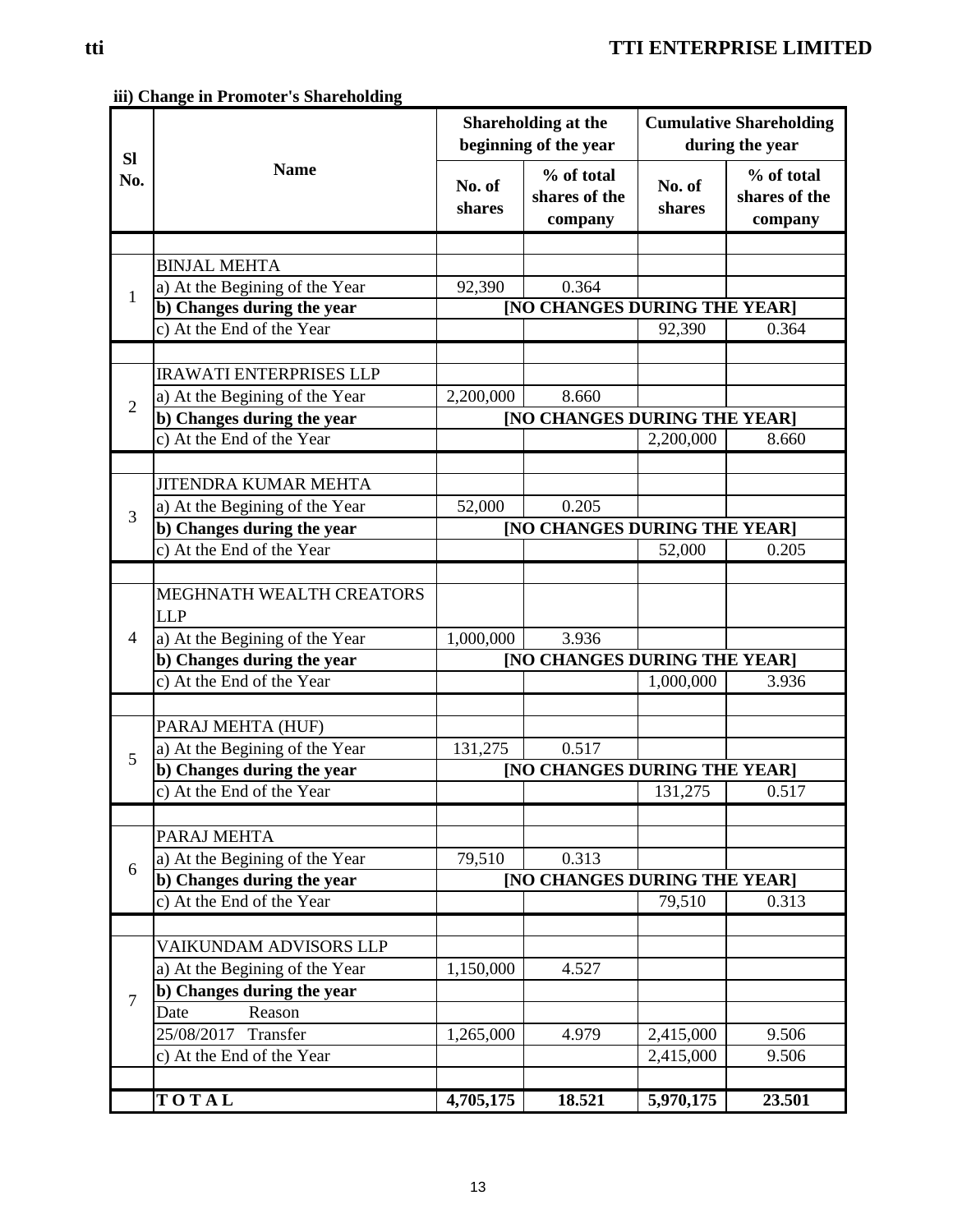|                |                                        | Shareholding at the<br>beginning of the year |                                           | <b>Cumulative Shareholding</b><br>during the year |                                        |  |
|----------------|----------------------------------------|----------------------------------------------|-------------------------------------------|---------------------------------------------------|----------------------------------------|--|
| Sl.<br>No.     | For Each of the Top 10 Shareholders    | No. of shares                                | % of total<br>shares of<br>the<br>company | No. of shares                                     | % of total<br>shares of the<br>company |  |
|                |                                        |                                              |                                           |                                                   |                                        |  |
| $\mathbf{1}$   | <b>B P ELECTRICALS PRIVATE LIMITED</b> |                                              |                                           |                                                   |                                        |  |
|                | a) At the Begining of the Year         | 342,890                                      | 1.350                                     |                                                   |                                        |  |
|                | b) Changes during the year             |                                              |                                           |                                                   |                                        |  |
|                | Reason<br>Date                         |                                              |                                           |                                                   |                                        |  |
|                | 11/08/2017 Transfer                    | $-30,000$                                    | 0.118                                     | 312,890                                           | 1.232                                  |  |
|                | 25/08/2017 Transfer                    | $-43,000$                                    | 0.169                                     | 269,890                                           | 1.062                                  |  |
|                | 08/09/2017 Transfer                    | $-34,000$                                    | 0.134                                     | 235,890                                           | 0.929                                  |  |
|                | 30/09/2017 Transfer                    | $-30,000$                                    | 0.118                                     | 205,890                                           | 0.810                                  |  |
|                | 13/10/2017 Transfer                    | $-24,000$                                    | 0.094                                     | 181,890                                           | 0.716                                  |  |
|                | 03/11/2017 Transfer                    | $-23,000$                                    | 0.091                                     | 158,890                                           | 0.625                                  |  |
|                | 24/11/2017 Transfer                    | $-24,300$                                    | 0.096                                     | 134,590                                           | 0.530                                  |  |
|                | 22/12/2017 Transfer                    | $-30,000$                                    | 0.118                                     | 104,590                                           | 0.412                                  |  |
|                | 16/02/2018 Transfer                    | $-38,200$                                    | 0.150                                     | 66,390                                            | 0.261                                  |  |
|                | 09/03/2018 Transfer                    | $-33,390$                                    | 0.131                                     | 33,000                                            | 0.130                                  |  |
|                | 16/03/2018 Transfer                    | $-33,000$                                    | 0.130                                     | $\overline{0}$                                    | 0.000                                  |  |
|                | c) At the End of the Year              |                                              |                                           | $\boldsymbol{0}$                                  | 0.000                                  |  |
|                |                                        |                                              |                                           |                                                   |                                        |  |
| $\overline{2}$ | <b>CASINO DEALERS PRIVATE LIMITED</b>  |                                              |                                           |                                                   |                                        |  |
|                | a) At the Begining of the Year         | 1,212,500                                    | 4.773                                     |                                                   |                                        |  |
|                | b) Changes during the year             |                                              |                                           |                                                   |                                        |  |
|                | Reason<br>Date                         |                                              |                                           |                                                   |                                        |  |
|                | 25/08/2017 Transfer                    | $-1,212,500$                                 | 4.773                                     | $\mathbf{0}$                                      | 0.000                                  |  |
|                | c) At the End of the Year              |                                              |                                           | $\boldsymbol{0}$                                  | 0.000                                  |  |
| 3              | GAJMUKTA MERCHANTS PVT.LTD.            |                                              |                                           |                                                   |                                        |  |
|                | a) At the Begining of the Year         | 997,720                                      | 3.927                                     |                                                   |                                        |  |
|                | b) Changes during the year             |                                              |                                           | [NO CHANGES DURING THE YEAR]                      |                                        |  |
|                | c) At the End of the Year              |                                              |                                           | 997,720                                           | 3.927                                  |  |
|                |                                        |                                              |                                           |                                                   |                                        |  |
| $\overline{4}$ | <b>HARIKRISHNA KISHORE</b>             |                                              |                                           |                                                   |                                        |  |
|                | a) At the Begining of the Year         | 115,000                                      | 0.453                                     |                                                   |                                        |  |
|                | b) Changes during the year             |                                              |                                           |                                                   |                                        |  |
|                | Reason<br>Date                         |                                              |                                           |                                                   |                                        |  |
|                | 21/04/2017 Transfer                    | 7,400                                        | 0.029                                     | 122,400                                           | 0.482                                  |  |
|                | 28/04/2017 Transfer                    | 600                                          | 0.002                                     | 123,000                                           | 0.484                                  |  |
|                |                                        |                                              |                                           |                                                   |                                        |  |
|                | 30/06/2017 Transfer                    | 3,000                                        | 0.012                                     | 126,000                                           | 0.496                                  |  |
|                | 07/07/2017 Transfer                    | 1,000                                        | 0.004                                     | 127,000                                           | 0.500                                  |  |
|                | 21/07/2017 Transfer                    | 3,000                                        | 0.012                                     | 130,000                                           | 0.512                                  |  |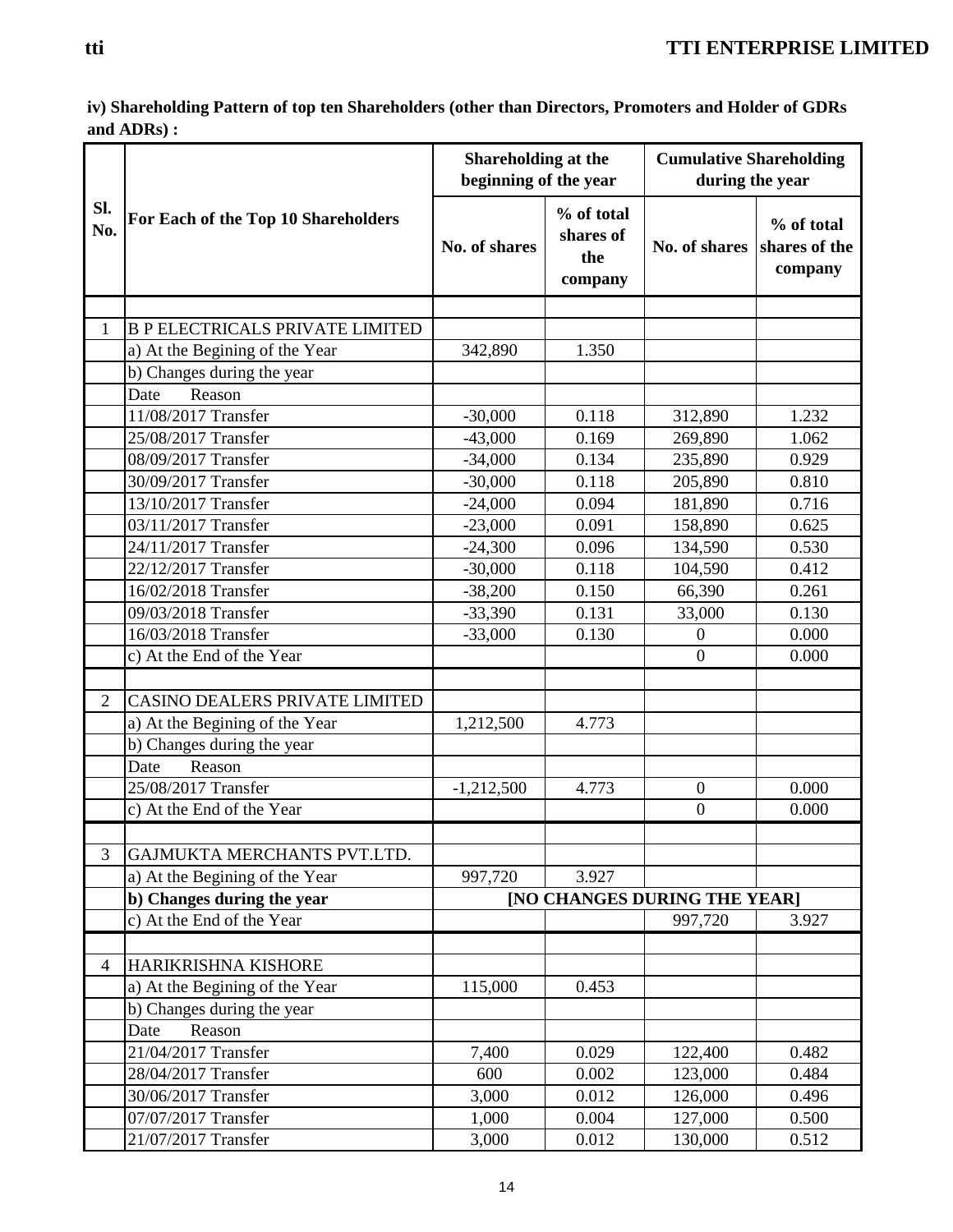|                  |                                     |               | Shareholding at the<br>beginning of the year |                              | <b>Cumulative Shareholding</b><br>during the year |  |
|------------------|-------------------------------------|---------------|----------------------------------------------|------------------------------|---------------------------------------------------|--|
| Sl.<br>No.       | For Each of the Top 10 Shareholders | No. of shares | % of total<br>shares of<br>the<br>company    | No. of shares                | % of total<br>shares of the<br>company            |  |
|                  | 25/08/2017 Transfer                 | 10,000        | 0.039                                        | 140,000                      | 0.551                                             |  |
|                  | 01/09/2017 Transfer                 | 3,470         | 0.014                                        | 143,470                      | 0.565                                             |  |
|                  | 08/09/2017 Transfer                 | 530           | 0.002                                        | 144,000                      | 0.567                                             |  |
|                  | 30/09/2017 Transfer                 | $-468$        | 0.002                                        | 143,532                      | 0.565                                             |  |
|                  | 06/10/2017 Transfer                 | 24,630        | 0.097                                        | 168,162                      | 0.662                                             |  |
|                  | 13/10/2017 Transfer                 | 21,838        | 0.086                                        | 190,000                      | 0.748                                             |  |
|                  | 22/12/2017 Transfer                 | 5,000         | 0.020                                        | 195,000                      | 0.768                                             |  |
|                  | 05/01/2018 Transfer                 | 995           | 0.004                                        | 195,995                      | 0.772                                             |  |
|                  | 12/01/2018 Transfer                 | $-9,795$      | 0.039                                        | 186,200                      | 0.733                                             |  |
|                  | 19/01/2018 Transfer                 | $-2,181$      | 0.009                                        | 184,019                      | 0.724                                             |  |
|                  | 26/01/2018 Transfer                 | $-7,019$      | 0.028                                        | 177,000                      | 0.697                                             |  |
|                  | 02/02/2018 Transfer                 | 27,000        | 0.106                                        | 204,000                      | 0.803                                             |  |
|                  | 09/02/2018 Transfer                 | $-758$        | 0.003                                        | 203,242                      | 0.800                                             |  |
|                  | 16/03/2018 Transfer                 | $-142$        | 0.001                                        | 203,100                      | 0.799                                             |  |
|                  | c) At the End of the Year           |               |                                              | 203,100                      | 0.799                                             |  |
|                  |                                     |               |                                              |                              |                                                   |  |
| 5                | HIGHGROWTH VINCOM PRIVATE LIMITED   |               |                                              |                              |                                                   |  |
|                  | a) At the Begining of the Year      | 202,344       | 0.796                                        |                              |                                                   |  |
|                  | b) Changes during the year          |               |                                              | [NO CHANGES DURING THE YEAR] |                                                   |  |
|                  | c) At the End of the Year           |               |                                              | 202,344                      | 0.796                                             |  |
|                  |                                     |               |                                              |                              |                                                   |  |
| 6                | <b>KAMLESH KUMAR MISHRA</b>         |               |                                              |                              |                                                   |  |
|                  | a) At the Begining of the Year      | 632,400       | 2.489                                        |                              |                                                   |  |
|                  | b) Changes during the year          |               |                                              | [NO CHANGES DURING THE YEAR] |                                                   |  |
|                  | c) At the End of the Year           |               |                                              | 632,400                      | 2.489                                             |  |
|                  |                                     |               |                                              |                              |                                                   |  |
| $\boldsymbol{7}$ | <b>KASHYAPI ADVISORS LLP</b>        |               |                                              |                              |                                                   |  |
|                  | a) At the Begining of the Year      | 4,141,686     | 16.303                                       |                              |                                                   |  |
|                  | b) Changes during the year          |               |                                              |                              |                                                   |  |
|                  | Date<br>Reason                      |               |                                              |                              |                                                   |  |
|                  | 14/04/2017 Transfer                 | 319,370       | 1.257                                        | 4,461,056                    | 17.560                                            |  |
|                  | 21/04/2017 Transfer                 | 36,500        | 0.144                                        | 4,497,556                    | 17.704                                            |  |
|                  | 12/05/2017 Transfer                 | 3,400         | 0.013                                        | 4,500,956                    | 17.717                                            |  |
|                  | 19/05/2017 Transfer                 | 15,000        | 0.059                                        | 4,515,956                    | 17.776                                            |  |
|                  | 26/05/2017 Transfer                 | 244,000       | 0.960                                        | 4,759,956                    | 18.737                                            |  |
|                  | 30/06/2017 Transfer                 | 30,000        | 0.118                                        | 4,789,956                    | 18.855                                            |  |
|                  | 21/07/2017 Transfer                 | 30,000        | 0.118                                        | 4,819,956                    | 18.973                                            |  |
|                  | 08/09/2017 Transfer                 | 146,000       | 0.575                                        | 4,965,956                    | 19.548                                            |  |
|                  | 15/09/2017 Transfer                 | 68,000        | 0.268                                        | 5,033,956                    | 19.815                                            |  |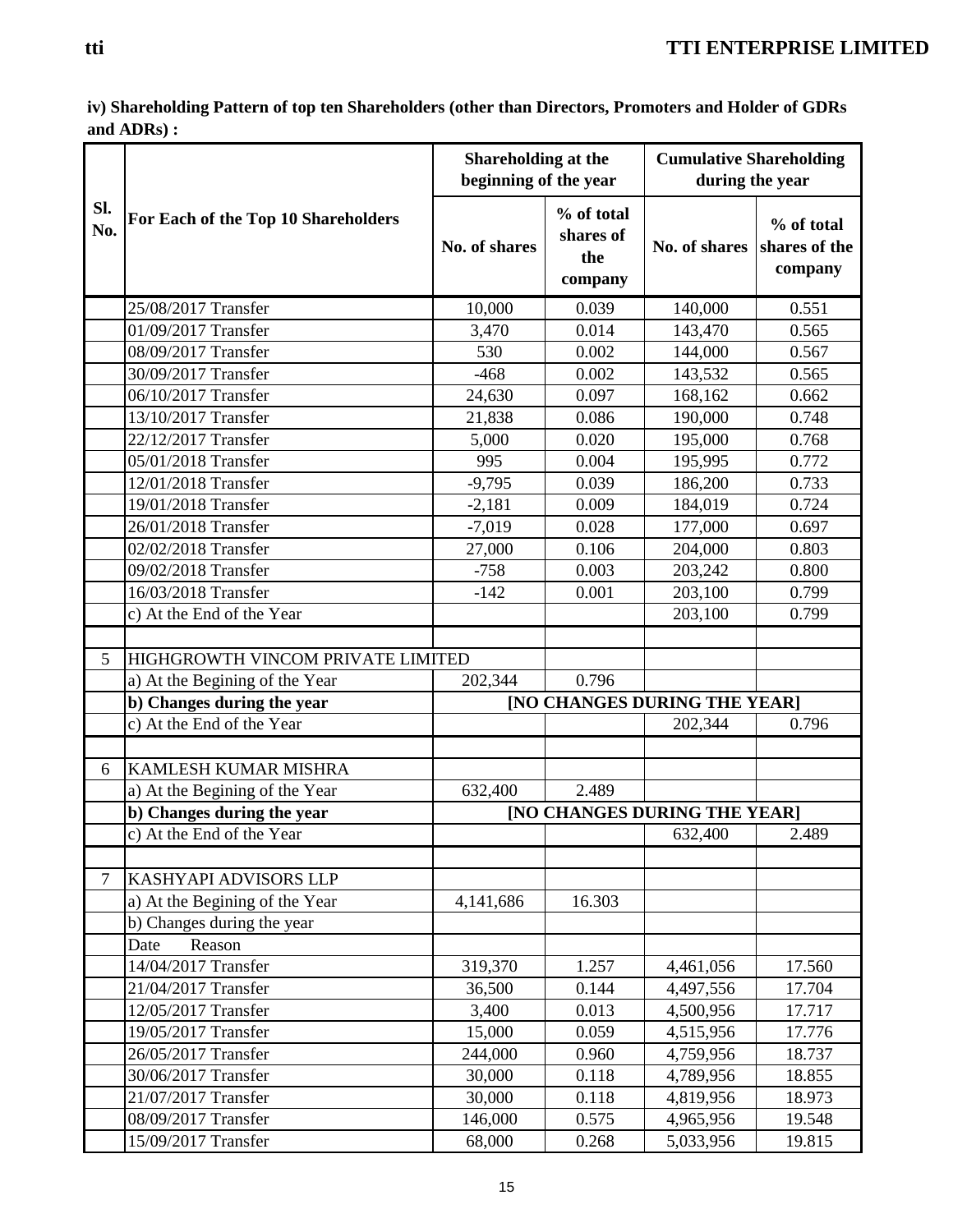|            |                                      | Shareholding at the<br>beginning of the year |                                           | <b>Cumulative Shareholding</b><br>during the year |                                        |
|------------|--------------------------------------|----------------------------------------------|-------------------------------------------|---------------------------------------------------|----------------------------------------|
| Sl.<br>No. | For Each of the Top 10 Shareholders  | No. of shares                                | % of total<br>shares of<br>the<br>company | No. of shares                                     | % of total<br>shares of the<br>company |
|            | 24/11/2017 Transfer                  | 70                                           | 0.000                                     | 5,034,026                                         | 19.816                                 |
|            | 15/12/2017 Transfer                  | 13,000                                       | 0.051                                     | 5,047,026                                         | 19.867                                 |
|            | c) At the End of the Year            |                                              |                                           | 5,047,026                                         | 19.867                                 |
|            |                                      |                                              |                                           |                                                   |                                        |
| 8          | MRIDUL EXPORTS PRIVATE LIMITED       |                                              |                                           |                                                   |                                        |
|            | a) At the Begining of the Year       | 200,400                                      | 0.789                                     |                                                   |                                        |
|            | b) Changes during the year           |                                              |                                           | [NO CHANGES DURING THE YEAR]                      |                                        |
|            | c) At the End of the Year            |                                              |                                           | 200,400                                           | 0.789                                  |
|            |                                      |                                              |                                           |                                                   |                                        |
| 9          | <b>NIRAJ PATHAK</b>                  |                                              |                                           |                                                   |                                        |
|            | a) At the Begining of the Year       | 573,770                                      | 2.259                                     |                                                   |                                        |
|            | b) Changes during the year           |                                              |                                           |                                                   |                                        |
|            | Date<br>Reason                       |                                              |                                           |                                                   |                                        |
|            | 07/04/2017 Transfer                  | $-40,000$                                    | 0.157                                     | 533,770                                           | 2.101                                  |
|            | 12/05/2017 Transfer                  | $-200,000$                                   | 0.787                                     | 333,770                                           | 1.314                                  |
|            | 19/05/2017 Transfer                  | $-333,770$                                   | 1.314                                     | $\mathbf{0}$                                      | 0.000                                  |
|            | c) At the End of the Year            |                                              |                                           | $\overline{0}$                                    | 0.000                                  |
|            |                                      |                                              |                                           |                                                   |                                        |
| 10         | PADMALAKSHMI WEALTH CREATORS LLP     |                                              |                                           |                                                   |                                        |
|            | a) At the Begining of the Year       | 563,266                                      | 2.217                                     |                                                   |                                        |
|            | b) Changes during the year           | [NO CHANGES DURING THE YEAR]                 |                                           |                                                   |                                        |
|            | c) At the End of the Year            |                                              |                                           | 563,266                                           | 2.217                                  |
|            |                                      |                                              |                                           |                                                   |                                        |
| 11         | PRAGNAY ADVISORS LLP                 |                                              |                                           |                                                   |                                        |
|            | a) At the Begining of the Year       | 5,254,354                                    | 20.683                                    |                                                   |                                        |
|            | b) Changes during the year           |                                              |                                           |                                                   |                                        |
|            | Reason<br>Date                       |                                              |                                           |                                                   |                                        |
|            | 14/04/2017 Transfer                  | 10,000                                       | 0.039                                     | 5,264,354                                         | 20.722                                 |
|            | 28/04/2017 Transfer                  | 40,000                                       | 0.157                                     | 5,304,354                                         | 20.880                                 |
|            | 08/12/2017 Transfer                  | 20,888                                       | 0.082                                     | 5,325,242                                         | 20.962                                 |
|            | c) At the End of the Year            |                                              |                                           | 5,325,242                                         | 20.962                                 |
|            |                                      |                                              |                                           |                                                   |                                        |
| 12         | <b>RUJU TRADECOM PRIVATE LIMITED</b> |                                              |                                           |                                                   |                                        |
|            | a) At the Begining of the Year       | 1,120,048                                    | 4.409                                     |                                                   |                                        |
|            | b) Changes during the year           |                                              |                                           |                                                   |                                        |
|            | Reason<br>Date                       |                                              |                                           |                                                   |                                        |
|            | 25/08/2017 Transfer                  | $-52,500$                                    | 0.207                                     | 1,067,548                                         | 4.202                                  |
|            | c) At the End of the Year            |                                              |                                           | 1,067,548                                         | 4.202                                  |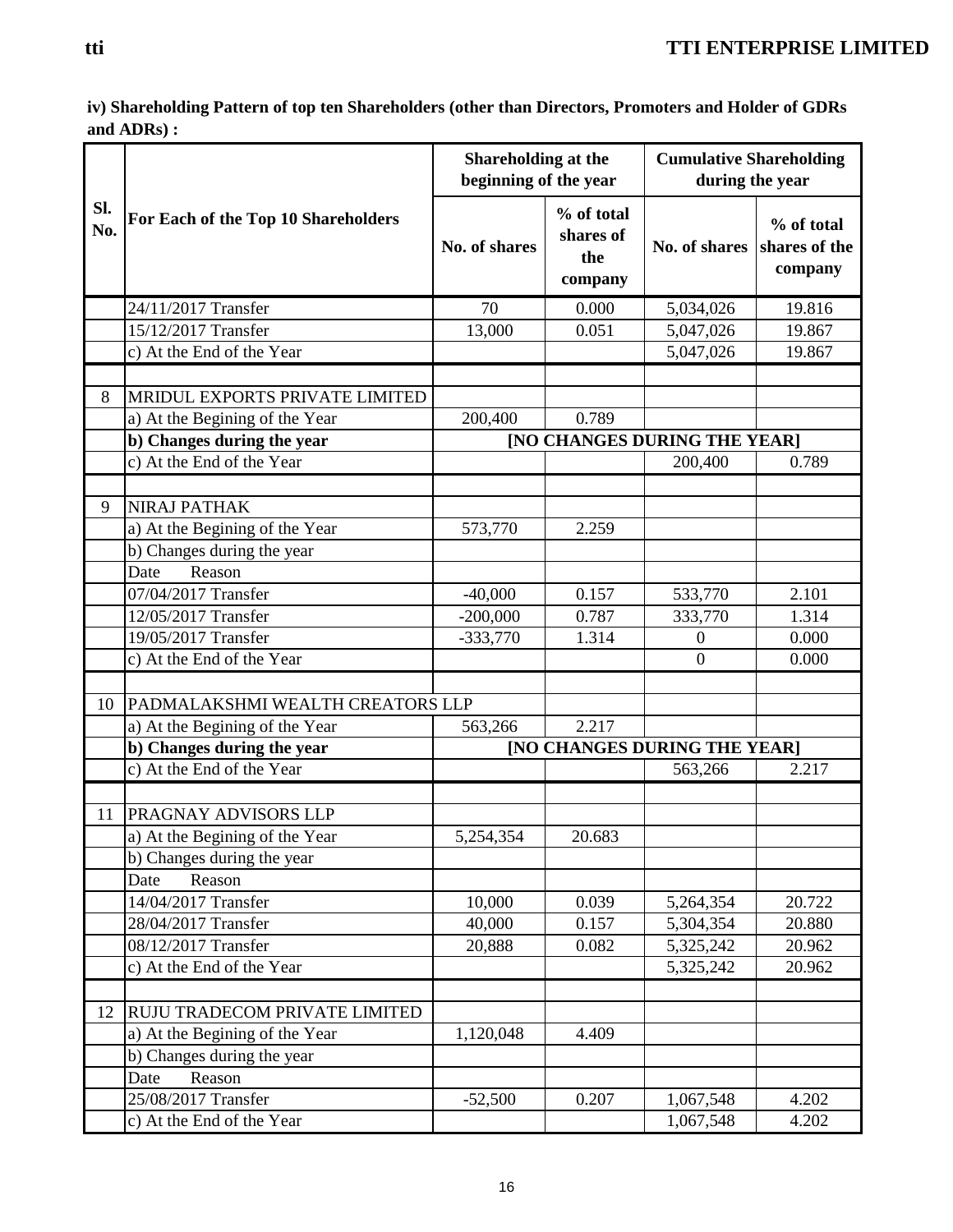|            | For Each of the Top 10 Shareholders | Shareholding at the<br>beginning of the year |                                           | <b>Cumulative Shareholding</b><br>during the year |                                        |
|------------|-------------------------------------|----------------------------------------------|-------------------------------------------|---------------------------------------------------|----------------------------------------|
| Sl.<br>No. |                                     | No. of shares                                | % of total<br>shares of<br>the<br>company | No. of shares                                     | % of total<br>shares of the<br>company |
|            |                                     |                                              |                                           |                                                   |                                        |
| 13         | VANSHI INFRA PROJECTS LLP           |                                              |                                           |                                                   |                                        |
|            | a) At the Begining of the Year      | 1,857,432                                    | 7.311                                     |                                                   |                                        |
|            | b) Changes during the year          |                                              |                                           |                                                   |                                        |
|            | Reason<br>Date                      |                                              |                                           |                                                   |                                        |
|            | 19/05/2017 Transfer                 | 333,770                                      | 1.314                                     | 2,191,202                                         | 8.625                                  |
|            | 02/02/2018 Transfer                 | 10,325                                       | 0.041                                     | 2,201,527                                         | 8.666                                  |
|            | 16/03/2018 Transfer                 | 277,890                                      | 1.094                                     | 2,479,417                                         | 9.760                                  |
|            | 23/03/2018 Transfer                 | 33,000                                       | 0.130                                     | 2,512,417                                         | 9.890                                  |
|            | c) At the End of the Year           |                                              |                                           | 2,512,417                                         | 9.890                                  |
|            |                                     |                                              |                                           |                                                   |                                        |
|            | TOTAL                               | 17213810                                     | 67.759                                    | 16,751,463                                        | 65.939                                 |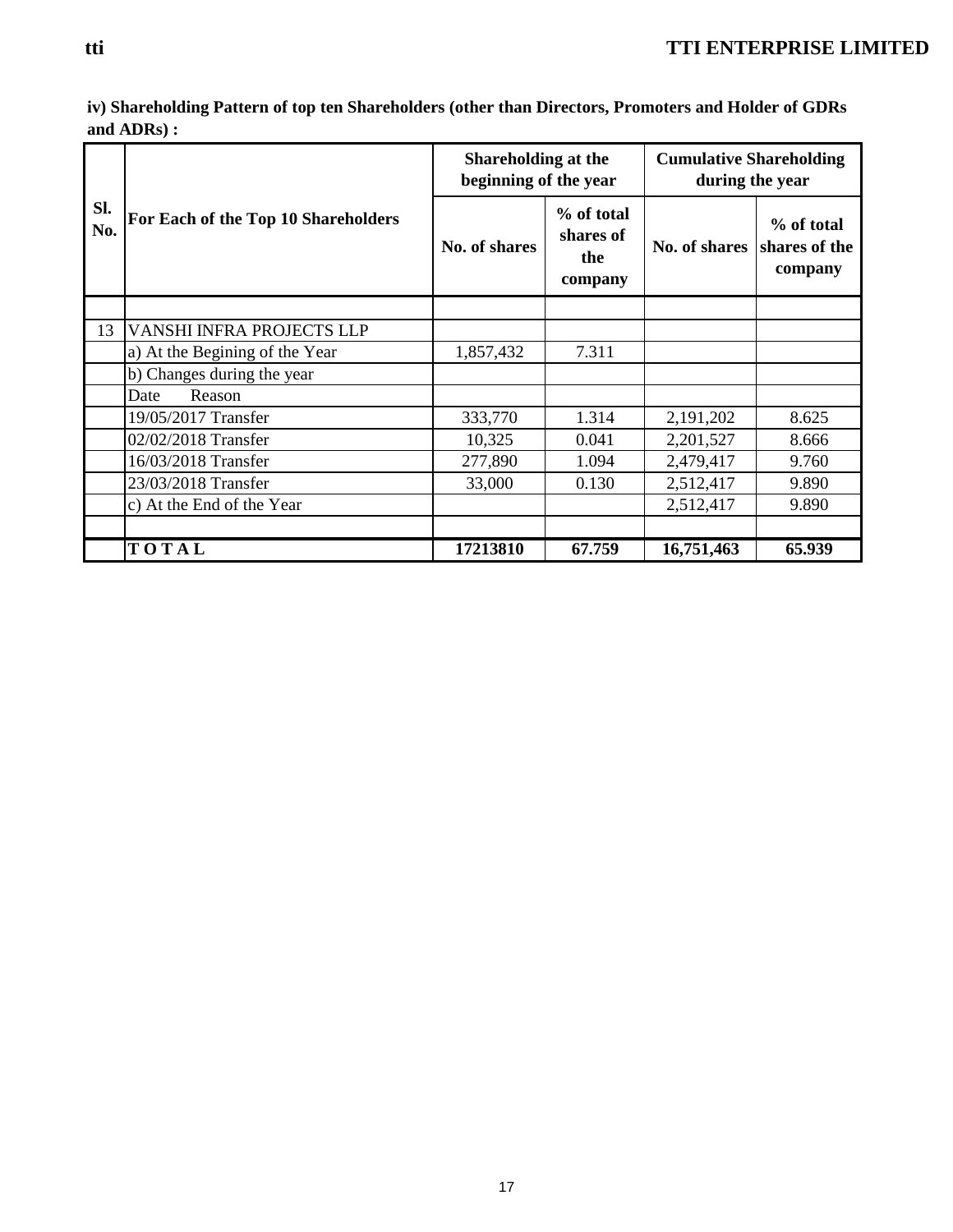|              | <b>Name</b>                    | Shareholding at the<br>beginning of the year |                                           | <b>Cumulative</b><br><b>Shareholding during the</b><br>year |                                           |  |
|--------------|--------------------------------|----------------------------------------------|-------------------------------------------|-------------------------------------------------------------|-------------------------------------------|--|
| SI.<br>No.   |                                | No. of<br><b>shares</b>                      | % of total<br>shares of<br>the<br>company | No. of<br>shares                                            | % of total<br>shares of<br>the<br>company |  |
|              |                                |                                              |                                           |                                                             |                                           |  |
|              | BINJAL MEHTA                   |                                              |                                           |                                                             |                                           |  |
| $\mathbf{1}$ | a) At the Begining of the Year | 92,390                                       | 0.364                                     |                                                             |                                           |  |
|              | b) Changes during the year     | [NO CHANGES DURING THE YEAR]                 |                                           |                                                             |                                           |  |
|              | c) At the End of the Year      |                                              |                                           | 92,390                                                      | 0.364                                     |  |
|              | PARAJ MEHTA                    |                                              |                                           |                                                             |                                           |  |
| 2            | a) At the Begining of the Year | 79,510                                       | 0.313                                     |                                                             |                                           |  |
|              | b) Changes during the year     |                                              |                                           | [NO CHANGES DURING THE YEAR]                                |                                           |  |
|              | c) At the End of the Year      |                                              |                                           | 79,510                                                      | 0.313                                     |  |

#### **v) Shareholding of Directors and Key Managerial Personnel**

## **V. INDEBTEDNESS**

| Indebtedness of the Company including interest outstanding/accrued but not due for payment |                    |            |                              |  |  |
|--------------------------------------------------------------------------------------------|--------------------|------------|------------------------------|--|--|
|                                                                                            | Unsecured<br>Loans | Deposits   | Total<br><b>Indebtedness</b> |  |  |
| Indebtness at the beginning of the financial year                                          |                    |            |                              |  |  |
| i) Principal Amount                                                                        |                    |            |                              |  |  |
| ii) Interest due but not paid                                                              |                    |            |                              |  |  |
| iii) Interest accrued but not due                                                          |                    |            |                              |  |  |
| Total $(i+iii+iii)$                                                                        |                    | $\Omega$   |                              |  |  |
| Change in Indebtedness during the financial year                                           |                    |            |                              |  |  |
| <b>Additions</b>                                                                           |                    |            |                              |  |  |
| Reduction                                                                                  |                    |            |                              |  |  |
| Net Change                                                                                 |                    |            |                              |  |  |
| Indebtedness at the end of the financial year                                              |                    |            |                              |  |  |
| i) Principal Amount                                                                        |                    |            |                              |  |  |
| ii) Interest due but not paid                                                              |                    |            |                              |  |  |
| iii) Interest accrued but not due                                                          |                    |            |                              |  |  |
| Total (i+ii+iii)                                                                           | <b>NIL</b>         | <b>NIL</b> | <b>NIL</b>                   |  |  |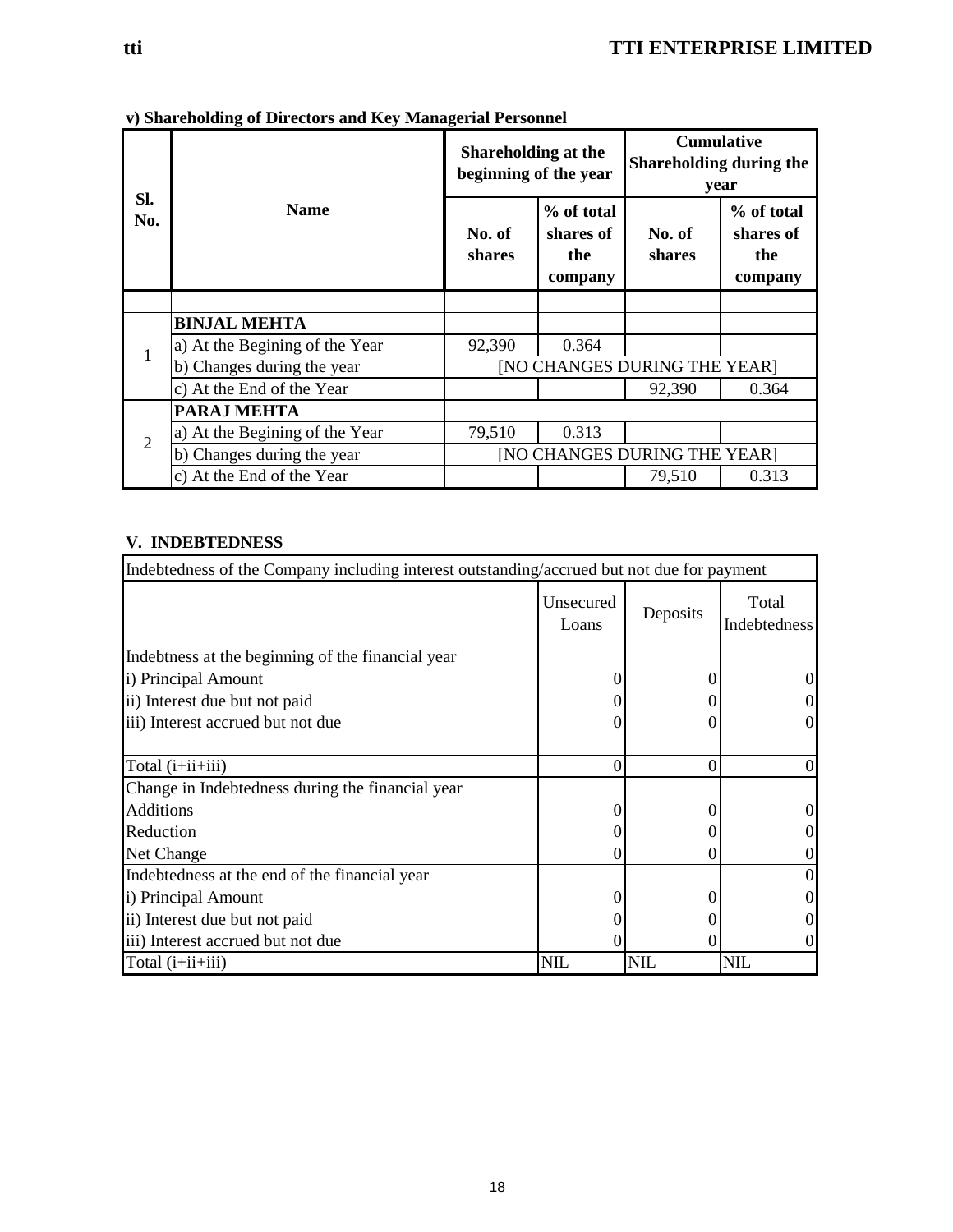#### **VI REMUNERATION OF DIRECTORS AND KEY MANAGERIAL PERSONNEL**

| Sl.N<br>$\bf{0}$ | <b>Particulars of Remuneration</b>                                                    | <b>Name of the Whole-Time</b><br><b>Director</b><br>Mrs. Binjal Mehta | Total Amount $(\bar{\zeta})$ |
|------------------|---------------------------------------------------------------------------------------|-----------------------------------------------------------------------|------------------------------|
|                  | Gross salary                                                                          |                                                                       |                              |
|                  | (a) Salary as per provisions contained in<br>section $17(1)$ of the Income Tax. 1961. | 4,20,000                                                              | 4,20,000                     |
|                  | (b) Value of perquisites $u/s$ 17(2) of the<br>Income tax Act, 1961                   |                                                                       |                              |
|                  | (c) Profits in lieu of salary under section<br>$17(3)$ of the Income Tax Act, 1961    |                                                                       |                              |
| 2                | Stock option                                                                          |                                                                       |                              |
| 3                | <b>Sweat Equity</b>                                                                   |                                                                       |                              |
| 4                | Commission as- % of profit others, specify                                            |                                                                       |                              |
| 5                | Others, please specify                                                                |                                                                       |                              |
|                  | Total (A)                                                                             | 4,20,000                                                              | 4,20,000                     |

A. Remuneration to Managing Director, Whole time Director and/or Manager:

#### B. Remuneration to Other Directors:

|                |                                        | <b>Name of the Directors</b> |          |                |                        |  |
|----------------|----------------------------------------|------------------------------|----------|----------------|------------------------|--|
| Sl.N           |                                        | Mr.Paraj                     | Mr. Alok | Mr.            | <b>Total</b>           |  |
| $\mathbf 0$    | <b>Particulars of Remuneration</b>     | <b>Mehta</b>                 | Kumar    | <b>Subrata</b> | Amount $(\bar{\zeta})$ |  |
|                |                                        |                              | Goenka   | Saha           |                        |  |
| 1              | <b>Independent Directors</b>           |                              |          |                |                        |  |
|                | (a) Fee for attending board meetings   |                              | 4,000    | 4,000          | 8,000                  |  |
|                | (b) Commission                         |                              |          |                |                        |  |
|                | (c) Others, please specify             |                              |          |                |                        |  |
|                | Total $(1)$                            |                              | 4,000    | 4,000          | 8,000                  |  |
| $\overline{2}$ | <b>Other Non Executive Directors</b>   |                              |          |                |                        |  |
|                | (a) Fee for attending board meetings   | 4,000                        |          |                | 4,000                  |  |
|                | (b) Commission                         |                              |          |                |                        |  |
|                | (c) Others, please specify.            |                              |          |                |                        |  |
|                | Total $(2)$                            | 4,000                        |          |                | 4,000                  |  |
|                | Total $(B)=(1+2)$                      | 4,000                        | 4,000    | 4,000          | 12,000                 |  |
|                | <b>Total Managerial Remuneration</b>   |                              |          |                |                        |  |
|                | <b>Overall Cieling as per the Act.</b> |                              |          |                |                        |  |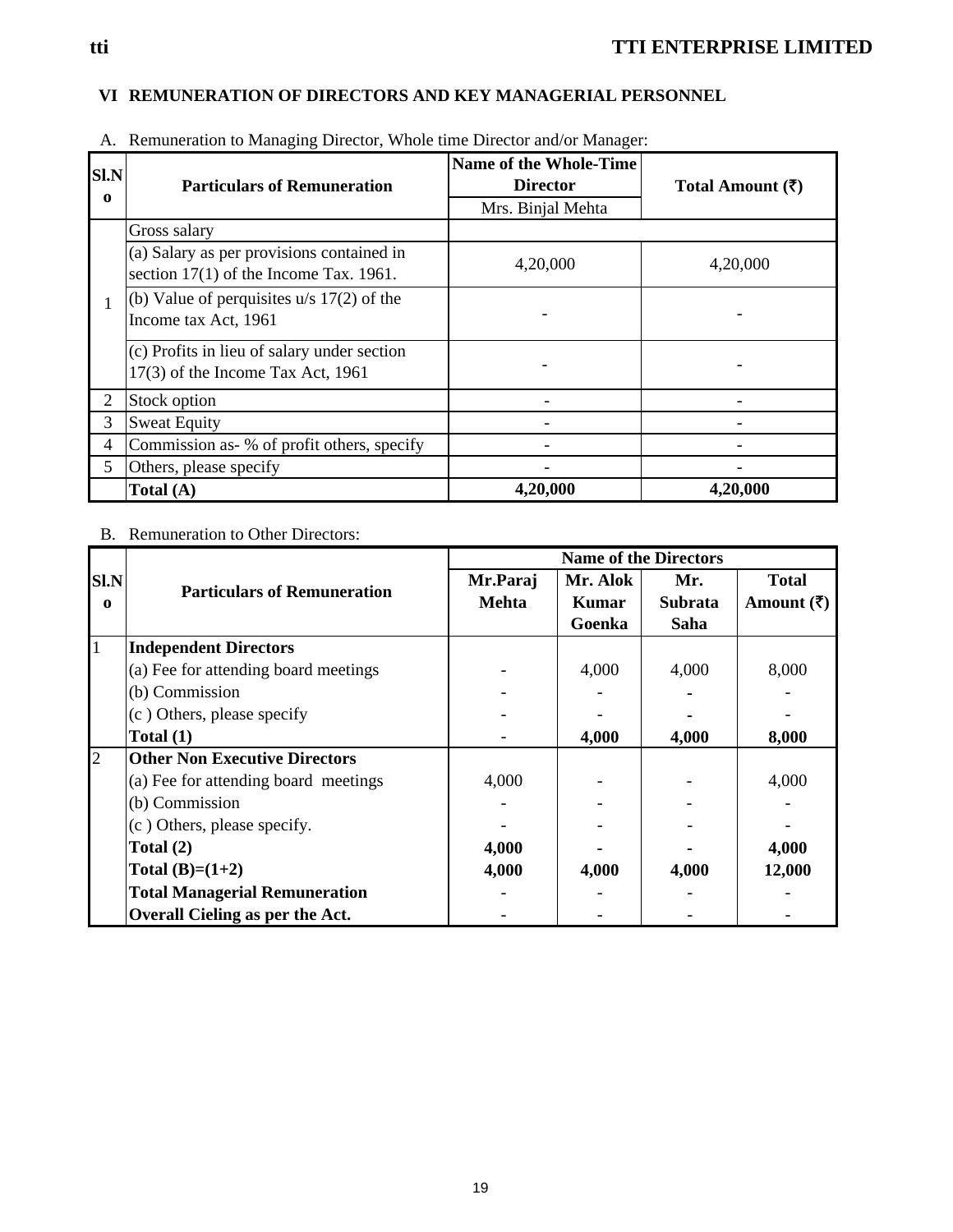|                |                                                             | <b>Key Managerial Personnel</b> |            |                   |                                  |  |
|----------------|-------------------------------------------------------------|---------------------------------|------------|-------------------|----------------------------------|--|
| Sl.            |                                                             | <b>Company Secretary</b>        |            | <b>CFO</b>        |                                  |  |
| No.            | <b>Particulars of Remuneration</b>                          | <b>Ms. Parul</b>                | Ms. Minu   | Mr. Sumanta Kumar | <b>Total</b>                     |  |
|                |                                                             | Harlalka*                       | Agarwal ** | <b>Singh</b>      | Amount $(\overline{\mathbf{z}})$ |  |
| $\mathbf{1}$   | <b>Gross Salary</b>                                         |                                 |            |                   |                                  |  |
|                | (a) Salary as per provisions                                | 117,635                         | 78,190     | 180,000           | 375,825                          |  |
|                | (b) Value of perquisites u/s                                |                                 |            |                   |                                  |  |
|                | (c) Profits in lieu of salary                               |                                 |            |                   |                                  |  |
| $\overline{c}$ | <b>Stock Option</b>                                         |                                 |            |                   |                                  |  |
| $\overline{3}$ | <b>Sweat Equity</b>                                         |                                 |            |                   |                                  |  |
| $\overline{4}$ | Commission as % of profit                                   |                                 |            |                   |                                  |  |
| $\overline{5}$ | Others, please specify                                      |                                 |            |                   |                                  |  |
| 6              | <b>Total</b>                                                | 117,635                         | 78,190     | 180,000           | 375,825                          |  |
|                | * Resigned W.e.f. 10.10.2017; ** Appointed w.e.f 22.01.2018 |                                 |            |                   |                                  |  |

C. Remuneration to Key Managerial Personnel Other Than MD/Manager/WTD:

#### **VII PENALTIES/PUNISHMENT/COMPPOUNDING OF OFFENCES**

| <b>Type</b>                                             | <b>Section of</b><br>the<br><b>Companies</b><br>Act | <b>Brief</b><br><b>Description</b> | <b>Details of</b><br>Penalty/Punishment/Co<br>mpounding fees imposed | <b>Authority</b><br>(RD/NCLT/<br>Court) | <b>Appeal</b><br>made if any<br>(give details) |  |  |
|---------------------------------------------------------|-----------------------------------------------------|------------------------------------|----------------------------------------------------------------------|-----------------------------------------|------------------------------------------------|--|--|
| A. COMPANY                                              |                                                     |                                    |                                                                      |                                         |                                                |  |  |
| Penalty                                                 |                                                     |                                    |                                                                      |                                         |                                                |  |  |
| Punishment                                              |                                                     |                                    |                                                                      |                                         |                                                |  |  |
| Compounding                                             |                                                     |                                    |                                                                      |                                         |                                                |  |  |
| <b>B. DIRECTORS</b>                                     |                                                     |                                    |                                                                      |                                         |                                                |  |  |
| Penalty                                                 |                                                     |                                    |                                                                      |                                         |                                                |  |  |
| Punishment                                              |                                                     |                                    |                                                                      |                                         |                                                |  |  |
| Compounding                                             |                                                     |                                    |                                                                      |                                         |                                                |  |  |
| <b>C. OTHER</b><br><b>OFFICERS IN</b><br><b>DEFAULT</b> |                                                     |                                    |                                                                      |                                         |                                                |  |  |
| Penalty                                                 |                                                     |                                    |                                                                      |                                         |                                                |  |  |
| Punishment                                              |                                                     |                                    |                                                                      |                                         |                                                |  |  |
| Compounding                                             |                                                     |                                    |                                                                      |                                         |                                                |  |  |

**For and on behalf of the Board of Directors TTI ENTERPRISE LIMITED**

**Binjal Mehta Whole-time director DIN: 00043830**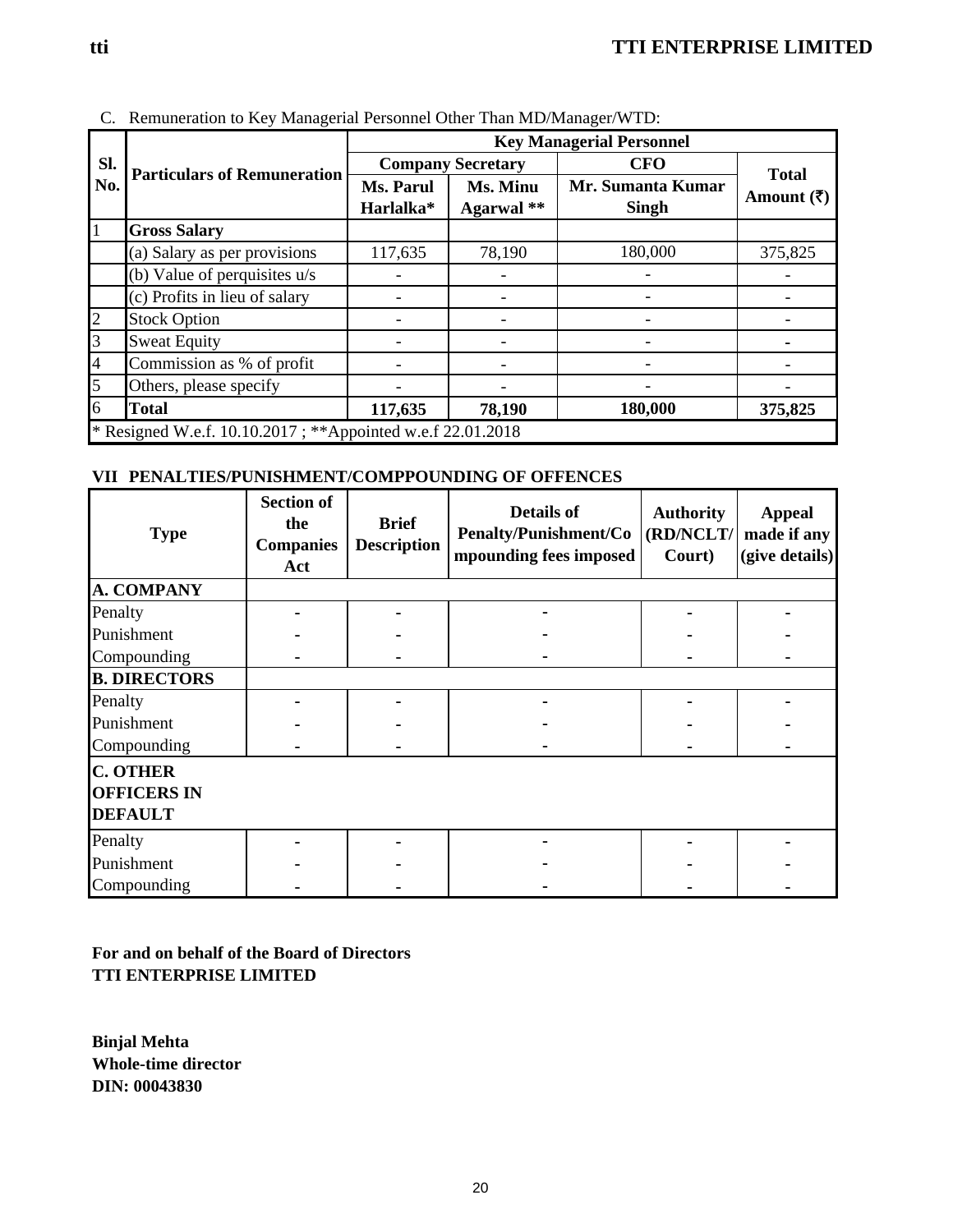# ANNEXURE-II

# Section 197(12) read with Rule, 5(1) of the Companies (Appointment and Remuneration of Managerial Personnel) Rules, 2014 in respect of the employees of the company is as follows:

I. Ratio of the remuneration of each director to the median employee's remuneration for the financial year as under:

|     |                          |                | Percentage    | Ratio of remuneration    |
|-----|--------------------------|----------------|---------------|--------------------------|
| Sl. |                          | Directors'     | Increase in   | of each Director /       |
| No. | <b>Name of Directors</b> | Remuneration   | remuneration  | <b>KMP</b> to the Median |
|     |                          | $(in \bar{z})$ | from previous | Remuneration of          |
|     |                          |                | years         | <b>Employees</b>         |
| 1.  | Ms. Binjal Mehta         |                |               |                          |
|     | (Whole Time Director)    |                |               |                          |
|     | a)Remuneration           | 4,20,000       | 16.67%        | 2.15                     |
|     | b)Sitting Fees           | N.A            |               | N.A                      |
| 2.  | Mr. Alok Kumar Goenka    |                |               |                          |
|     | (Independent Director)   |                |               |                          |
|     | a)Remuneration           | N.A            | <b>Nil</b>    | N.A                      |
|     | b)Sitting Fees           | 4,000          |               | 0.02                     |
| 3.  | Mr. Subrata Saha         |                |               |                          |
|     | (Independent Director)   |                |               |                          |
|     | a)Remuneration           | N.A            | Nil           | N.A                      |
|     | b)Sitting Fees           | 4,000          |               | 0.02                     |
| 4.  | Mr. Paraj Mehta          |                |               |                          |
|     | (Non-Executive Director) |                |               |                          |
|     | a)Remuneration           | N.A            | <b>Nil</b>    | N.A                      |
|     | b)Sitting Fees           | 4,000          |               | 0.02                     |

II. \*The number of permanent employees on the roll of the Company as on 31.03.2018: The Company have three employees other than KMP.

III. Affirmation that the remuneration is as per the remuneration policy of the Company: Yes it is confirmed.

\* There is no increase in the remuneration of employees in the financial year.

# For and on behalf of the Board of Directors TTI ENTERPRISE LIMITED

Binjal Mehta Whole-time Director DIN: 00043830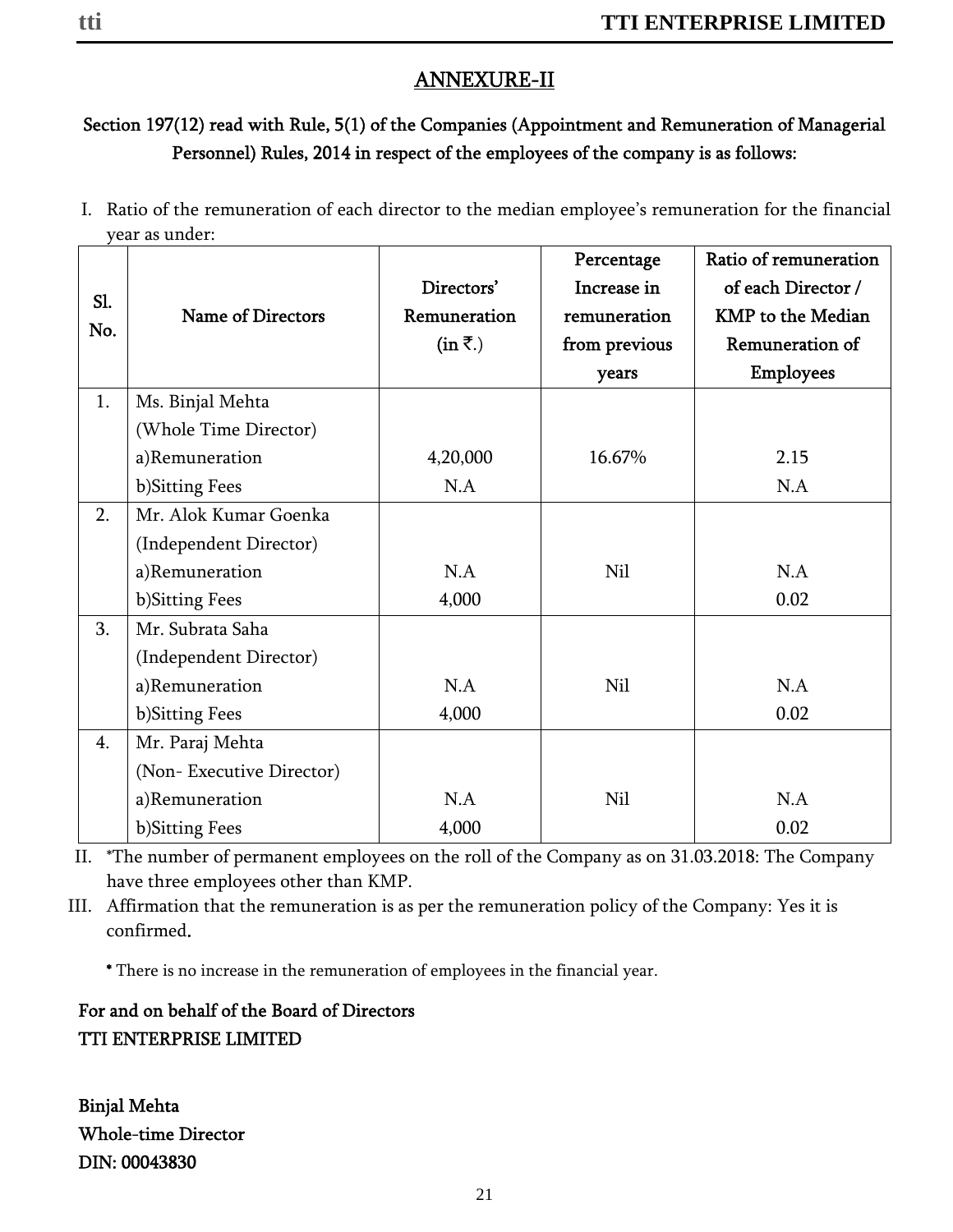# ANNEXURE-III SECRETARIAL AUDIT REPORT FOR THE FINANCIAL YEAR ENDED ON 31ST MARCH, 2018

## [PURSUANT TO SECTION 204(1) OF THE COMPANIES ACT, 2013 AND RULE 9 OF THE COMPANIES (APPOINTMENT AND REMUNERATION MANAGERIAL PERSONNEL) RULES, 2014]

To,

THE MEMBERS,

#### TTI ENTERPRISE LIMITED.

1, R. N. Mukherjee Road, Martin Burn House, 4th Floor, Suite No. 22, Kolkata – 700001

We have conducted the secretarial audit of the compliance of applicable statutory provisions and the adherence to good corporate practices by TTI Enterprise Limited (hereinafter called the Company). Secretarial Audit was conducted in a manner that provided us a reasonable basis for evaluating the corporate conducts/statutory compliances and expressing our opinion thereon.

Based on our verification of the Company's books, papers, minute books, forms and returns filed and other records maintained by the Company and also the information provided by the Company, its officers, agents and authorized representatives during the conduct of secretarial audit, we hereby report that in our opinion, the company has, during the audit period covering the financial year ended on 31<sup>st</sup> March, 2018 complied with the statutory provisions listed hereunder and also that the Company has proper Board –processes and compliance – mechanism in place to the extent, in the manner and subject to the reporting made hereinafter: We have examined the books, papers, minute books, forms and returns filed and other records maintained by TTI Enterprise Limited for the financial year ended on 31st March, 2018 according to the provisions of:

- i. The Companies Act, 2013 and the rules made there under;
- ii. The Securities Contracts (Regulation) Act 1956 (SCRA) and the rules made there under;
- iii. The Depositories Act, 1996 and the Regulations and Bye-laws framed there under;
- iv. Foreign Exchange Management Act, 1999 and the rules and regulations made there under to the extent of Foreign Direct Investment, Overseas Direct Investment and External Commercial Borrowings;
- v. The Regulations and Guidelines prescribed under the Securities And Exchange Board of India Act, 1992 (SEBI Act) viz.;
	- (a) The Securities and Exchange Board of India (Substantial Acquisition of Shares and Takeovers) Regulations, 2011;
	- (b) The Securities and Exchange Board of India (Prohibition of Insider Trading) Regulations, 2015;
	- (c) The Securities and Exchange Board of India (Issue of Capital and Disclosure Requirements) Regulations 2009;
	- (d) The Securities and Exchange Board of India (Employee Stock Option Scheme and Employee Stock Purchase Scheme ) Guidelines, 1999;
	- (e) The Securities and Exchange Board of India (Issue and Listing of Debt Securities) Regulations,2008;
	- (f) The Securities and Exchange Board of India ( Registrars to an Issue and Share Transfer Agents) Regulations,1993 regarding the Companies Act and dealing with client;

22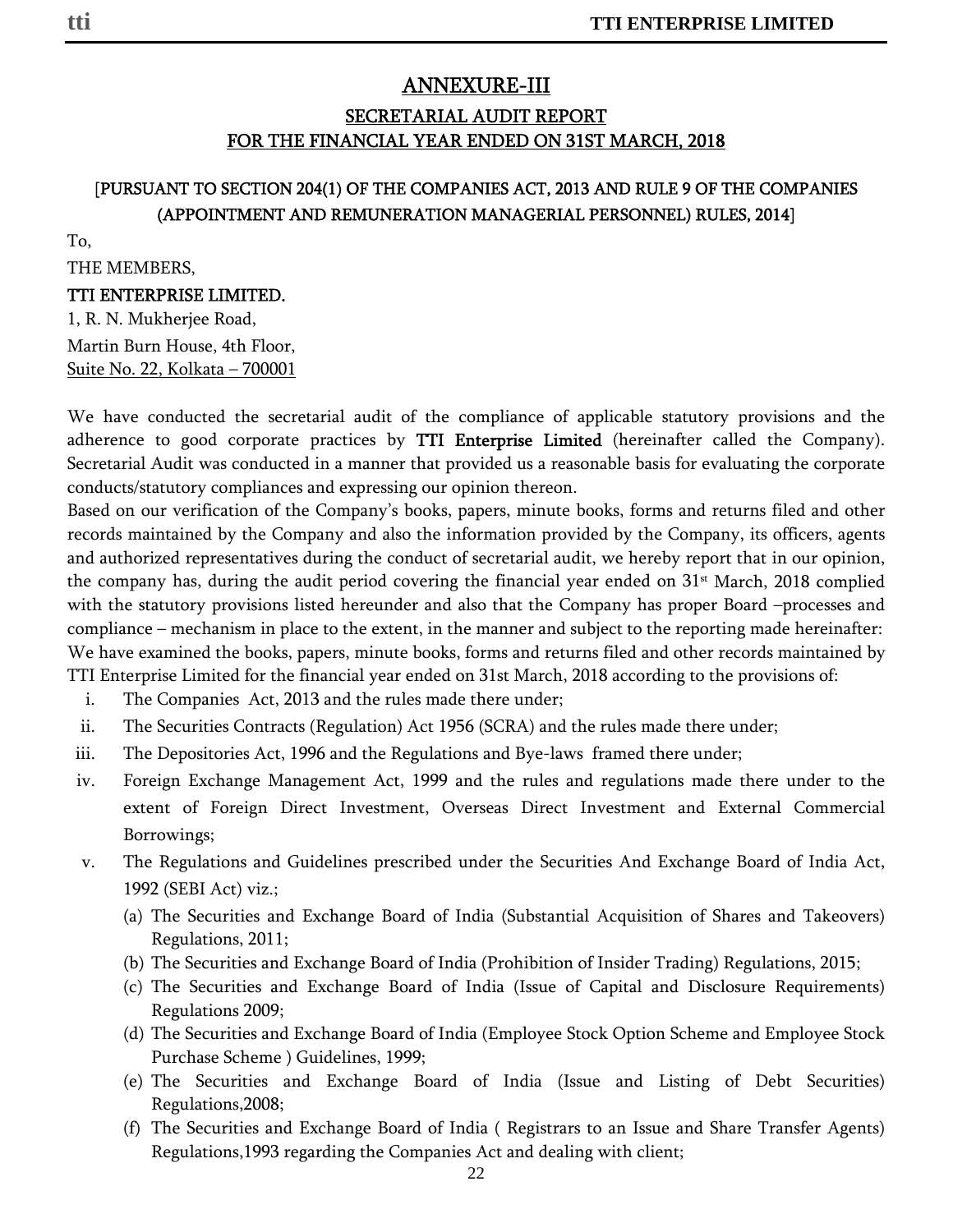- (g) The Securities and Exchange Board of India (Delisting of Equity Shares ) Regulations,2009; and
- (h) The Securities and Exchange Board of India (Buy Back of Securities ) Regulations,1998;
- (i) The Securities and Exchange Board of India (Listing Obligations and Disclosure Requirements) Regulations 2015.
- (j) And other applicable laws like The Reserve Bank of India Act, 1934 as applicable to the Non Banking Finance Company.

I have also examined compliance with the applicable clauses of the following:

- 1. Secretarial Standards issued by the Institute of Company Secretaries of India.
- 2. The Listing Agreements entered into by the Company with the Calcutta Stock Exchange Ltd. and BSE Limited.

During the period under review the company has complied with the provision of the Act, Rules, Regulations, Guidelines, Standards, etc. mentioned above except to the extent as mentioned below:

- 1. Some of the E-Forms were filed belatedly under the Companies Act, 2013. However the necessary additional filing fees as per the Act and the Rules were paid and none of the Forms were filed beyond the period prescribed under section 403 of the Act.
- 2. During the period the Company's membership with the Calcutta Stock Exchange Association was under suspension. However, the Company has filed necessary replies to their queries along with the fees as has been advised by the Exchange. The concerned Stock Exchange is however yet to revoke the suspension.

#### We further report that:

The Board of Directors of the company is duly constituted with proper balance of Executive Directors, Non-Executive Directors and Independent directors. The changes in the composition of the board of directors that took place during the period under review were carried out in compliance with the provisions of the Act.

Adequate notice is given to all directors to schedule the Board Meetings, Agenda and detailed notes on Agenda were sent at least seven days in advance and a system exists for seeking and obtaining further information and clarification on the agenda items before the meeting and for meaningful participation at the meeting.

Majority decision is carried through while the dissenting members' views are captured and recorded as part of the minutes.

We further report that there are adequate systems and processes in the company commensurate with the size and operations of the company to monitor and ensure compliance with applicable laws, rules, regulations and guidelines.

We further report that no specific event having a major bearing on the Company's affairs in pursuance of the above referred laws, rules, regulations, guidelines, standards, etc. has taken place during the year under review.

# For A.M. BUBNA & ASSOCIATES (Company Secretaries)

Place: Kolkata Name of Company Secretary in practice: Ashish Bubna Date: July 16, 2018 **FCS NO. 5148 C P No.: 3569** 

This report to be read with our letters of even date which is annexed as Annexure A and forms an integral part of this report.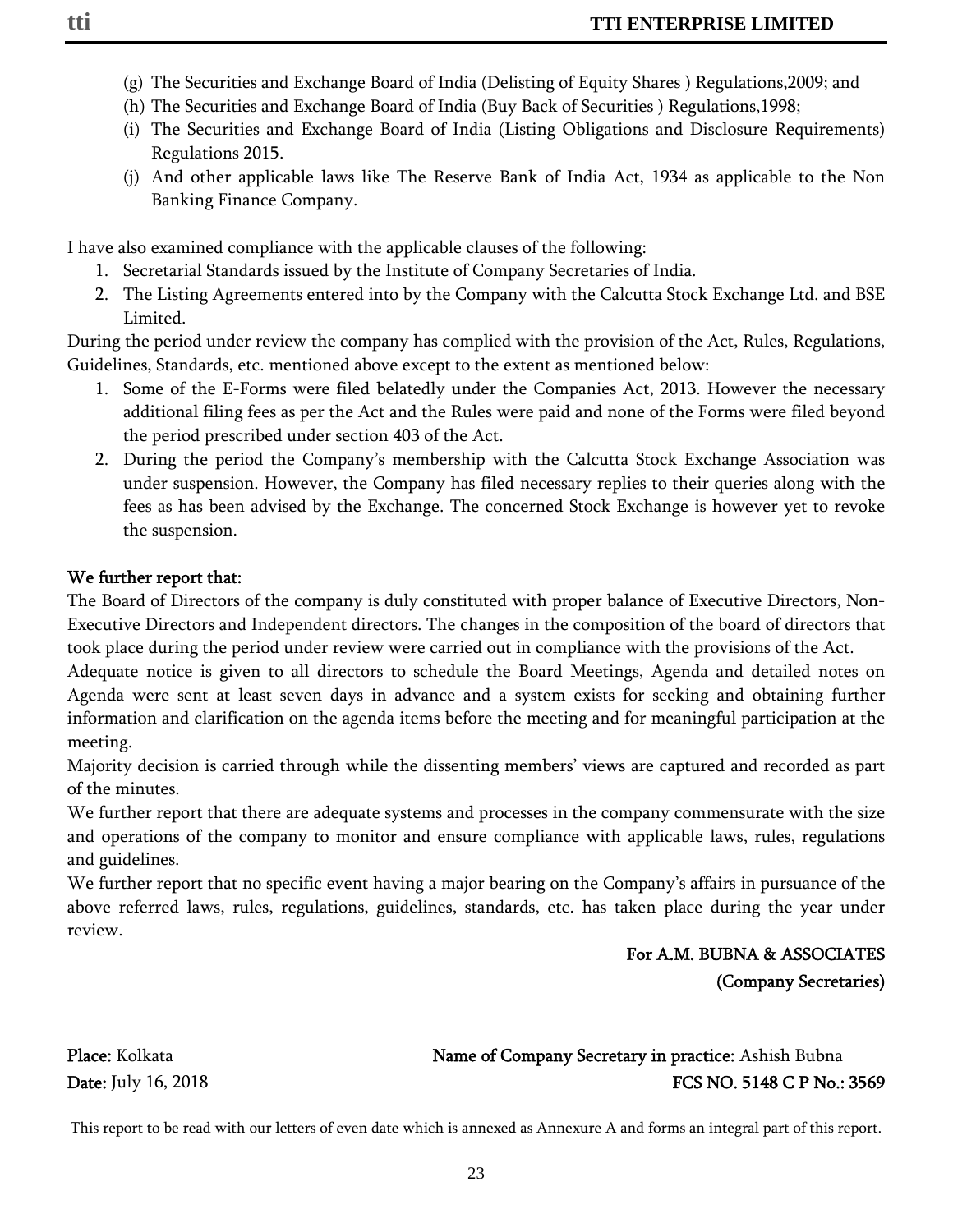## ANNEXURE A

To,

THE MEMBERS

#### TTI ENTERPRISE LIMITED

1, R. N. Mukherjee Road, Martin Burn House, 4th Floor, Suite No. 22, Kolkata – 700001

Our report of even date is to be read along with this letter,

- 1. Maintenance of secretarial record is the responsibility of the management of the company. Our responsibility is to express an opinion on these secretarial records based on our audit.
- 2. We have followed the audit practices and processes as were appropriate to obtain reasonable assurance about the correctness of the contents of the secretarial records. We believe that the processes and practices, we followed provide a reasonable basis for our opinion.
- 3. We have not verified the correctness and appropriateness of financial records and books of accounts of the company.
- 4. Where ever required, we have obtained the Management representation about the compliance of laws, rules and regulations and happening of events etc.
- 5. The compliance of the provisions of corporate and other applicable laws, rules, and regulations, standard is the responsibility of management. Our examination was limited to the verification of procedures on test basis.
- 6. The Secretarial Audit Report is neither an assurance as to the future viability of the company nor of the efficiency or effectiveness with which the management has conducted the affairs of the company.

For A.M. BUBNA & ASSOCIATES (Company Secretaries)

Place: Kolkata Name of Company Secretary in practice: Ashish Bubna Date: July 16, 2018 **FCS NO. 5148 C P No.: 3569**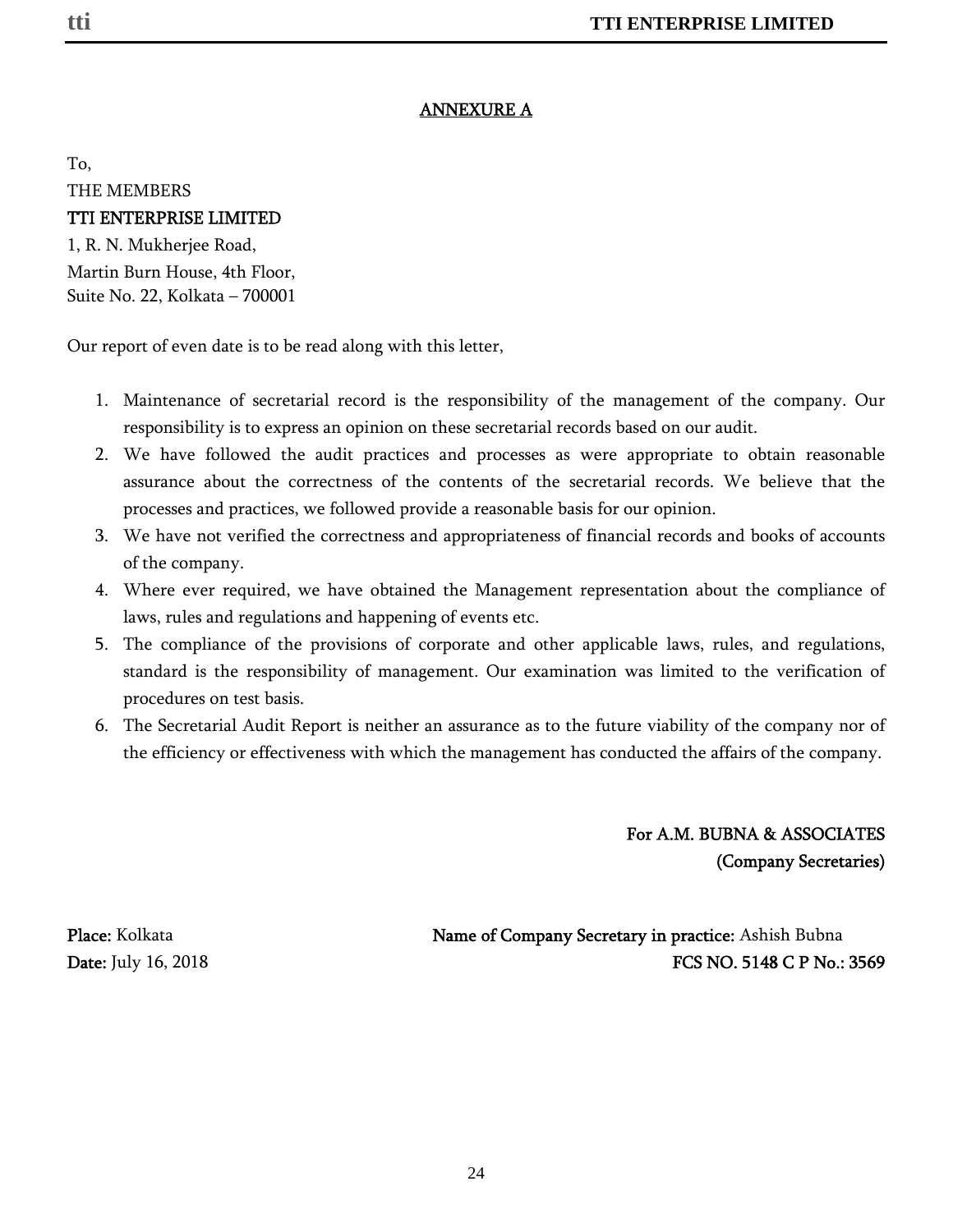## ANNEXURE-IV

## FORM NO. AOC-2

#### [Pursuant to clause (h) of sub-section (3) of Section 134 of the Act and Rule 8 (2) of the Companies (Accounts) Rules, 2014]

Form for disclosure of particulars of contracts/arrangements entered into by the company with related parties referred to in sub-section (1) of section 188 of the Companies Act, 2013 including certain arms length transactions under third proviso thereto:

#### 1. Details of contracts or arrangements or transactions not at arm's length basis:

| SL.<br>NO. | <b>PARTICULARS</b>                                                                                                   | <b>DETAILS</b> |
|------------|----------------------------------------------------------------------------------------------------------------------|----------------|
| A.         | Name(s) of the related party $\&$ nature of relationship                                                             | Nil            |
| B.         | Nature of contracts/arrangements/transaction                                                                         | Nil            |
| C.         | Duration of the contracts/arrangements/ transaction                                                                  | Nil            |
| D.         | Salient terms of the contracts or arrangement or transaction including the<br>value, if any                          | Nil            |
| Ε.         | Justification for entering into such contracts or arrangement or transactions                                        | Nil            |
| F.         | Date of approval by the board                                                                                        | Nil            |
| G.         | Amount paid as advance                                                                                               | Nil            |
| H.         | Date on which the special resolution was passed in general meeting as<br>required under first proviso to section 188 | Nil            |

All transactions entered into by the Company during the year with related parties were on an arm's length basis.

#### 2. Details of material contracts or arrangement or transactions at arm's length basis:

The transactions entered into by the Company during the year with related parties on an arm's length basis were not material in nature.

## Policy on Related Party Transactions (As per Regulation 23(1) of LODR 2015)

The Company shall enter into transactions with related parties only on arm's length basis, supported by agreement or formal letter. If the transaction is not on arm's length basis, then, necessary compliances under Companies Act, 2013 and / or Listing Regulations, 2015 will be adhered to.

For the purpose of the above Regulation, transaction with a related party shall be considered material if the transaction / transactions to be entered into individually or taken together with previous transactions during a financial year exceed 10% of the annual consolidated turnover of the company as per the last audited financial statements of the company.

## For and on behalf of the Board of Directors TTI ENTERPRISE LIMITED

Binjal Mehta Whole-time Director DIN: 00043830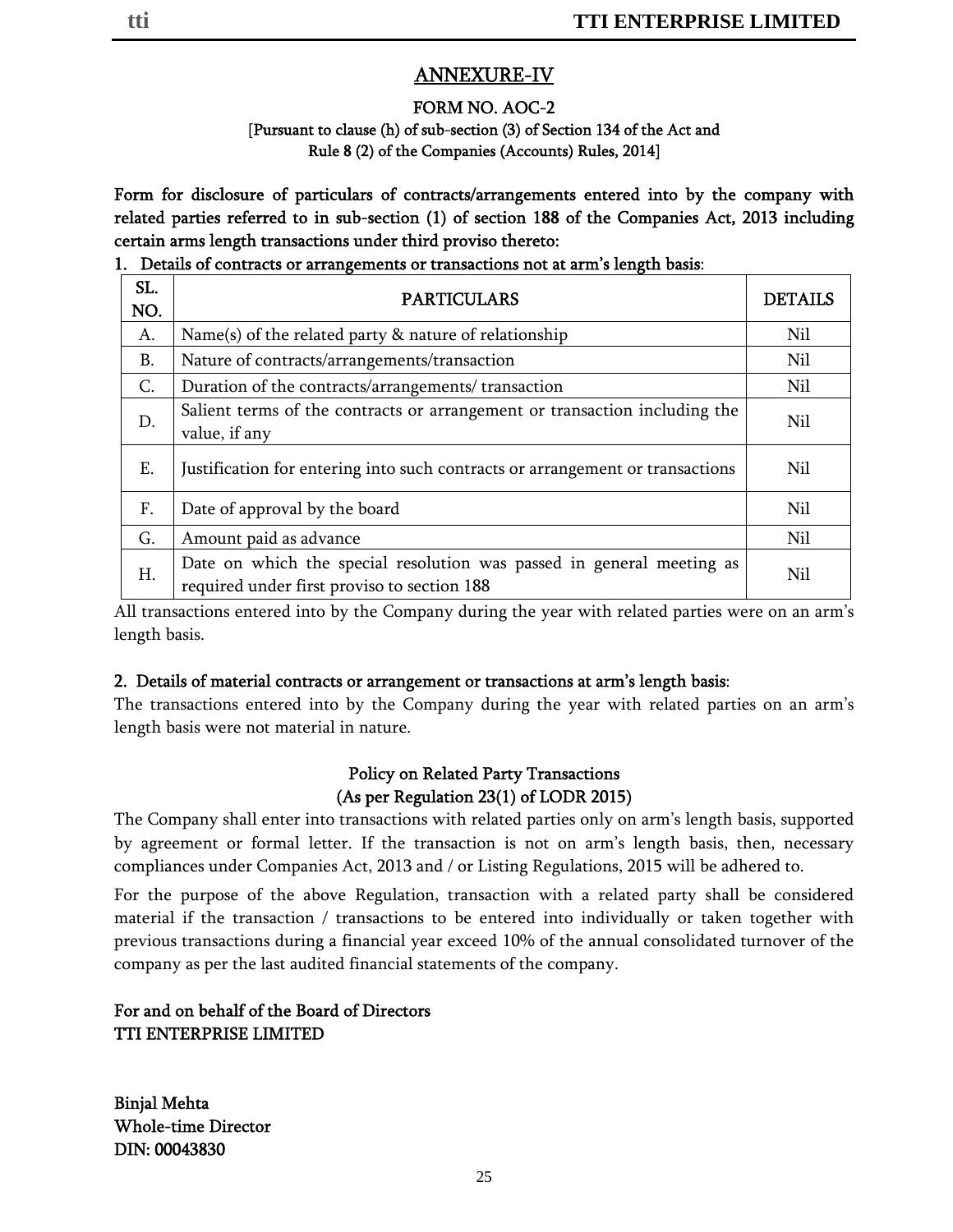## MANAGEMENT DISCUSSION AND ANALYSIS REPORT

#### OVERVIEW

The Company is registered with RBI as Non-Deposit taking Non-Banking Financial Company NBFC – ND and operates in a single segment as lending and investing in securities. The company is listed with Calcutta Stock Exchange Ltd and Bombay Stock Exchange. The Company is actively engaged in the fund-based activities, providing loans and advances, investment in shares & securities etc.

#### GLOBAL ECONOMY

Globally, economic recovery gained momentum, with the year 2017 characterizing a synchronized improvement across all regions. The global economic activity is gaining strength, with the expansion of global trade, triggered by gradual improvement in global demand.

The global economy has become so interconnected that important trends and events in one region can have substantial effects on the opposite side of the globe – for better or for worse. Conditions for investment have generally improved, amid low financial volatility, reduced banking sector fragilities, recovery in some commodity sectors and a more solid global macroeconomic outlook. However, the world economy continues to face a number of downside risks. They include financial growth by means of higher inflation pressures, a stronger U.S. dollar, and lower equity prices, political populism, global insecurity and the refugee crisis, rising protectionism and trade tensions between major economies, and from geo-political developments in North East Asia and the Middle East. The tightening of global financial conditions would have implications for global asset prices and capital flows, leaving economies with high gross debt refinancing need and unhedged dollar liabilities, particularly exposed to financial distress. Global economic activity is picking up with a long awaited cyclical recovery in investment, manufacturing, and trade.

#### INDIAN ECONOMY

India has emerged as the fastest growing major economy in the world as per the Central Statistics Organization (CSO) and International Monetary Fund (IMF) and it is expected to be one of the top three economic powers of the world over the next 10-15 years. The Financial Year 2017-18 marked a significant economic measure by the Government: The Goods and Services Tax (GST) was implemented from July, 2017 as the nation moved to 'one nation- one tax'. The reform measure has helped India move into the Top 100 Club in World Bank's 'Global Ease of Doing Business' rankings.

The turn around in growth has been underpinned by a significant uptrend in private consumption, especially to improved rural demand on the back of a bumper harvest and the Government's thrust on rural housing and infrastructure. With improving investments, there are signs that a recovery is underway. Industrial activity has rebounded with strong industrial production growth, led by a rise in consumption, manufacturing and electricity generation. GST data shows 50% rise in number of indirect taxpayers and demonetisation has encouraged financial savings. The improvement in India's economic fundamentals can be credited to the policy initiative undertaken by the Government. India's GDP is estimated to have increased 6.6 per cent in 2017-18 and is expected to grow 7.3 per cent in 2018-19.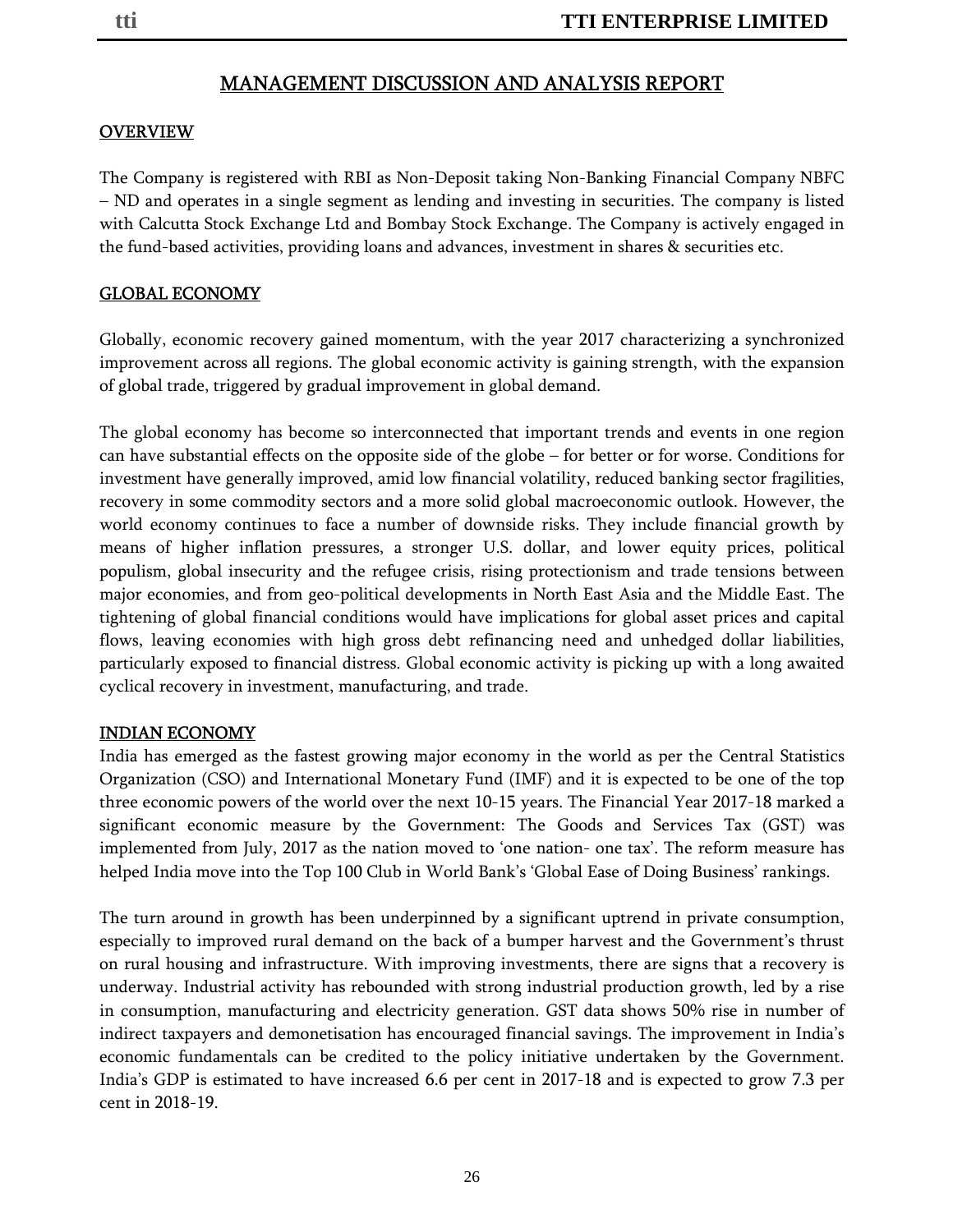#### INDUSTRY STRUCTURE (NBFC)

The Non-Banking Financial Companies (NBFCs) sector is integral to the Indian financial landscape. Some of the reasons for the success of the sector include cost efficiency, refined product lines and better customer services. Niche segmentation, simplified procedures and a focused credit approach are believed to be the key factors bolstering the profitability of NBFCs, making them one of the highest value creating business models within the Indian economy.

## **OUTLOOK**

Non-Banking Finance Companies (NBFC's) have emerged as substantial contributors to the country's economic growth because they act as critical link in the overall financial system catering to a large market of niche customers. The outlook for the sector over the next year looks comparatively better on account of positive trend of growth in economy which will help our Company to continue to explore profitable business opportunities. The Company remains confident of the long term growth prospects & opportunities ahead of it in its business.

#### OPPORTUNITIES, THREATS & RISK

Over the years, NBFCs have played a significant role in providing small-ticket loans to retail customers in underserved regions, who do not have access to formal sources of finance. There is huge opportunity for credit intermediation and expansion in the country owing to improved economic activity and play an important role in nation building. They are emerging as an alternative to mainstream banking. NBFC's do play a critical role in participating in the development of an economy by development in sectors like transport, employment generation, wealth creation, bank credit in rural segments and to support financially weaker sections of the society. Unfavourable events in the Indian economy can affect consumer sentiment and in turn impact consumer decision to purchase financial products. Competition from a broad range of financial service providers, unstable political environment and changes in Government policies / regulatory framework could impact the Company's operations. To mitigate the risks affecting the growth and profitability, the company has directed its efforts for risk management by employing the people who are experts and trying to initiate new technology. The company is constantly engaged in innovating its methods and procedure of risk management.

#### SEGMENTS WISE OR PRODUCT WISE PERFORMANCE

The company has only one segment and entire revenue is generated from financial activities only. Accordingly, segment reporting as required under AS17 issued by the ICAI is not applicable.

#### HUMAN RESOURCE

Your Company recognizes people as its most valuable asset and it has built an open, transparent and meritocratic culture to nurture this asset. It accordingly invests in training and long-term development programs and a healthy working atmosphere that ensures equal opportunity for growth and challenge to all the employees. Your Company is professionally managed with senior management personnel having rich experience and long tenure with the Company. The Company would continue to expand the human resources which are fundamental to the financial business services and responsible for its progress and stability.

#### INTERNAL CONTROL

The Company has adequate systems of internal control to ensure that all assets are safeguarded and protected against loss from any unauthorized use or disposition and that the transactions are authorized, recorded and reported correctly. The Company carries out extensive and regular internal audit, reviews the policy, guidelines and procedures. The Internal Auditors monitor the efficiency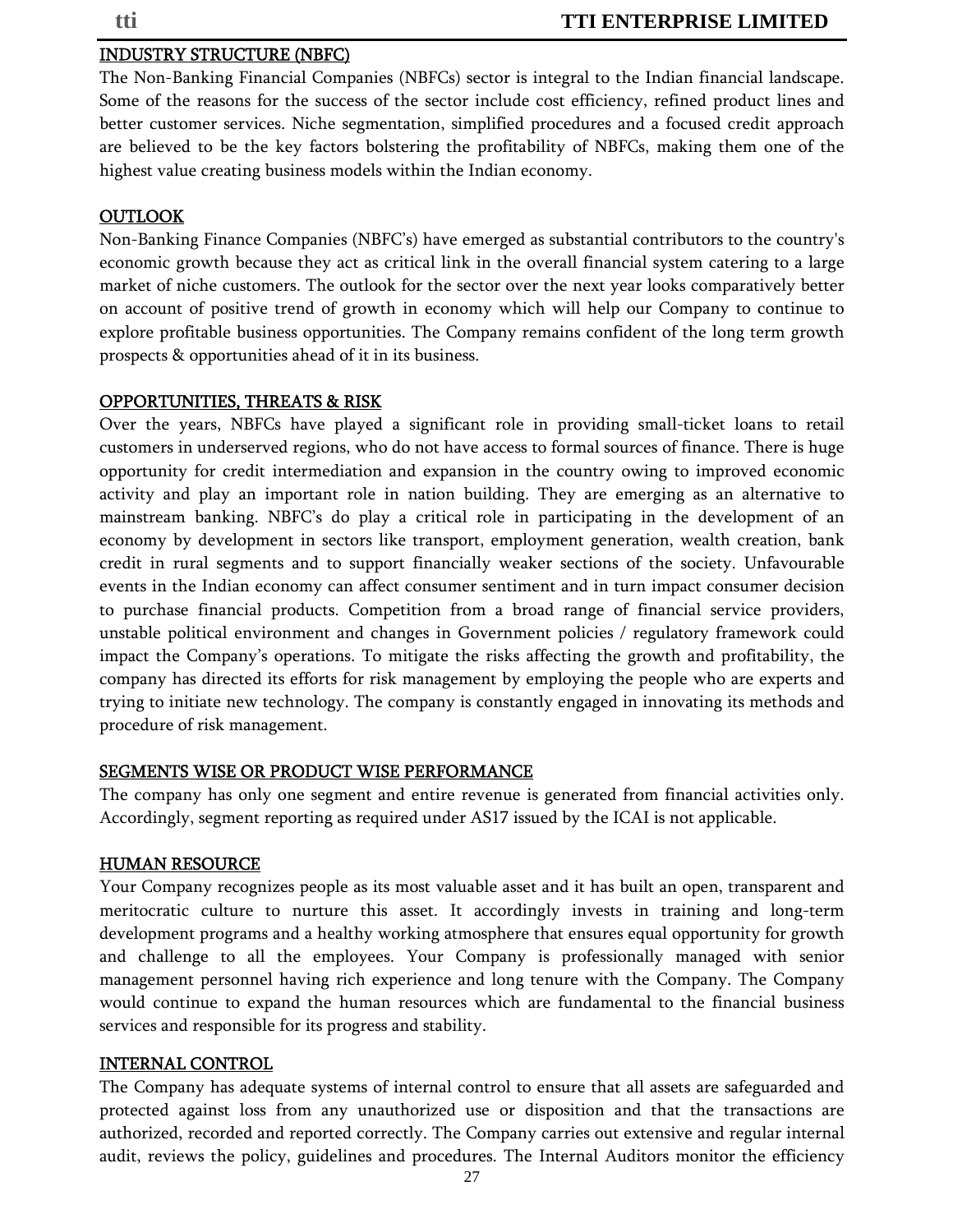and efficacy of the internal control systems in the Company, compliance with operating systems/accounting procedures and policies of the Company.

## FINANCIAL PERFORMANCE

The Net Profit (after tax) for the Financial Year ended  $31<sup>st</sup>$  March, 2018 standing at books at  $\bar{\tau}$ . 20.98 Lakhs as compared to the last year's profit of  $\bar{\tau}$ . 7.23 Lakhs.

## CAUTIONARY STATEMENT

In this Annual Report, we have disclosed forward-looking information to enable investors to comprehend our prospects and take investment decisions. Statements made in this report of Management Discussion and Analysis describing the Company's objectives, projections, targets, estimates, expectations may be "forward looking statements" within the meaning of applicable securities laws and regulations. There may be deviations between actual results and the forward looking statements contained in this document due to various risks and uncertainties and the dynamic business environment in which the Company is operating. Important developments that could affect the Company's operations include a downtrend in the financial services industry- global or domestic or both, significant changes in the political and economic environment in India or key markets abroad, tax laws, litigation, labour relations, exchange rate fluctuations, Government policies and other incidental factors, etc.

For and behalf of the Board of Directors For TTI ENTERPRISE LIMITED

 Binjal Mehta Whole Time Director DIN: 00043830

 Place: Kolkata Date: August 6, 2018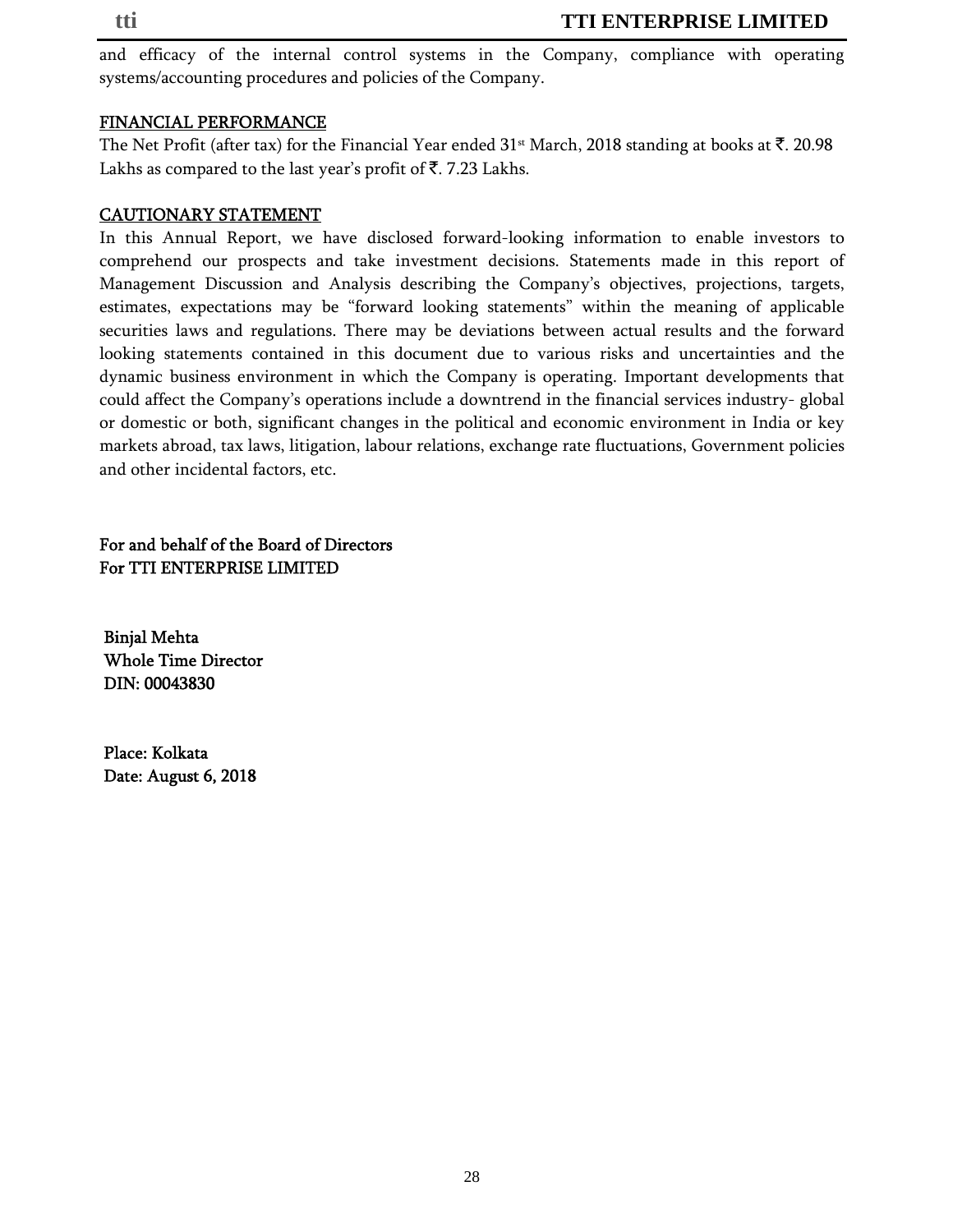## CORPORATE GOVERNANCE REPORT

## A. COMPANY'S PHILOSOPHY ON CORPORATE GOVERNANCE

Corporate Governance encompasses a set of systems and practices to ensure that the Company's affairs are being managed in a manner which ensures accountability, transparency and fairness in all transactions in the widest sense. The Company strongly believes that establishing good corporate governance practices is essential to achieve long-term corporate goals and enhance stakeholders' value. The Company considers it absolutely ethical to abide by the laws and regulations of the land in letter and spirit and is committed to the highest standards of corporate governance which is indispensable to resilient and vibrant capital markets and is, therefore, an important instrument of investor protection.

Your Company is in compliance with the requirements mandated by the Securities and Exchange Board of India (Listing Obligations and Disclosure Requirements) Regulations, 2015 ('the Listing Regulations'). A Report on compliance with the Corporate Governance requirements as set forth in the Listing Regulations is given below:

## B. BOARD OF DIRECTORS

The Board currently consists of optimum number of Executive and Non- Executive Directors as required under Companies Act, 2013 and the Listing Regulations. The Board consists of one Wholetime Director, two Independent Directors and one Non-Executive Director.

The composition of the Board, category of Directors as well as their Directorship, Memberships in other Companies/Committees are given below:-

| Name of the<br>Director     | Category                                     | *No of<br>Directorship (s)<br>as on<br>31.03.2018 | **No. of<br>Membership(s)/<br>Chairmanship<br>in other<br>Companies as<br>on 31.03.2018 | ***No. of Equity<br>Shares and<br>Convertible<br>instruments<br>held by Non-<br><b>Executive</b><br><b>Directors</b> | Relationship<br>with other<br><b>Directors</b> |
|-----------------------------|----------------------------------------------|---------------------------------------------------|-----------------------------------------------------------------------------------------|----------------------------------------------------------------------------------------------------------------------|------------------------------------------------|
| Mr. Alok<br>Kumar<br>Goenka | Non-Executive<br>Independent<br>Director     | 1                                                 | Nil                                                                                     |                                                                                                                      |                                                |
| Mrs. Binjal<br>Mehta        | Whole-Time<br>Director                       | 1                                                 | Nil                                                                                     | 92,390                                                                                                               | Wife of<br>Mr. Paraj<br>Mehta                  |
| Mr. Subrata<br>Saha         | Non-<br>Executive<br>Independent<br>Director | $\mathbf{1}$                                      | Nil                                                                                     |                                                                                                                      |                                                |
| Mr. Paraj<br>Mehta          | Promoter &<br>Non-<br>Executive<br>Director  | 1                                                 | Nil                                                                                     | 79,510                                                                                                               | Husband of<br>Mrs. Binjal<br>Mehta.            |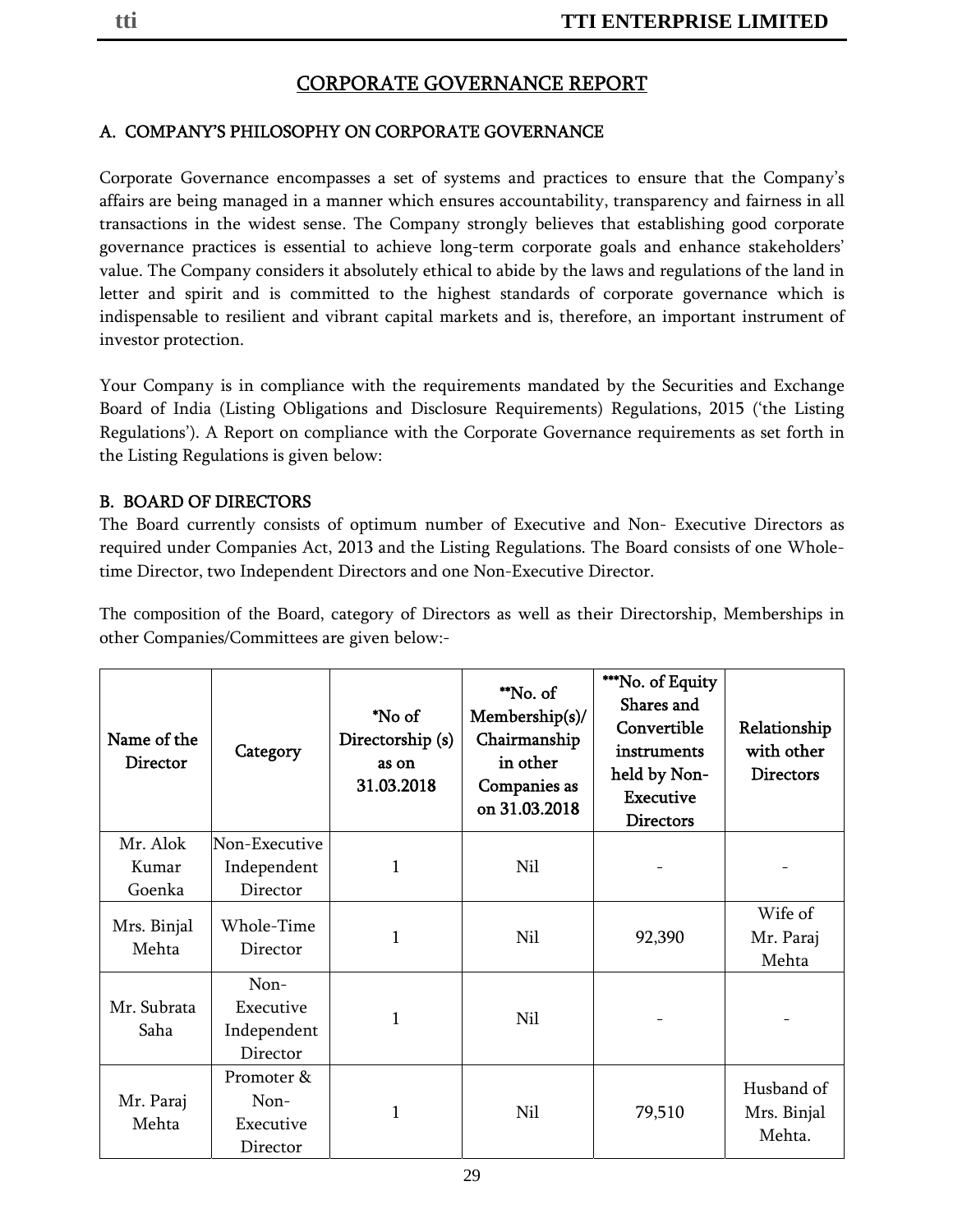\*Excluding Directorships in private limited companies, foreign companies and companies registered under section 8 of the Companies Act, 2013, but including Directorship in TTI Enterprise Limited.

\*\* Only two Committees viz., Audit Committee and the Stakeholders' Relationship Committee have been considered for this purpose in terms of Regulation 26(1)(b) of SEBI (Listing Obligations and Disclosure Requirements) Regulations, 2015.

\*\*\*The Company has not issued any convertible instruments.

#### Familiarization program for Independent Directors

The Company has familiarized the Independent Directors with their roles, rights, responsibilities in the Company, nature of the industry in which the Company operates, business model etc., through a familiarization program. Details of the familiarization program have been disclosed on the Company's website: www.ttienterprise.net.

#### Notes:

- The Directors and senior management of the Company have made disclosures to the Board confirming that there are no material financial and/or commercial transactions between them and the Company that could have potential conflict of interest with the Company at large.
- None of the Directors holds office in more than 20 companies and in more than 10 public companies. All Directors are also in compliance of the limit on Independent Directorships of listed companies as prescribed in Regulation 25(1) of the Listing Regulations.

#### I. Board Meetings

The Board of Directors meets at least once in every quarter and also as and when required. During the financial year ended March 31, 2018, five Board Meetings were held. The intervening gap between the two meetings was within the limits prescribed under the Companies Act, 2013.

The dates of the meetings held during the year ended  $31<sup>st</sup>$  March, 2018 are:

|  |  |  | $18th$ April, 2017   22 <sup>nd</sup> May, 2017   1 <sup>st</sup> August, 2017   1 <sup>st</sup> November, 2017   22 <sup>nd</sup> January, 2018 |  |
|--|--|--|--------------------------------------------------------------------------------------------------------------------------------------------------|--|
|--|--|--|--------------------------------------------------------------------------------------------------------------------------------------------------|--|

#### II. Attendance of the Directors

The details of the attendance of the Directors at the Board Meetings during the year and at the last Annual General Meeting are as under:-

| <b>Directors</b>      | Attendance at the meetings during 2017-18 |                      |  |
|-----------------------|-------------------------------------------|----------------------|--|
|                       | <b>Board Meetings</b>                     | Last AGM             |  |
|                       |                                           | (Held on 23.09.2017) |  |
| Mr. Alok Kumar Goenka |                                           | Yes                  |  |
| Mrs. Binjal Mehta     |                                           | Yes                  |  |
| Mr. Subrata Saha      |                                           | No                   |  |
| Mr. Paraj Mehta       |                                           | Yes                  |  |

#### III. Separate Meeting of Independent Directors

In compliance with the requirements of Schedule IV to the Companies Act, 2013 read with Regulation 25 of the Listing Regulations, a separate meeting of the Independent Directors was held on 22nd January, 2018 where all the Independent Directors were present. At the meeting, the Independent Directors: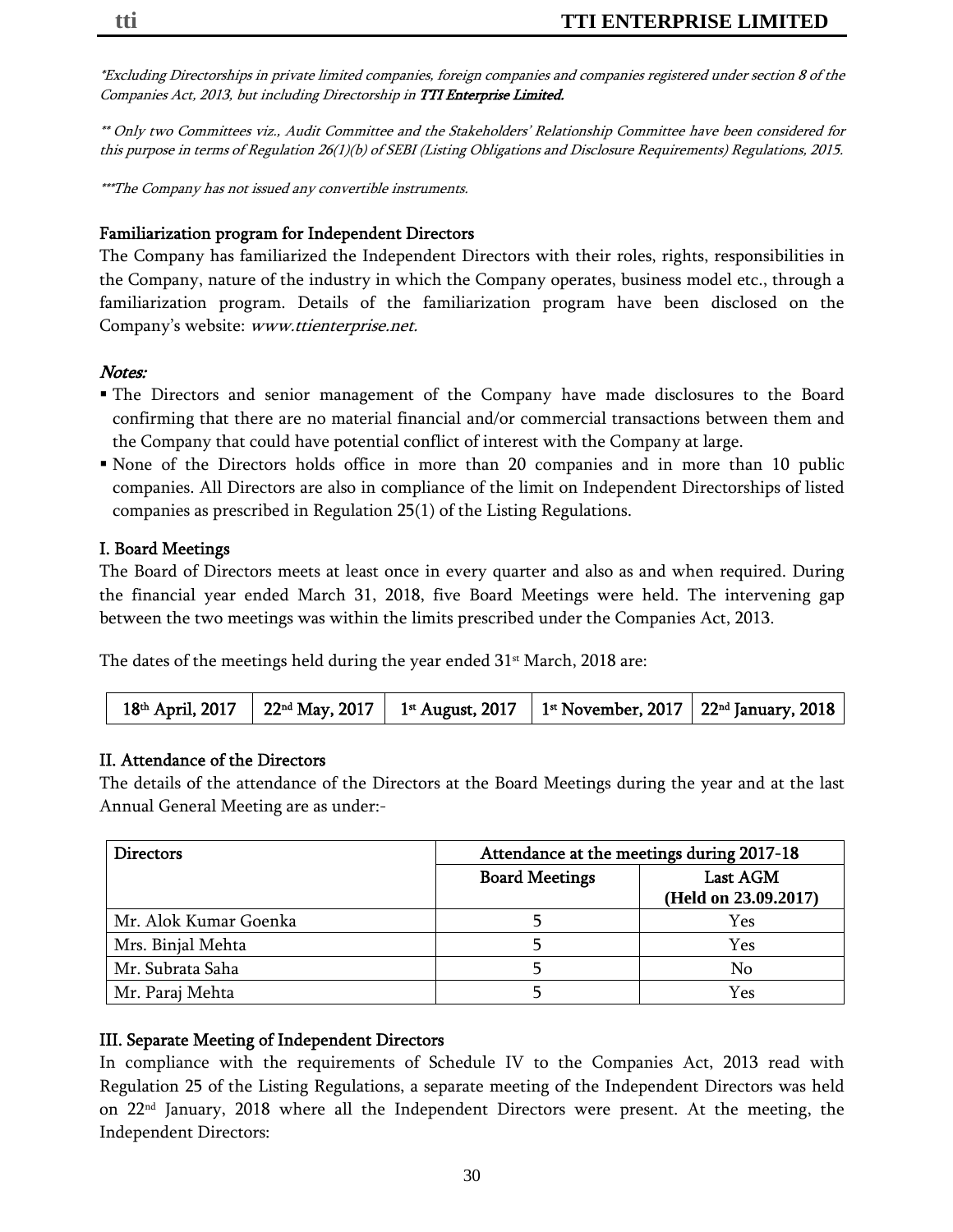- Reviewed the performance of Non Independent Directors and the Board as a whole;
- Assessed the quality, quantity and timeliness of flow of information between the Company management and the Board that is necessary for the Board to effectively and reasonably perform its duties.

#### IV. Performance Evaluation of the Board, Its Committees and Independent Directors

Pursuant to the provisions of the Companies Act, 2013 and Regulation 17 of the Listing Regulations, the Board has carried out an annual performance evaluation of its own performance, the Directors individually as well as the evaluation of the working of its Committees.

The Performance Evaluation of the Independent Directors was done by the entire Board of Directors and the Director being evaluated had not participated in the evaluation.

## C. BOARD COMMITTEES

Your Company has in place various Committees as a means of improving the Board effectiveness and efficiency in areas where more focused, specialized and technical discussions are required. These committees prepare the groundwork for decision making and report at the subsequent Board Meeting. These Committees monitor the activities falling within their term of reference.

## D. AUDIT COMMITTEE

The Board of Directors of the Company has constituted an Audit Committee of the Board in terms of the requirements of Section 177 of the Companies Act, 2013 and Rules framed thereunder read with Regulation 18 of the Listing Regulations. The Audit Committee of the Company meets every quarter, *inter alia*, to review the financial results for the previous quarter before the same are approved at Board Meetings, pursuant to Regulation 33 of the Listing Regulations. All the members are financially literate, with Mr. Alok Kumar Goenka, Chairman of the Committee, having relevant accounting and financial management expertise.

## Terms of Reference

The broad terms of reference of the Audit Committee are as follows:

- i. Oversight of the Company's financial reporting process and the disclosure of its financial information to ensure that the financial statement is correct, sufficient and credible.
- ii. The recommendation for appointment, remuneration and terms of appointment of auditors of the company;
- iii. Review of financial statements and the auditor's report thereon;
- iv. Review and monitor the auditor's independence and performance, and effectiveness of audit process;
- v. Approval or any subsequent modification of transactions of the company with related parties;
- vi. Scrutiny of inter-corporate loans and investments;
- vii. Valuation of undertakings or assets of the company, wherever necessary;
- viii. Evaluation of internal financial controls and risk management systems;
	- ix. Review, with the management, performance of statutory and internal auditors, adequacy of the internal control systems;
	- x. discussion with statutory auditors before the audit commences, about the nature and scope of audit as well as post-audit discussion to ascertain any area of concern;
	- xi. to review the functioning of the whistle blower mechanism;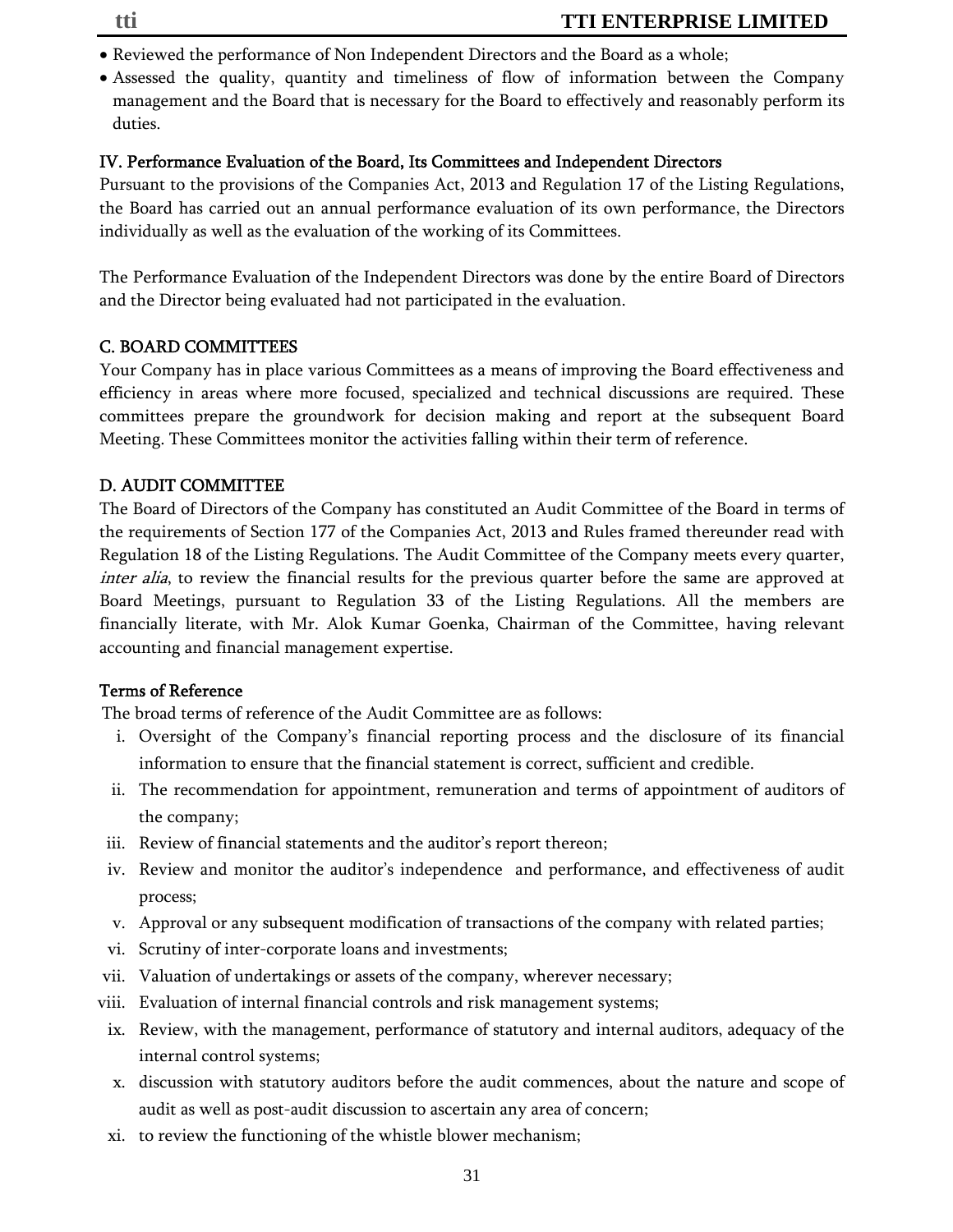In addition, the Audit Committee also mandatorily reviews the following:

- Management discussion and analysis of financial condition and results of operations;
- Statement of significant related party transactions (as defined by the Audit Committee), submitted by management, if any;
- Management letters/letters of internal control weaknesses, if any, issued by the Statutory Auditors;
- The appointment, removal and terms of remuneration of the Internal Auditor shall be subject to review by the Audit Committee.

## Composition of the Committee, Meetings and Attendance

The Audit Committee of the Company comprises of two Independent Directors and one Non-Executive Director. During the year, the Committee has met 4(four) times. The Company Secretary acts as the Secretary to the Committee.

The dates of the meetings for the year ended  $31<sup>st</sup>$  March, 2018 are given below:-

$$
22nd May, 2017
$$
 1<sup>st</sup> August, 2017 1<sup>st</sup> November, 2017 22<sup>nd</sup> January, 2018

The particulars of the Meetings attended by the Members during the year are given below:-

| Name of the Director  | <b>Status</b> | Category                   | No. of meetings<br>attended |
|-----------------------|---------------|----------------------------|-----------------------------|
| Mr. Alok Kumar Goenka | Chairman      | Independent, Non-Executive |                             |
| Mr. Subrata Saha      | Member        | Independent, Non-Executive |                             |
| Mr. Paraj Mehta       | Member        | Promoter, Non-Executive    |                             |

## E. NOMINATION & REMUNERATION COMMITTEE:

The Company has constituted the Nomination and Remuneration Committee with the scope as stipulated in Section 178 of the Companies Act, 2013 read with Regulation 19 of the Listing Regulation.

## Terms of Reference

The terms of reference of the Committee include the following:

- Formulation of the criteria for determining qualifications, positive attributes and independence of a director and recommend to the Board a policy, relating to the remuneration of the directors, key managerial personnel and other employees;
- Formulation of criteria for evaluation of Independent Directors and the Board;
- Devising a policy on Board diversity;
- Identifying persons who are qualified to become directors and who may be appointed in senior management in accordance with the criteria laid down, and recommend to the Board their appointment and removal.

## Composition of the Committee, Meetings and Attendance

The present composition of the Committee consists of two Independent Directors and one Non-Executive Director.

During the year, the Committee met on 22<sup>nd</sup> May, 2017 and 22<sup>nd</sup> January, 2018. The meetings were attended by all the members of the Committee. The Chairman of the Nomination and Remuneration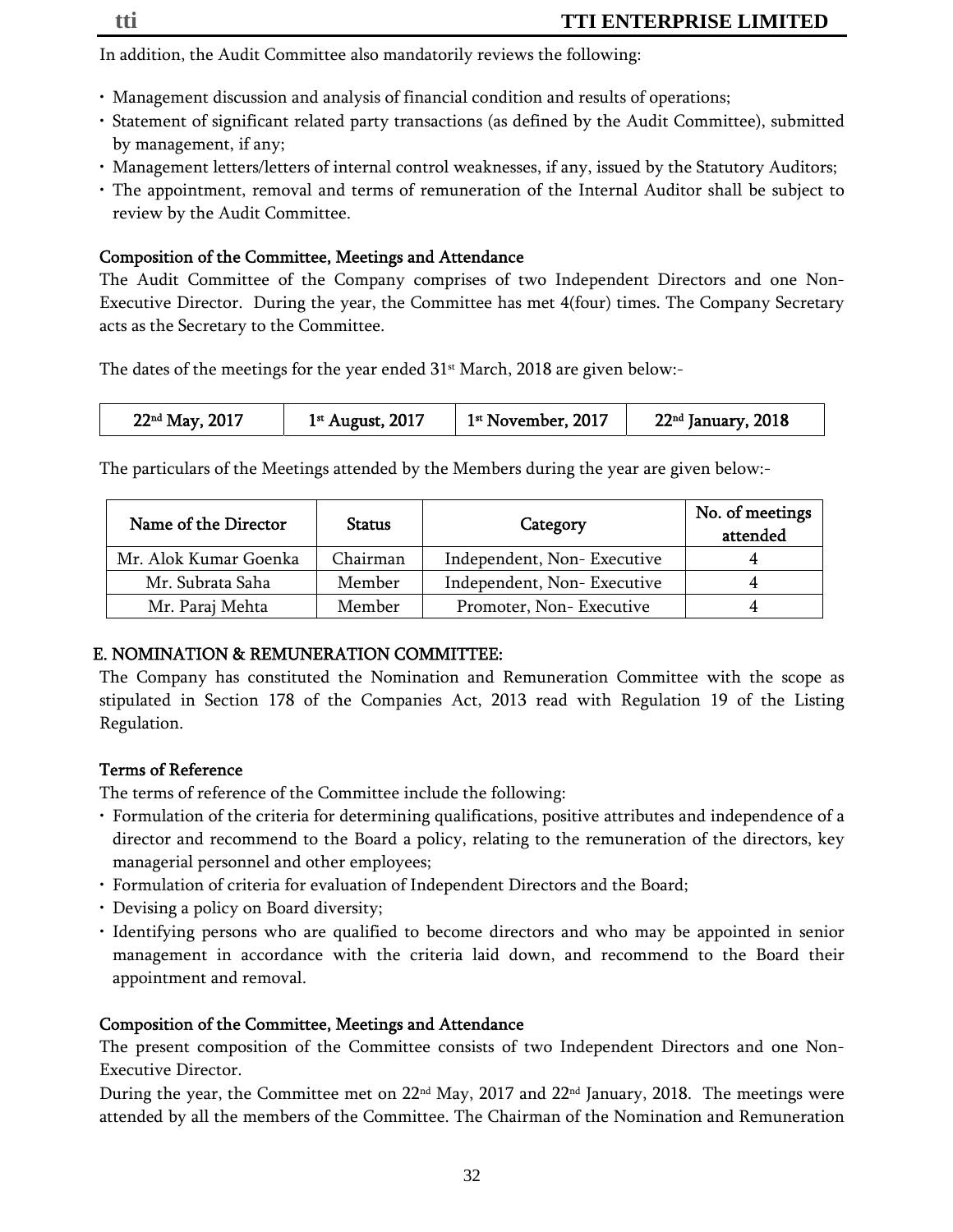Committee, Mr. Alok Kumar Goenka, was present at the Annual General Meeting of the company held on 23rd September, 2017.

| Name of the Director     | <b>Status</b> | Category                   | No. of meetings<br>attended |
|--------------------------|---------------|----------------------------|-----------------------------|
| Mr. Alok Kumar<br>Goenka | Chairman      | Independent, Non-Executive |                             |
| Mr. Subrata Saha         | Member        | Independent, Non-Executive |                             |
| Mr. Paraj Mehta          | Member        | Promoter, Non-Executive    |                             |

The particulars of the Meetings attended by the Members during the year are given below:-

## F. REMUNERATION TO DIRECTOR

 a) There is no pecuniary relationship or transactions of the Non- Executive Directors vis-à-vis the Company which has the potential conflict with the interests of the Company at large.

 b) The Company follows a policy on Appointment and Remuneration of Directors, Key Managerial Personnel and other employees, appointment including criteria for determining qualifications, positive attributes and independence of a director. The Nomination and Remuneration Committee has also determined the criteria for performance evaluation of Independent Directors, Board and Committees.

c) Apart from sitting fees the Independent Non- Executive Directors and other Non-Executive Directors are not entitled to any remuneration from the Company. The Company pays sitting fees of  $\bar{\xi}$ 1,000/- to every Director for each Board Meeting. The Remuneration structure comprises of salary, bonus and annual increment for the Whole-time Director.

d) The Company does not pay any performance linked incentive nor does it have any stock option scheme.

| Name                                                      | Sitting fees Paid in Rs. |
|-----------------------------------------------------------|--------------------------|
| Mr. Alok Kumar Goenka, Non-Executive Independent Director | 4,000                    |
| Mr. Subrata Saha, Non-Executive Independent Director      | 4,000                    |
| Mr. Paraj Mehta, Non- Executive Director                  | 4,000                    |

The details of sitting fees paid to the Directors for the financial year 2017-2018 is as under:

#### Details of Remuneration to the Whole Time Director

| Name              | Designation         | Amount   |
|-------------------|---------------------|----------|
| Mrs. Binjal Mehta | Whole-Time Director | 4,20,000 |

The payment of Remuneration to the Whole-time Director of the Company is governed by the Resolution recommended by the Board and approved by the shareholders of the Company in the AGM of the Company held on 23rd September, 2017.

## G. STAKEHOLDERS' RELATIONSHIP COMMITTEE

The Company has a duly constituted Stakeholders' and Relationship Committee in compliance with Section 178 of the Companies Act, 2013 to redress Shareholders' grievances like transfer of shares, non-receipt of annual report, non-receipt of dividend, if declared etc.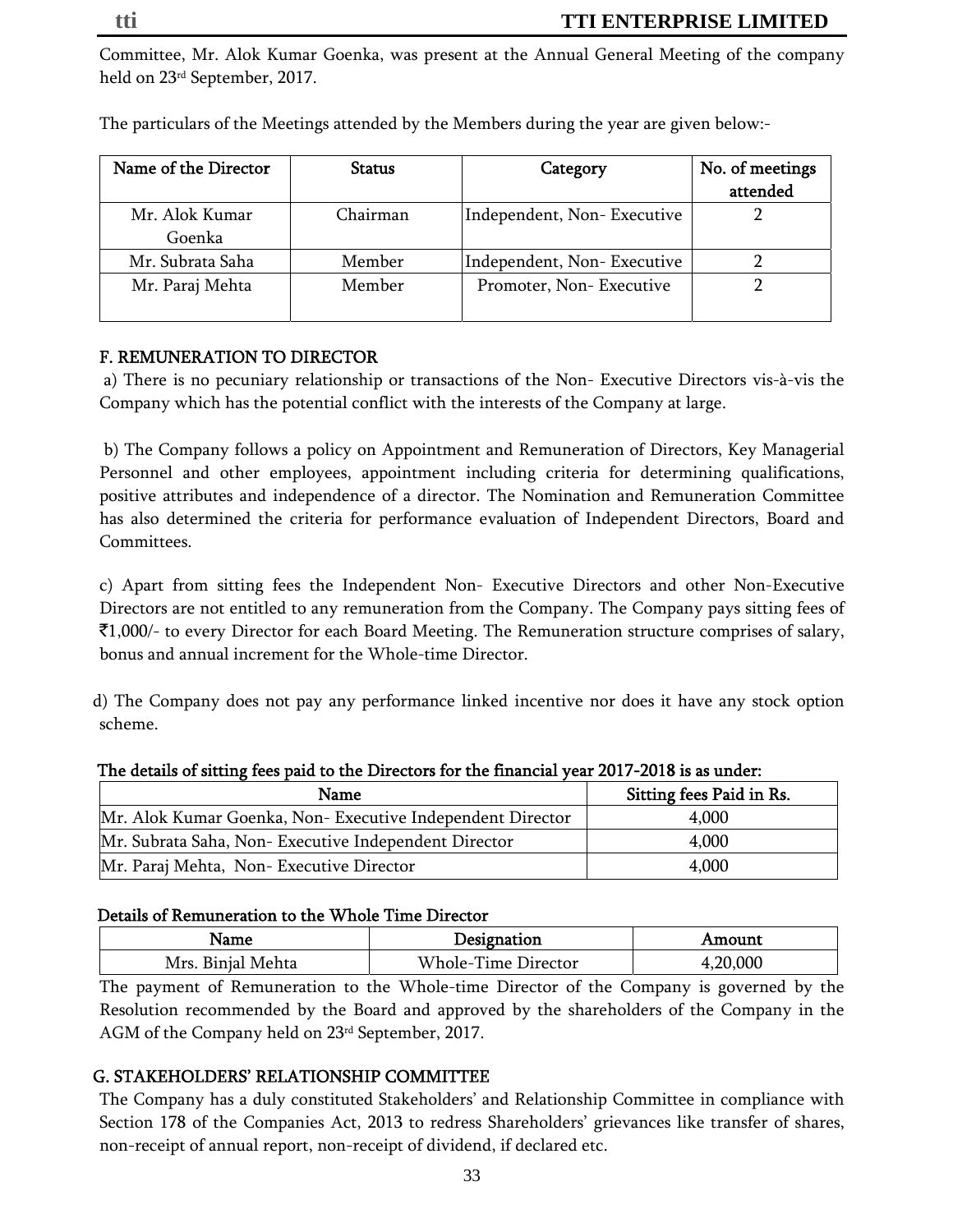The Stakeholders Relationship Committee consists of two Independent Directors and one Non-Executive Director.

During the year, the Committee met 4 times viz, on 22nd May, 2017, 1st August, 2017, 1st November, 2017 and 22nd January, 2018.

The particulars of the Meetings attended by the Members during the year are given below:-

| Sl. No. | Name of the Director  | <b>Status</b> | Category                       | No. of meeting(s)<br>attended |
|---------|-----------------------|---------------|--------------------------------|-------------------------------|
|         | Mr. Alok Kumar Goenka | Chairman      | Independent, Non-<br>Executive | 4                             |
| 2.      | Mr. Subrata Saha      | Member        | Independent, Non-<br>Executive | 4                             |
| 3.      | Mr. Paraj Mehta       | Member        | Promoter, Non-<br>Executive    | 4                             |

 Compliance Officer: The Company Secretary of the Company is the Compliance Officer of the Company.

#### Details of Shareholders' Grievances:

| Particulars                                                         | 2017-2018 |
|---------------------------------------------------------------------|-----------|
| Number of complaints at the beginning of the year                   | Nil       |
| Number of Shareholder's Complaints received during the year         | Nil       |
| Number of complaints not solved to the satisfaction of shareholders | Nil       |
| Number of pending complaints at the end of the year                 | Nil       |

#### H. GENERAL BODY MEETING DETAILS:

a) The details of the last three Annual and / or Extraordinary General Meetings are as follows:

| <b>Year Ended</b> | Date and Time                                    | Venue                         | Special    | Type of |
|-------------------|--------------------------------------------------|-------------------------------|------------|---------|
|                   |                                                  |                               | Resolution | Meeting |
|                   |                                                  |                               | Passed     |         |
| March 31, 2015    | 30 <sup>th</sup> September, 2015,                | MCC Chamber of Commerce &     |            | AGM     |
|                   | Wednesday at 3:30 P.M.                           | Industry at 15-B, Hemanta     |            |         |
|                   |                                                  | Basu Sarani, Kolkata- 700001. |            |         |
|                   |                                                  |                               |            |         |
|                   | March 31, 2016 27 <sup>th</sup> September, 2016, | Bharatiya Bhasha Parishad at  |            | AGM     |
|                   | Tuesday at 10:00 A.M                             | 36A, Shakespeare Sarani,      |            |         |
|                   |                                                  | Kolkata-700017                |            |         |
|                   | March 31, 2017 23 <sup>rd</sup> September, 2017, | Bharatiya Bhasha Parishad at  |            | AGM     |
|                   | Saturday at 10:00 A.M                            | 36A, Shakespeare Sarani,      |            |         |
|                   |                                                  | Kolkata-700017                |            |         |

No Resolution was passed during the financial year ended March 31, 2018 through Postal Ballot under Section 110 of the Companies Act, 2013 and Rules framed thereunder. Also, the Company does not propose to conduct any Special Resolution through Postal Ballot under Section 110 of the Companies Act, 2013 and Rules framed thereunder on or before the forthcoming Annual General Meeting. No Extraordinary General Meeting was held during the year.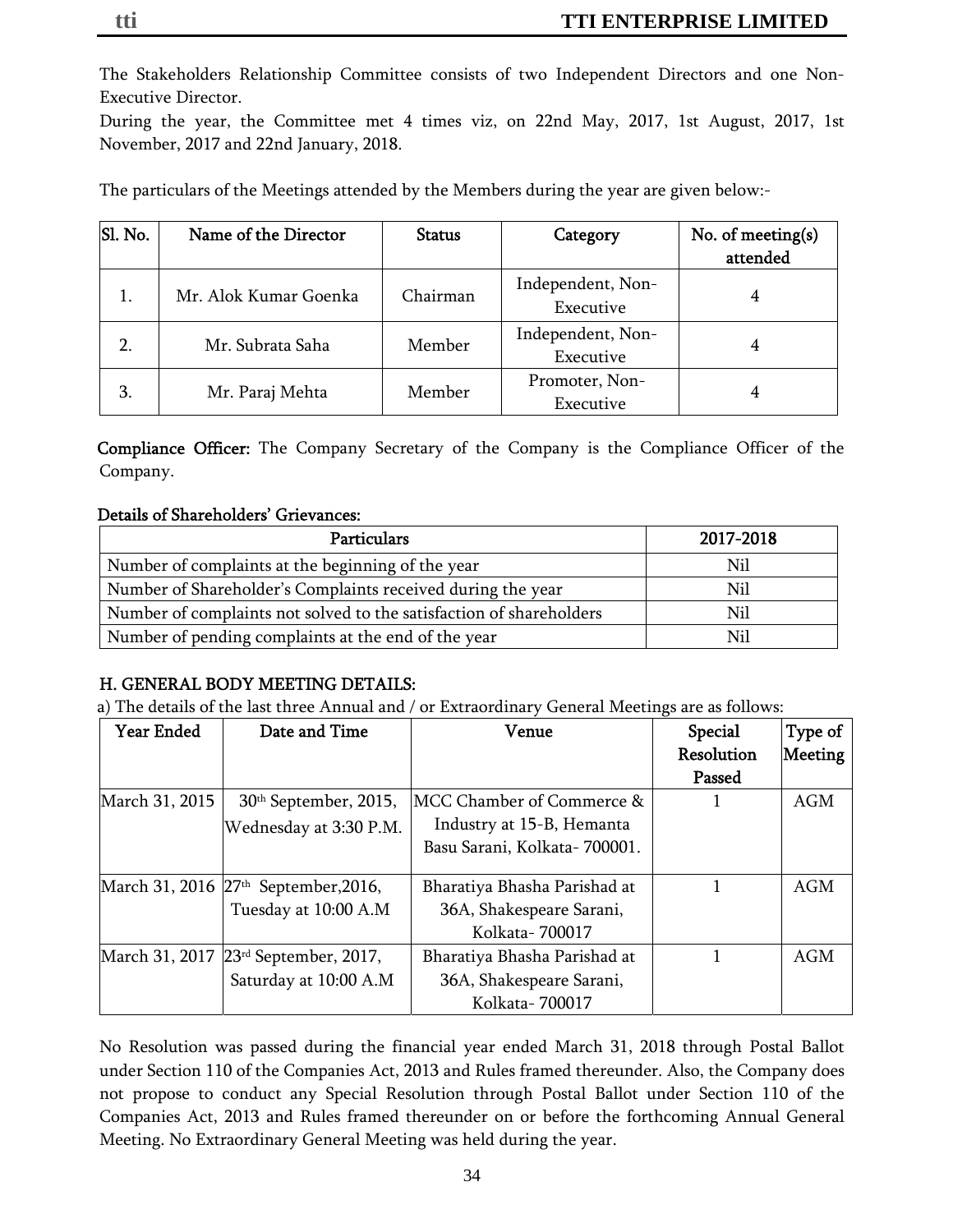## I. MEANS OF COMMUNICATION

 Timely disclosure of consistent, comparable, relevant and reliable information on corporate financial performance is at the core of good governance. Towards this end:

- a) Quarterly Results: The Unaudited/ Audited Financial Results of the Company are given to the Stock Exchanges after the same are approved at the Board Meeting and also disseminated on the website of the Company at www.ttienterprise.net. The Annual Audited Financial Statements are posted to every Member of the Company in the prescribed manner. In terms of Regulation 10 of the Listing Regulations, the Company complies with the online filing requirements on electronic platform of BSE Limited (BSE) viz. BSE Corporate Listing Centre. Also, the same are simultaneously intimated to The Calcutta Stock Exchange Limited (CSE).
- b) Newspaper: The quarterly/half yearly and annual results of the Company are published in national and local daily newspapers like Business Standard (English) and Sukhabar (Bengali) and is displayed on the website of the Company i.e. www.tti.enterprise.net.
- c) Website: The Company maintains a functional website www.tti.enterprise.net which contains a separate section on 'Investor Information/Relation' which enables them to access all information relating to the Company such as quarterly / half yearly / annual financial statements, shareholding patterns and releases, Company Policies, etc.
- d) New Releases, Presentations, etc.: Official announcements and other general information are displayed on the Company's website www.tti.enterprise.net. Also, official Media Releases are sent to the Stock Exchanges.
- e) Annual Report: The Annual Report containing the Audited Financial Statements, Director's Report, Auditor's Report and other important information is circulated to members and others who are entitled thereto. The Management Discussion Analysis Report forms part of the Annual Report.

There are no presentations made by the Company to any institutional investors or to any analyst during the year.

| Annual General Meeting- date, time and | Tuesday, 18 <sup>th</sup> September, 2018 at 10:00 A.M at                |  |  |
|----------------------------------------|--------------------------------------------------------------------------|--|--|
| venue.                                 | Bharatiya Bhasha Parishad at 36A, Shakespeare Sarani,                    |  |  |
|                                        | Kolkata-700017                                                           |  |  |
| Date of Book Closure                   | Wednesday, 12 <sup>th</sup> September, 2018 to Tuesday, 18 <sup>th</sup> |  |  |
|                                        | September, 2018                                                          |  |  |
| Financial Year                         | 1 <sup>st</sup> April to 31 <sup>st</sup> March                          |  |  |
| Dividend payment date                  | The Board has not recommended any dividend during                        |  |  |
|                                        | the year under review.                                                   |  |  |
| Listing on Stock Exchanges             | The Calcutta Stock Exchange Ltd.                                         |  |  |
| <b>Stock Code at Stock Exchanges</b>   | Scrip Code-30137 & 10030137                                              |  |  |
|                                        | 7, Lyons Range, Kolkata-700001.                                          |  |  |
|                                        | <b>BSE</b> Limited                                                       |  |  |
|                                        | Scrip Code-538597                                                        |  |  |
|                                        | P.J. Towers, Dalal Street,                                               |  |  |

## J. GENERAL SHAREHOLDER INFORMATION: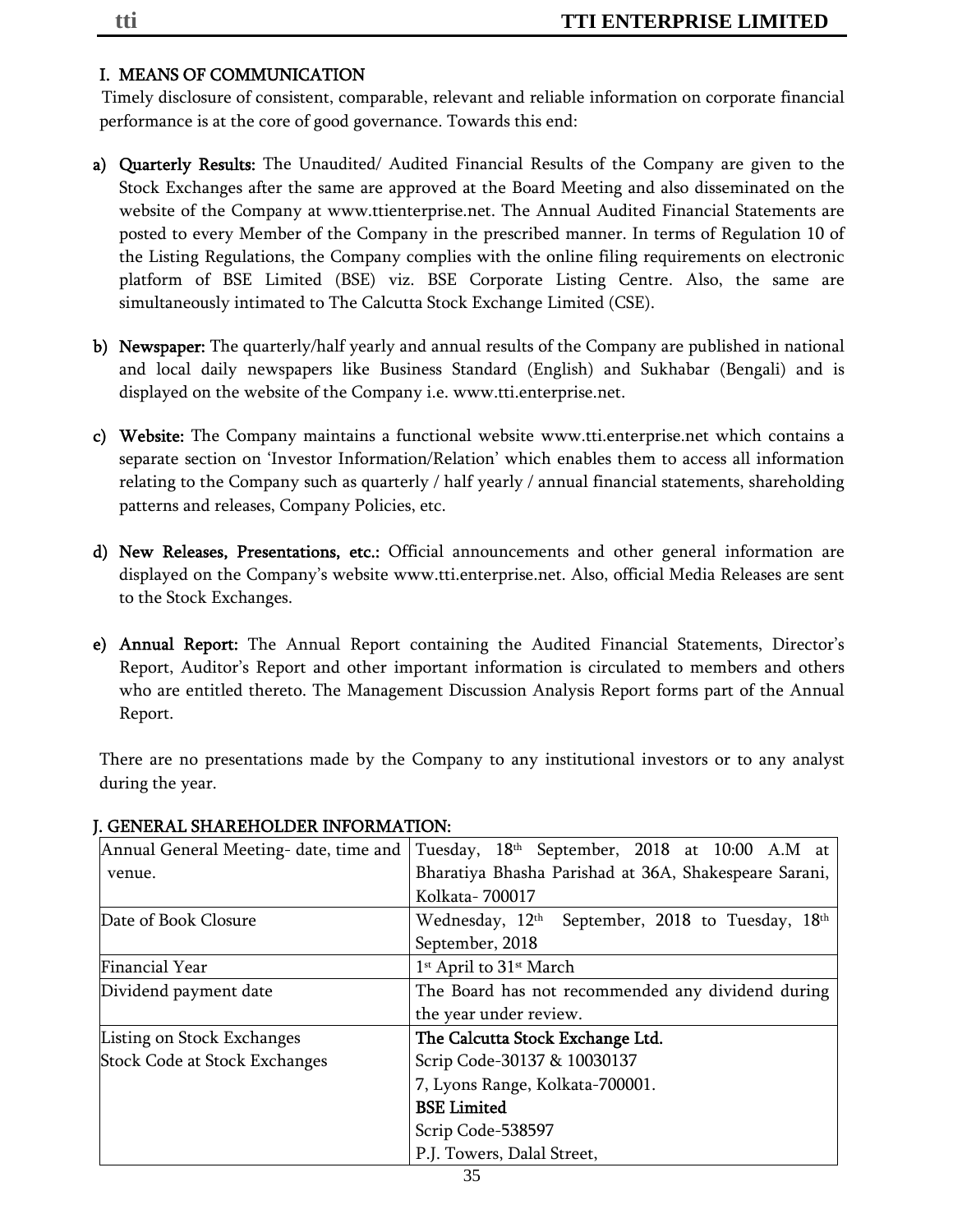|                                          | Mumbai-400001.                                                  |
|------------------------------------------|-----------------------------------------------------------------|
| Listing Fees to Stock Exchanges          | The Annual Listing Fees for the year 2017-18 and 2018-          |
|                                          | 19 have been paid to all the Stock Exchange where               |
|                                          | securities of the Company are listed.                           |
| Annual Custody Fees to Depositories      | The Company has paid Annual Custody fees for the                |
|                                          | year 2017-18 to both the depositories namely National           |
|                                          | Securities Depository Limited (NSDL) and Central                |
|                                          | Depository Services (India) Limited (CDSL).                     |
| Corporate Identification Number          | L67120WB1981PLC033771.                                          |
| International Securities Identification  | INE404F01031                                                    |
| Number (ISIN)                            |                                                                 |
| <b>Registered Office Address</b>         | 1, R. N. Mukherjee Road, Martin Burn House,                     |
|                                          | 4th Floor, Suite No. 22, Kolkata-700001.                        |
|                                          | Phone: (033) 2210 9197; E-mail id: tti1711@gmail.com            |
| Registrar and Share Transfer Agent       | M/s Niche Technologies Pvt. Ltd.                                |
|                                          | D-5 11, Bagree Market, 5th Floor,                               |
|                                          | 71, B. R. B. B. Road, Kolkata-700001.                           |
|                                          | Phone: (033) 2234-3576, (033) 2235-7270/7271                    |
|                                          | Email id: nichetechpl@nichetechpl.com                           |
| <b>Share Transfer System</b>             | The Share transfers received in physical form are               |
|                                          | processed and the share certificates are usually returned       |
|                                          | within 30 days of lodgement, subject to the documents           |
|                                          | being valid and complete.                                       |
| Dematerialization of shares              | Dematerialization of shares is usually processed and            |
|                                          | confirmation given to respective depositories within 21         |
|                                          | days of receipt of Dematerialization Request Form. As           |
|                                          | on 31 <sup>st</sup> March, 2018, 2,53,59,177 (99.82%) of equity |
|                                          | shares are in electronic form, the transfer of which is         |
|                                          | done through depositories. The Company's shares are             |
|                                          | available for dematerialization on both the depositories        |
|                                          | and CDSL.<br>The number of shares<br>NSDL<br>viz.               |
|                                          | dematerialized with NSDL as on 31.03.2018 were                  |
|                                          | 2,42,45,604 (95.44%) shares and with CDSL were 11,              |
|                                          | 13,573 (4.38%) shares.                                          |
| Outstanding global depository receipts   |                                                                 |
| or American depository receipts or       | The Company has not issued GDR/ADR till date.                   |
| convertible<br>any<br>warrants<br>or     |                                                                 |
| instruments, conversion date and likely  |                                                                 |
| impact on equity.                        |                                                                 |
| risk<br>Commodity price<br>foreign<br>or | None.                                                           |
| exchange risk and hedging activities.    |                                                                 |
| <b>Plant locations</b>                   | None.                                                           |
| Address for correspondence               | The Company Secretary                                           |
|                                          | <b>TTI Enterprise Limited</b>                                   |
|                                          | 1, R. N. Mukherjee Road, Martin Burn House,                     |
|                                          | 4th Floor, Suite No.22, Kolkata-700001.                         |
|                                          | Phone: (033) 2210 9197; E-mail id: tti1711@gmail.com            |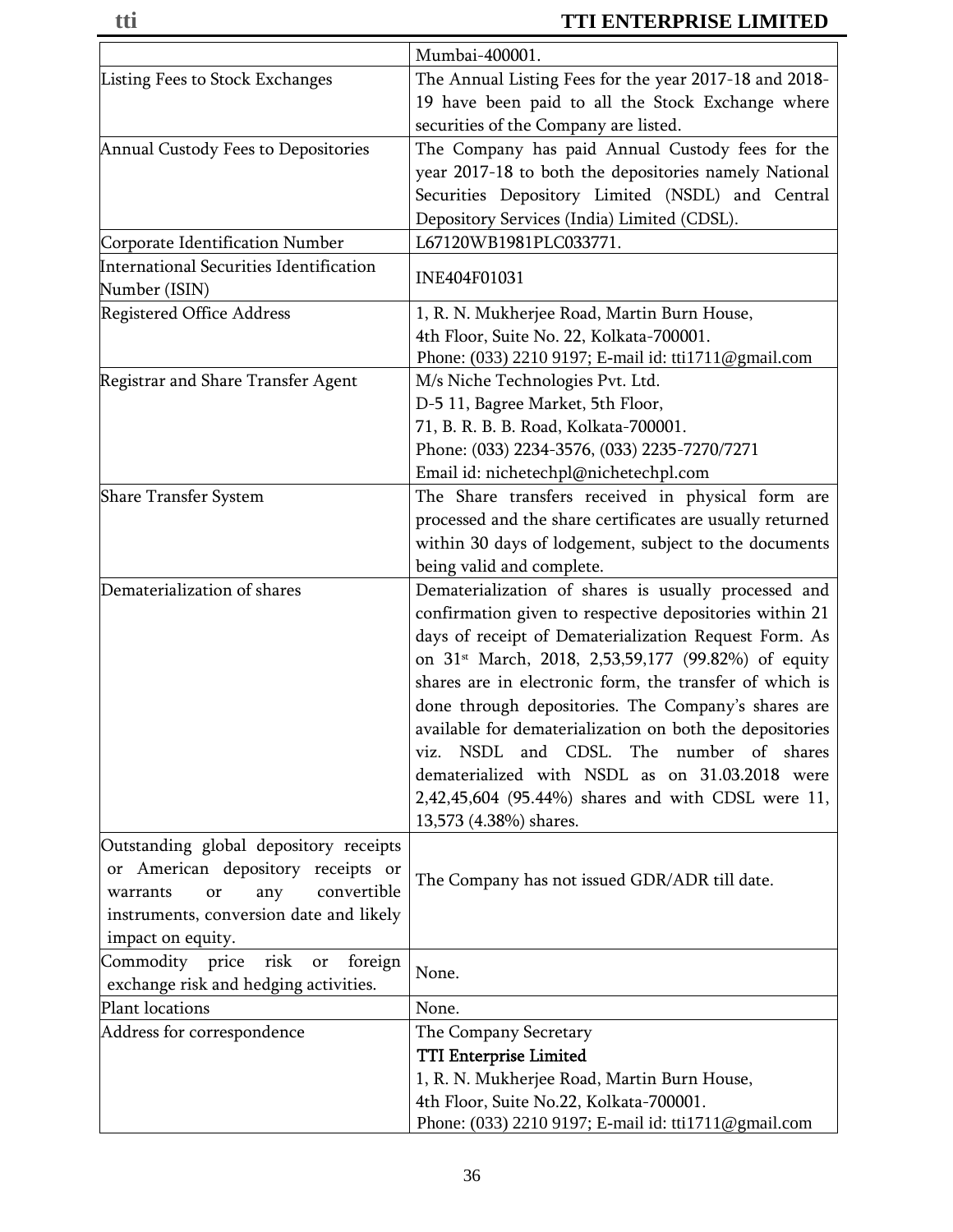#### **Stock Market Data**

## The Calcutta Stock Exchange Association Limited:

| 2017-18<br>There has been no trading during the year under review. |  |
|--------------------------------------------------------------------|--|
|--------------------------------------------------------------------|--|

## **BSE Limited:** Market price data and stock performance in the last financial year.

| Month            | High $\bar{z}$ . | Low ₹. |
|------------------|------------------|--------|
| April 2017       | 2.96             | 2.21   |
| May 2017         | 3.49             | 2.21   |
| June 2017        | 2.27             | 1.38   |
| <b>July 2017</b> | 1.65             | 1.34   |
| August 2017      | 1.48             | 1.05   |
| September 2017   | 1.84             | 1.32   |
| October 2017     | 2.22             | 1.75   |
| November 2017    | 2.05             | 1.59   |
| December 2017    | 1.74             | 1.47   |
| January 2018     | 2.11             | 1.36   |
| February 2018    | 1.36             | 1.14   |
| March 2018       | 1.15             | 1.04   |

## Performance of the stock in comparison to BSE Sensex and BSE Small Cap Index:

| Details              | April'2017 | March'2018 |
|----------------------|------------|------------|
| <b>BSE Sensex</b>    | 29737.73   | 32968.68   |
| <b>BSE Small Cap</b> | 14466.98   | 16994.36   |
| Company's Share      | 2.95       | 1.15       |

#### Shareholding pattern as on March 31, 2018:

| Sl. No | --<br>Category                          | No. of Shares held | % of holding |
|--------|-----------------------------------------|--------------------|--------------|
|        | Promoters (Individual & Body Corporate) | 5970175            | 23.50        |
| 7      | Private Corporate Bodies                | 16740736           | 65.90        |
| 3      | Resident Individuals                    | 2428247            | 9.56         |
| 4      | Any Other                               | 265264             | 1.04         |
|        | Total                                   | 25404422           | 100          |

## Distribution of equity shares as on March 31, 2018:

| Sl. No.        | -<br>Range           | No. of Holders | % to Total | No. of Shares | % to Total |
|----------------|----------------------|----------------|------------|---------------|------------|
| 1.             | $-500$               | 568            | 67.1395    | 54,364        | 0.2140     |
| $\overline{2}$ | $501 - 1,000$        | 69             | 8.1560     | 58,533        | 0.2304     |
| 3.             | $1,001 - 5,000$      | 96             | 11.3475    | 2,33,632      | 0.9197     |
| 4.             | 5,001 - 10,000       | 31             | 3.6643     | 2,40,288      | 0.9459     |
| 5.             | 10,001 - 50,000      | 58             | 6.8558     | 14,65,247     | 5.7677     |
| 6.             | 50,001-1,00,000      | 8              | 0.9456     | 5,46,753      | 2.1522     |
| 7.             | 1,00,001 - And above | 16             | 1.8913     | 2,28,05,605   | 89.7702    |
|                | Total                | 846            | 100.00     | 2,54,04,422   | 100.00     |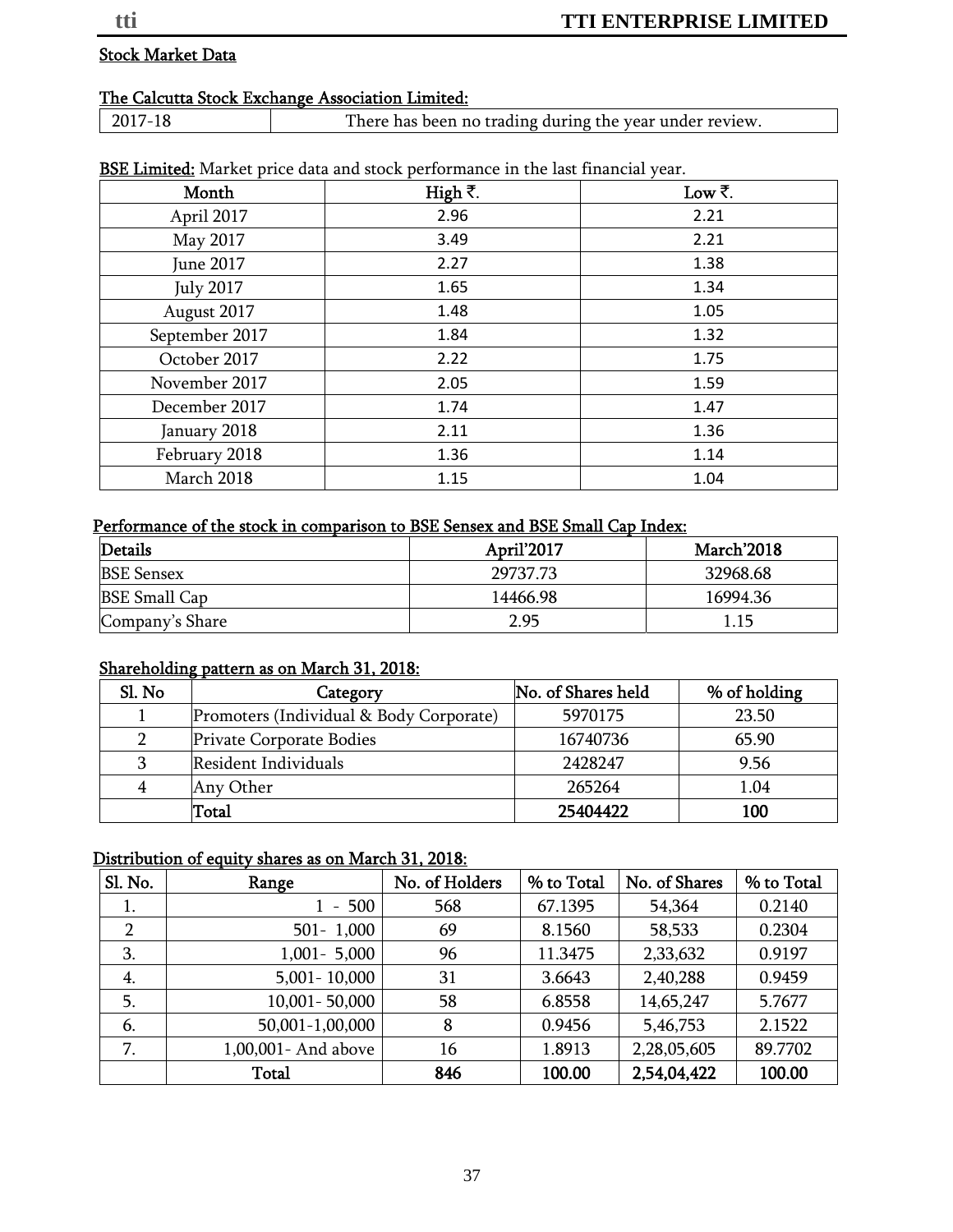# K. OTHER DISCLOSURES

 $\triangleright$  There are no materially significant related party transactions that may have potential conflict with the interest of the Company at large. The Board has approved a policy for material related party transactions which has been uploaded on the Company's website. The web link as required under the SEBI (Listing Obligations and Disclosure Requirements) Regulations, 2015 is as under: http://www.ttienterprise.net/sites/default/files/half-yealy-compliance-

certificate/Related%20Party%20Transaction.pdf

 $\triangleright$  There has been no instance of non-compliances by the Company on any matter related to capital markets during the last three years. No penalty / stricture have been imposed on the Company by the Stock Exchanges or SEBI or any other statutory authorities on such matters.

 $\triangleright$  The Company has established vigil mechanism for directors, employees and other stakeholders to report concerns about unethical behavior, actual or suspected fraud or violation of the Company's code of conduct or ethical policy. The Whistle Blower Policy is placed on the website of the Company. The details of such vigil mechanism have been provided in the "Boards' Report to the Members" section of this Annual Report.

¾ The Company has a policy for determining 'material' subsidiaries. The same has been placed on the website of the Company.

## L. DETAILS OF COMPLIANCE

## a) Mandatory Requirements

 The Company complies with all the mandatory requirements of the SEBI (Listing Obligations and Disclosure Requirements) Regulations, 2015 with regard to Corporate Governance. The Company has complied with the requirements specified in regulation 17 to 27 and clauses (b) to (i) of subregulation (2) of regulation 46 shall be made in section on corporate governance of the annual report.

## b) Non Mandatory Requirements

The Company has adopted various non mandatory requirements as disclosed below:

• The Company has moved towards a regime of financial statements with unmodified audit opinion.

• The Internal Auditor report directly to the Audit Committee.

• The Independent Directors are having requisite qualification and expertise to act as Director on the Board.

## M. CODE OF CONDUCT

 The Board has adopted the Code of Conduct for all Board Members and Senior Management Personnel of the Company and the said Code is posted on the website of the Company. All Board members and senior management personnel have confirmed compliance with the Code for the year 2017-18. A declaration to this effect signed by the Whole- Time Director of the Company is attached to this report. The Company has in place a prevention of Insider Trading Code based on SEBI (Prohibition of Insider Trading) Regulation, 2015. This code is applicable to all Directors and designated employees.

## For TTI Enterprise Limited

 Binjal Mehta Place: Kolkata Whole-Time Director Date: August 6, 2018 **DIN: 00043830**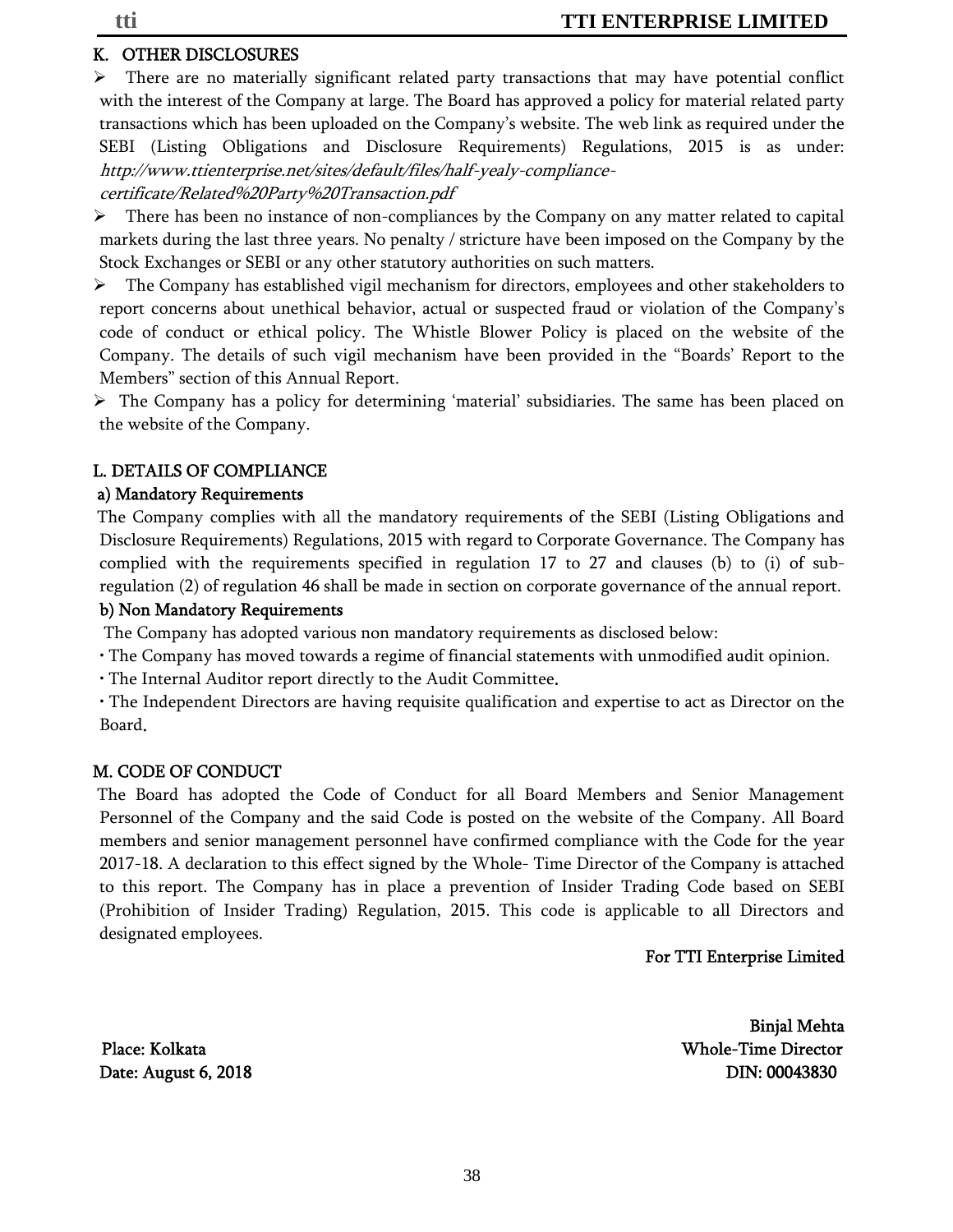## Declaration Affirming Compliance of Code of Conduct under Securities and Exchange Board of India (Listing Obligations and Disclosure Requirements) Regulations, 2015

## To The Members of TTI Enterprise Ltd

This is to declare that to the best of my knowledge and belief all the Members of the Board and Senior Management Personnel of the Company have affirmed their respective compliance with the Company's Code of Conduct for the year ended March 31, 2018.

For TTI Enterprise Limited

 Binjal Mehta Whole-Time Director DIN: 00043830

Place: Kolkata Date: August 6, 2018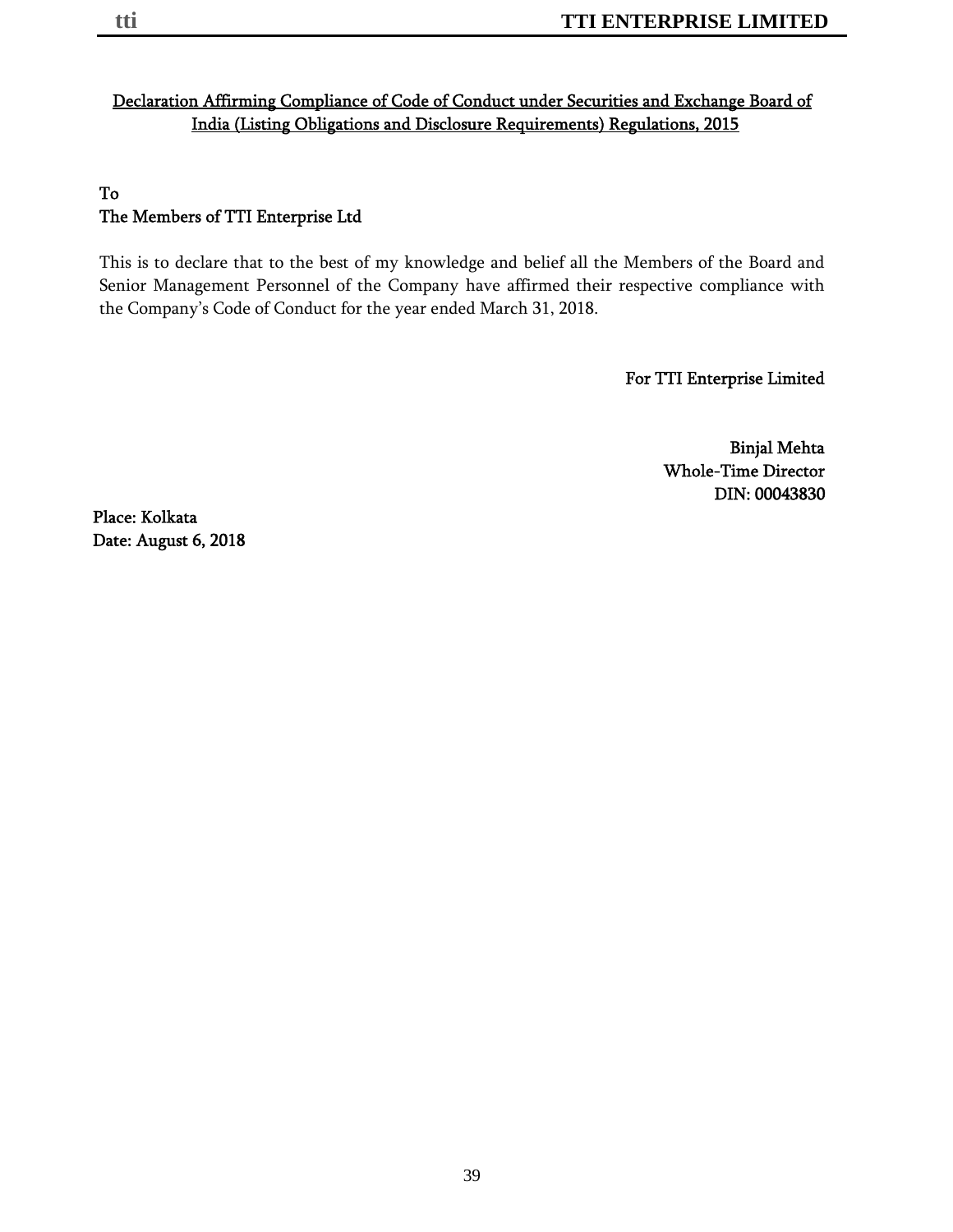# CERTIFICATE ON CORPORATE GOVERNANCE

## To The Board of Directors TTI Enterprise Limited

This is to certify that:

A. We have reviewed financial statements and the cash flow statement for the year ended  $31<sup>st</sup>$  March, 2018 and that to the best of our knowledge and belief:

1. These statements do not contain any materially untrue statement or omit any material fact or contain statements that might be misleading.

2. These statements together present a true and fair view of the Company's affairs and are in compliance with existing Accounting Standards, applicable Laws and Regulations.

B. There are, to the best of our knowledge and belief, no transactions entered into by the Company during the year were fraudulent, illegal or violative of the Company's practices and Code of Conduct.

C. We accept responsibility for establishing and maintaining internal controls for financial reporting and we have evaluated the effectiveness of Company's Internal Control Systems pertaining to financial reporting. We have not come across any reportable deficiencies in the design or operation of such internal controls.

D. We have indicated wherever applicable to the Auditors and the Audit Committee:

- i. That there were no significant changes in the internal control over financial reporting during the year.
- ii. All significant changes in accounting policies during the year, if any, have been disclosed in the notes to financial statement.
- iii. There were no instances of significant fraud involving either the management or employees having a significant role in the Company's internal control system over financial reporting.

Binjal Mehta S.K. Singh Whole-Time Director Chief Financial Officer DIN: 00043830

Place: Kolkata Date: July 29, 2018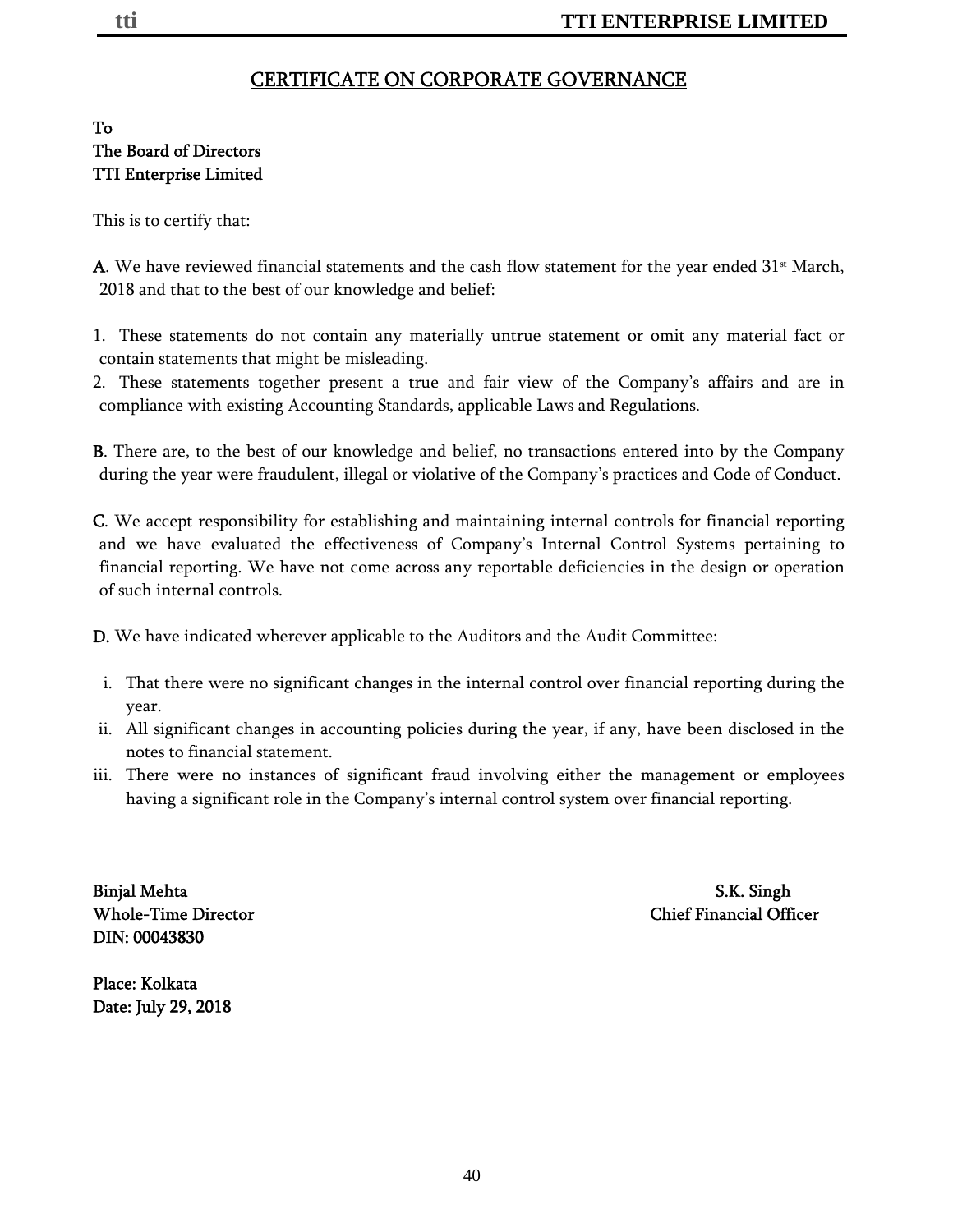## AUDITORS' CERTIFICATE ON CORPORATE GOVERNANCE

To, The Members TTI Enterprise Limited

We have examined the compliance of conditions of Corporate Governance by TTI Enterprise Limited ("the Company), for the year ended  $31<sup>st</sup>$  March, 2018 as per the relevant provisions of SEBI (Listing Obligations and Disclosure Requirements) Regulations, 2015 [(SEBI (LODR) Regulations"].

The Compliance of the conditions of Corporate Governance is the responsibility of the company's management. Our examination has been limited to a review of the procedure and implementations thereof adopted by the Company for ensuring compliance with the conditions of Corporate Governance. It is neither an audit nor an expression of an opinion on the financial statements of the Company.

In our opinion and to the best of our information and according to the explanations given to us and the representations made, we certify that the Company has complied with the mandatory conditions of Corporate Governance as stipulated in the afore-mentioned SEBI (LODR) Regulations.

We further state that such compliance is neither an assurance as to the future viability of the Company nor the efficiency or effectiveness with which the management has conducted the affairs of the Company.

> For Jhawar Vithal And Co. Chartered Accountants Firm Reg No. 327344E

> > Vithal Jhawar CP No: 300406

Place: Kolkata Date: August 6, 2018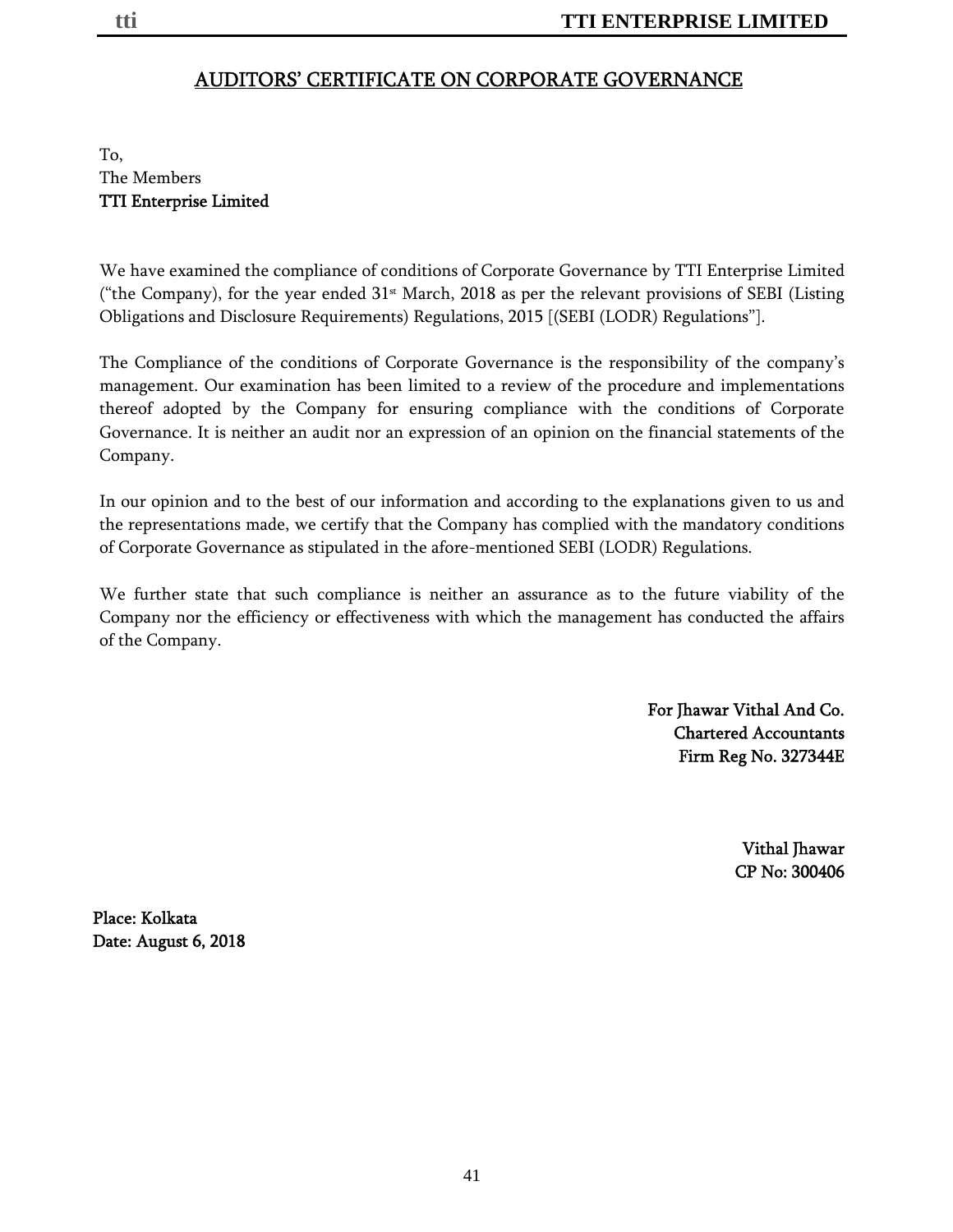#### INDEPENDENT AUDITOR'S REPORT

#### To the Members of TTI ENTERPRISE LIMITED

#### Report on the Financial Statements

We have audited the accompanying Financial Statements of TTI Enterprise Limited ("the Company") which comprise the Balance Sheet as at  $31<sup>st</sup>$  March 2018, the Statement of Profit and Loss and the Cash Flow Statement for the year then ended and a summary of significant accounting policies and other explanatory information.

#### Management's Responsibility for the Financial Statements

The Company's Board of Directors is responsible for the matters stated in section 134(5) of the Companies Act, 2013 ("the Act") with respect to the preparation of these financial statements that give a true and fair view of the financial position, financial performance and cash flows of the Company in accordance with the accounting principles generally accepted in India, including the Accounting Standards specified under Section 133 of the Act, read with Rule 7 of the Companies (Accounts) Rules, 2014. This responsibility also includes the maintenance of adequate accounting records in accordance with the provisions of the Act for safeguarding of the assets of the Company and for preventing and detecting the frauds and other irregularities; selection and application of appropriate accounting policies; making judgments and estimates that are reasonable and prudent; and design, implementation and maintenance of adequate internal financial control, that were operating effectively for ensuring the accuracy and completeness of the accounting records, relevant to the preparation and presentation of the financial statements that give a true and fair view and are free from material misstatement, whether due to fraud or error.

#### Auditor's Responsibility

Our responsibility is to express an opinion on these financial statements based on our audit.

We have taken into account the provisions of the Act, the accounting and auditing standards and matters which are required to be included in the audit report under the provisions of the Act and the Rules made there under.

We conducted our audit in accordance with the Standards on Auditing specified under section 143(10) of the Act. Those Standards require that we comply with ethical requirements and plan and perform the audit to obtain reasonable assurance about whether the financial statements are free from material misstatement.

An audit involves performing procedures to obtain audit evidence about the amounts and disclosures in the financial statements. The procedures selected depend on the auditors' judgment, including the assessment of the risks of material misstatement of the financial statements, whether due to fraud or error. In making those risk assessments, the auditor considers internal financial control relevant to the Company's preparation of the financial statements that give true and fair view, in order to design audit procedures that are appropriate in the circumstances. An audit also includes evaluating the appropriateness of accounting policies used and the reasonableness of the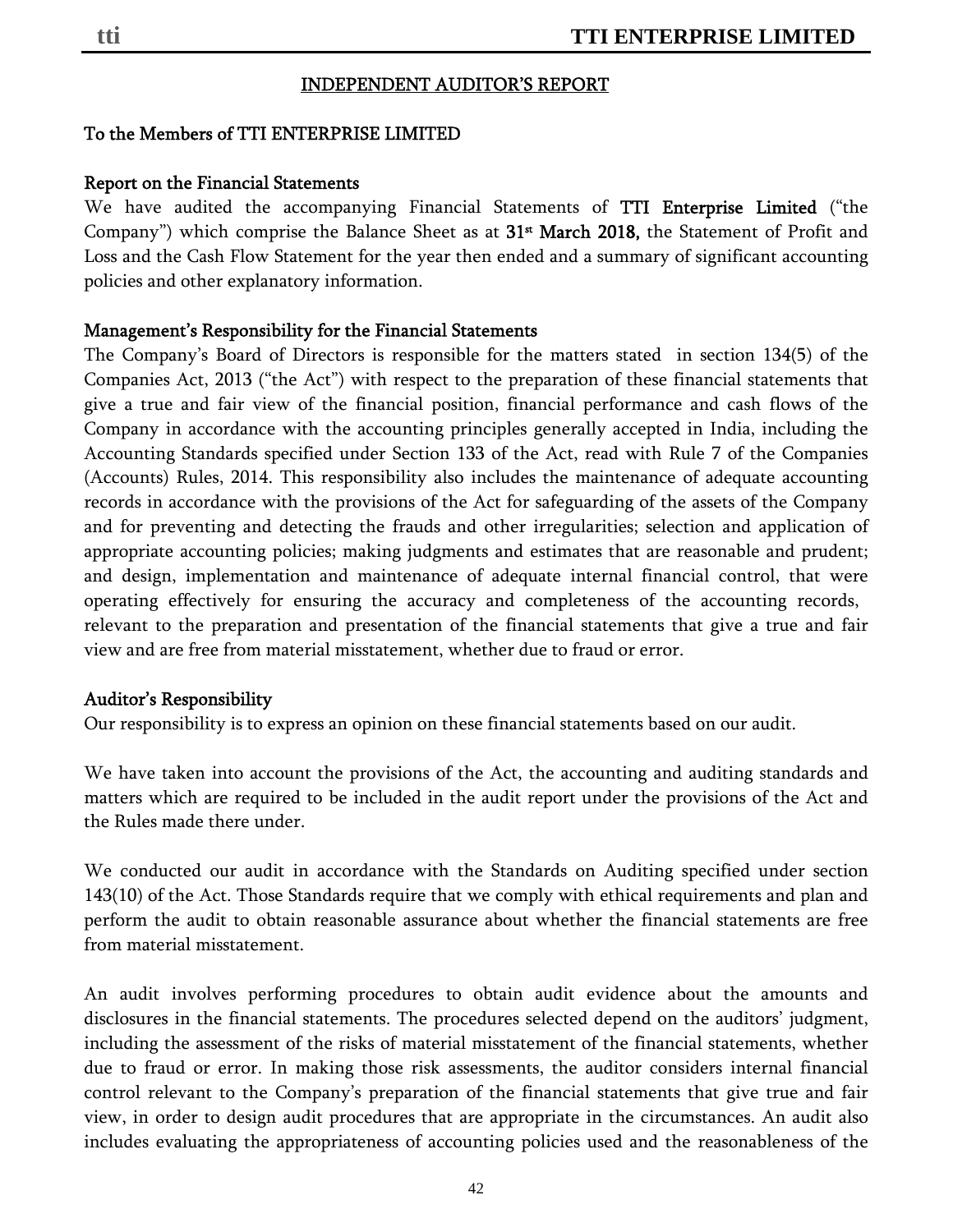accounting estimates made by the Company's Directors, as well as evaluating the overall presentation of the financial statements.

We believe that the audit evidence we have obtained is sufficient and appropriate to provide a basis for our audit opinion on the financial statements.

## Opinion

In our opinion and to the best of our information and according to the explanations given to us, the aforesaid financial statements give the information required by the Act in the manner so required and give a true and fair view in confirmity with the accounting principles generally accepted in India of the state of affairs of the Company as at March  $31<sup>st</sup>$ , 2018, of its **Profit** and of the cash flow for the year ended on that date.

## Report on Other Legal and Regulatory Requirements

1. As required by the Companies (Auditor's Report) Order, 2016 ("the Order") issued by the Central Government of India in terms of sub-section (11) of section 143 of the Act, we give in the "Annexure A", a statement on the matters Specified in paragraphs 3 and 4 of the Order, to the extent applicable.

- 2. As required by section 143(3) of the Act, we report that:
- a) We have sought and obtained all the information and explanations which to the best of our knowledge and belief were necessary for the purpose of our audit.
- b) In our opinion proper books of account as required by law have been kept by the Company so far as it appears from our examination of those books.
- c) The Balance Sheet, Statement of Profit and Loss and the Cash Flow Statement for the year ended dealt with by this Report are in agreement with the books of account.
- d) In our opinion, the aforesaid financial statement comply with the Accounting Standards specified under Section 133 of the Act, read with Rule 7 of the Companies (Accounts) Rules, 2014.
- e) On the basis of written representations received from the directors as on March  $31<sup>st</sup>$ , 2018, taken on record by the Board of Directors, none of the directors is disqualified as on March  $31<sup>st</sup>$ , 2018, from being appointed as a director in terms of section 164(2) of Act.
- f) In our opinion and to the best of our information and according to the explanations given to us, we report as under with respect to other matters to be included in the Auditor's Report in accordance with Rule 11 of the Companies (Audit and Auditors) Rules, 2014:
- i) The Company does not have any pending litigations which would impact its financial position in its Financial Statements.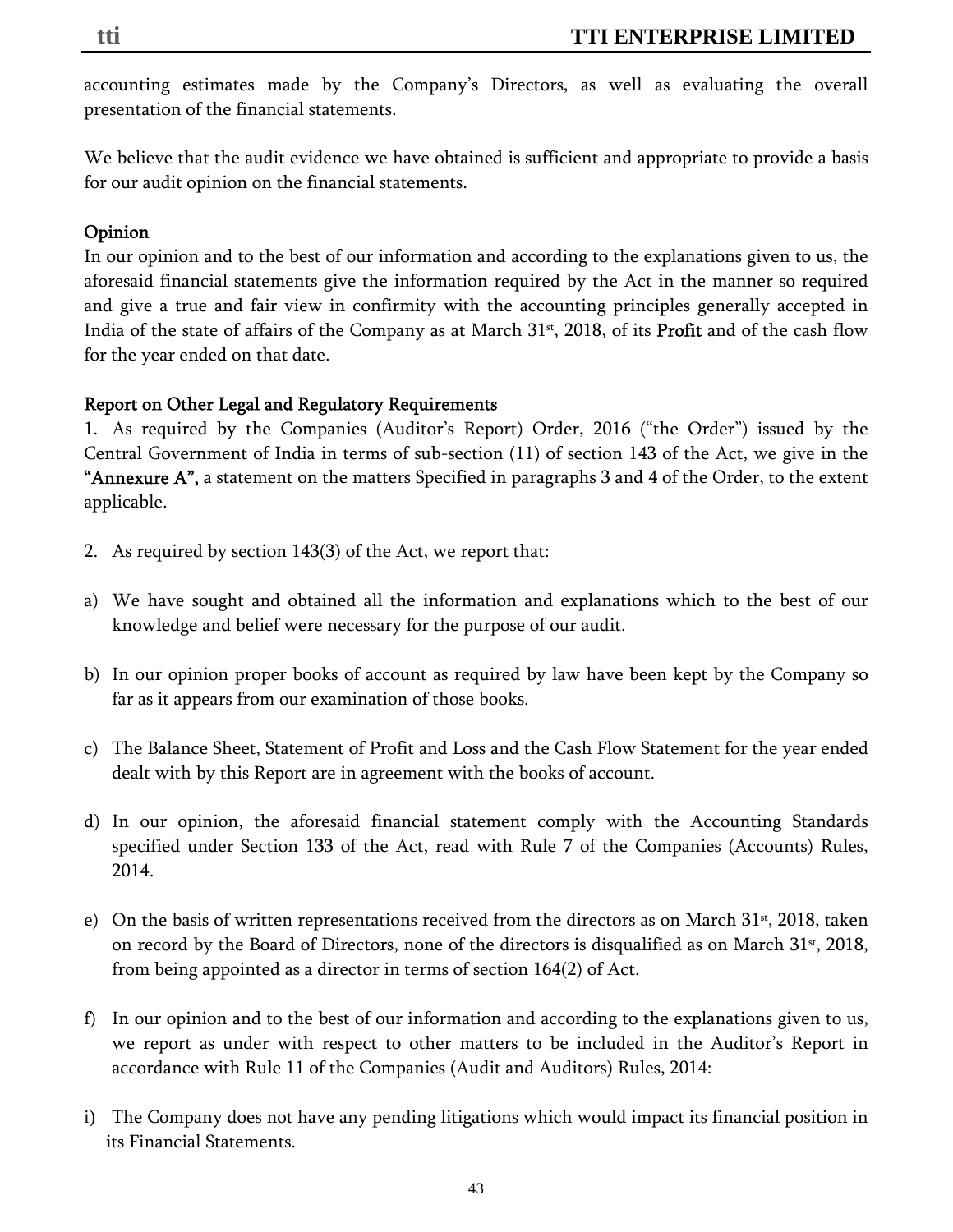- ii) The Company did not have any long-term contracts including derivative contracts for which there were any material foreseeable losses.
- iii)There were no amounts which were required to be transferred by the Company to the Investor Education and Protection Fund.

 For Jhawar Vithal & Co. Chartered Accountants FRN – 327344E

> Vithal Jhawar Proprietor M. No.: 300406

Place: Kolkata Date: 14.05.2018

## "ANNEXURE-A" TO THE AUDITORS' REPORT

The Annexure referred to in Our Report of even date to the members of M/S. TTI ENTERPRISE LTD. on the financial statements of the company for the year ended 31st March, 2018.

On the basis of such checks as we considered appropriate and according to the information and Explanations given to us during the course of our audit, we report that:

- i) The Company does not have any fixed assets. Consequently, para 3(i) of the Order are not applicable.
- ii) As per the information and explanation made available to us, the Company does not have physical inventory/ stock. The inventory of the Company comprises of shares only, consequently clause 3(ii)(a) and 3(ii)(b) of the order are not applicable to the Company.
- iii) As per the information and explanation given to us, the Company has not granted any loans, secured or unsecured to companies, firms, Limited Liability Partnerships or other parties covered in the Register maintained under Section 189 of the Companies Act, 2013. Consequently clause 3(iii)(a), 3(iii)(b) of the order are not applicable to the company.
- iv) The provisions of Section 185 of the Act are not applicable to the Company. The Company has complied with the provisions of Section 186 of the Act to the extent applicable.
- v) In our opinion and according to the information and explanations given to us, the Company has not accepted any deposits from the public during the year. Therefore, the directives issued by the Reserve Bank of India and the provisions of Section 73 to 76 or any other relevant provisions of the Companies Act, 2013 and the rules framed thereunder are not applicable to the company.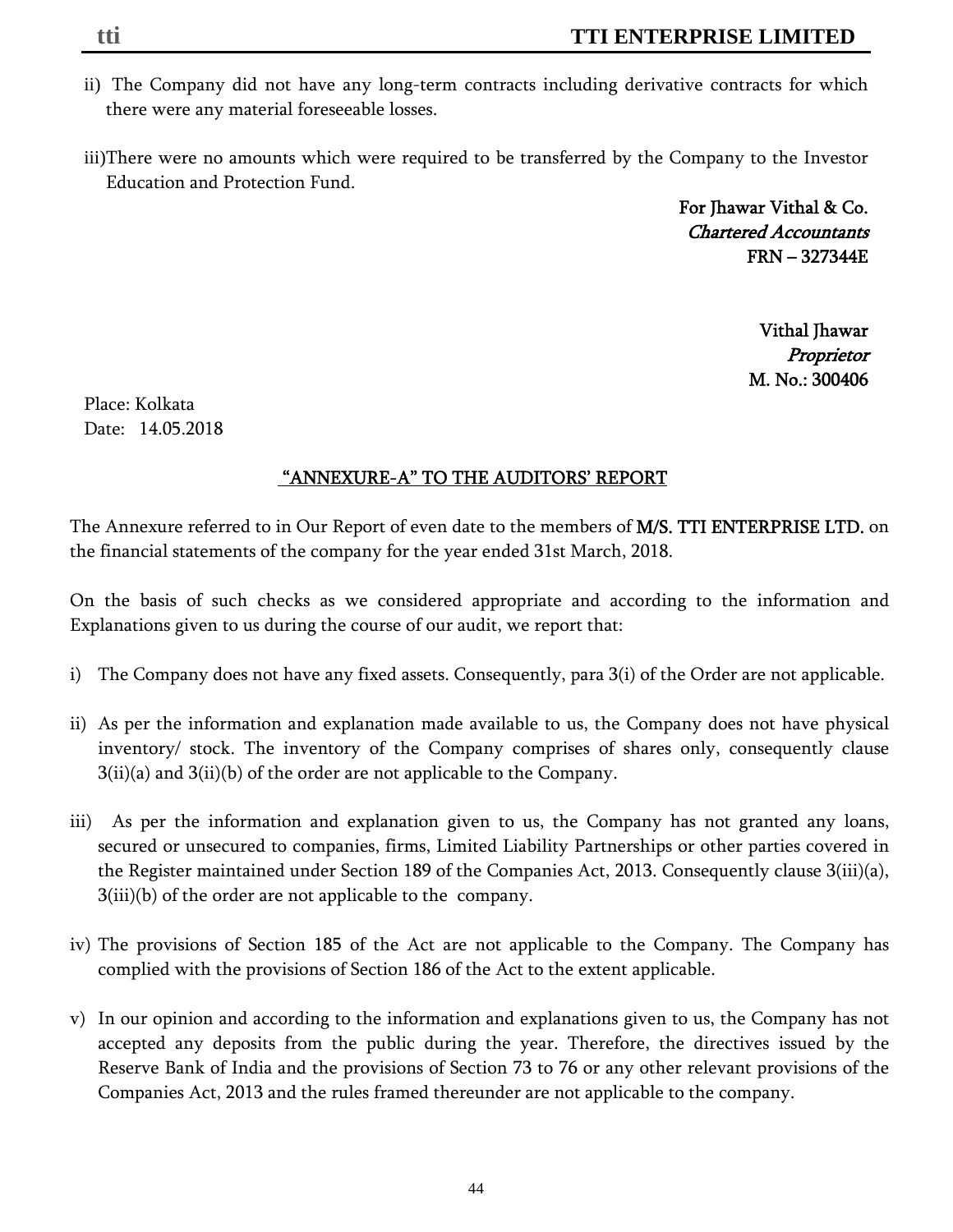- vi) As informed to us, the Central Government has not prescribed maintenance of cost records under sub section (1) of Section 148 of the Act, in respect of the activities carried on by the Company. Thus, para 3(vi) of the Order is not applicable to the Company.
- vii)In respect of statutory dues, according to information and explanations given to us:
- (a) The Company has generally been regular in depositing undisputed statutory dues including incometax, Tax deducted at sources, Professional Tax, Service Tax and other material statutory dues as applicable to it, with the appropriate authorities. Thus, there are no arrears of statutory dues which are outstanding as at  $31<sup>st</sup>$  March, 2018 for a period of more than six months from the date they became payable.

(b) There were no undisputed amounts payable in respect of Income Tax and other material statutory dues on net basis.

- viii) The Company has not defaulted in the repayment of dues to financial institution, banks, government or debenture holders as at Balance Sheet date.
- ix) The Company has not raised any money by way of initial public offer or further public offer (including debt instruments) and term loans during the year. Accordingly, para 3(ix) of the order is not applicable.
- x) To the best of our knowledge and belief and according to the information and explanations given to us, no material fraud by the company and on the Company by its officers/ employees were noticed or reported during the year while conducting audit.
- xi) The Company has paid for managerial remuneration within the limits of Section 197 read with schedule V of the Act.
- xii)The Company is not a Nidhi Company. Therefore, clause xii of paragraph 3 of the Order is not applicable to the Company.
- xiii) According to information and explanation given to us and based on our examination of the records of the Company, transactions with related parties are in compliance with Section 177 and 188 of the Act where applicable and details of such transaction have been disclosed in the financial statements as required by applicable accounting standard.
- xiv) Based on our examination of the records of the Company and according to the information and explanations given to us, the Company has not made any preferential allotment / private placement of shares or fully or partly convertible debentures during the year.
- xv) Based on our examination of the records of the Company and according to the information and explanations given to us, the Company has not entered into any non-cash transactions as referred to section 192 of the Companies Act, 2013 with Directors or persons connected with them. Accordingly, clause 3(xv) of the Order is not applicable.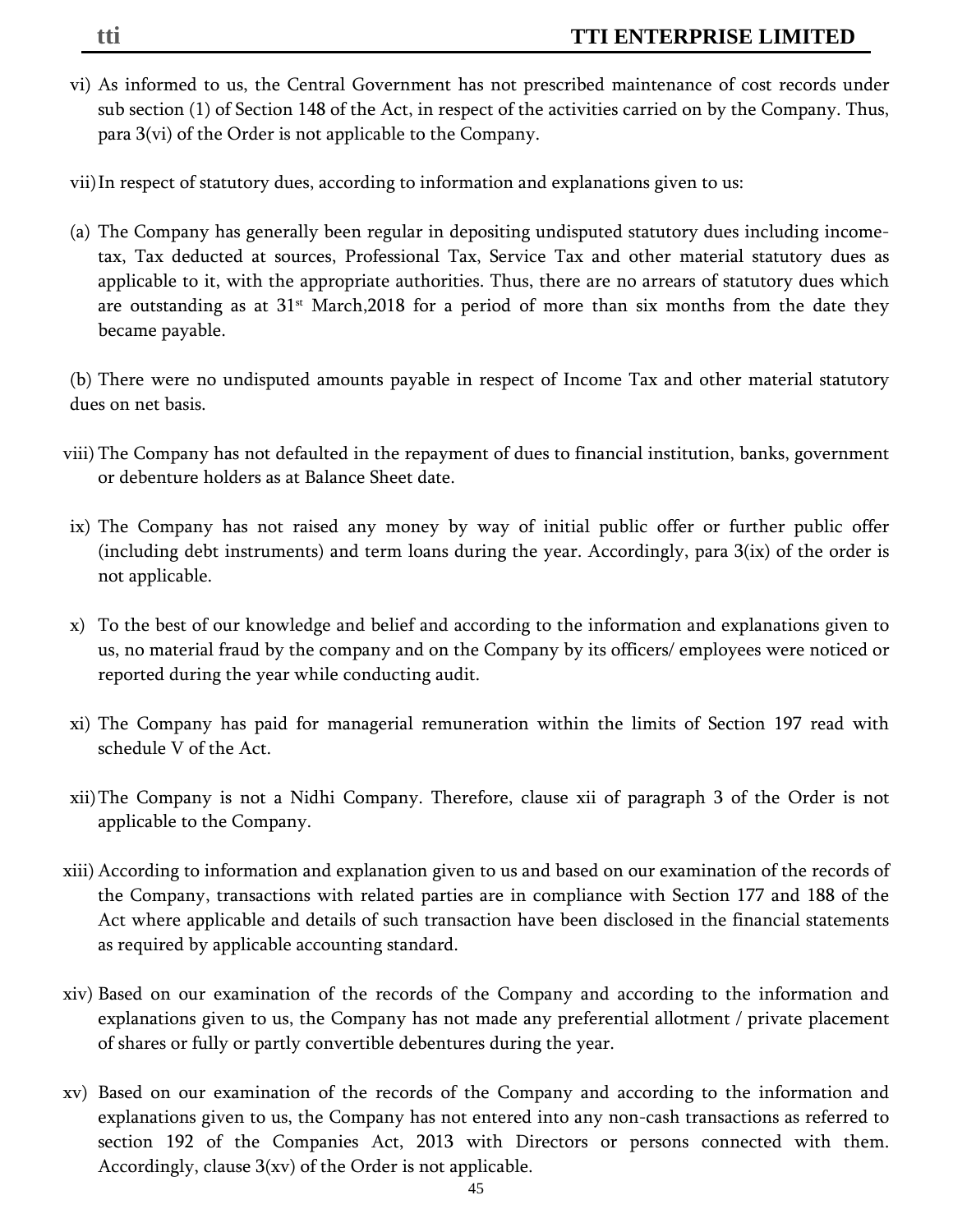xvi) According to the information and explanation given to us, the Company is required to be registered under section 45-IA of the Reserve Bank of India Act, 1934 and holds a valid certificate of registration under the same.

> For Jhawar Vithal & Co. Chartered Accountants FRN – 327344E

> > Vithal Jhawar Proprietor M. No.: 300406

Place: Kolkata Date: 14.05.2018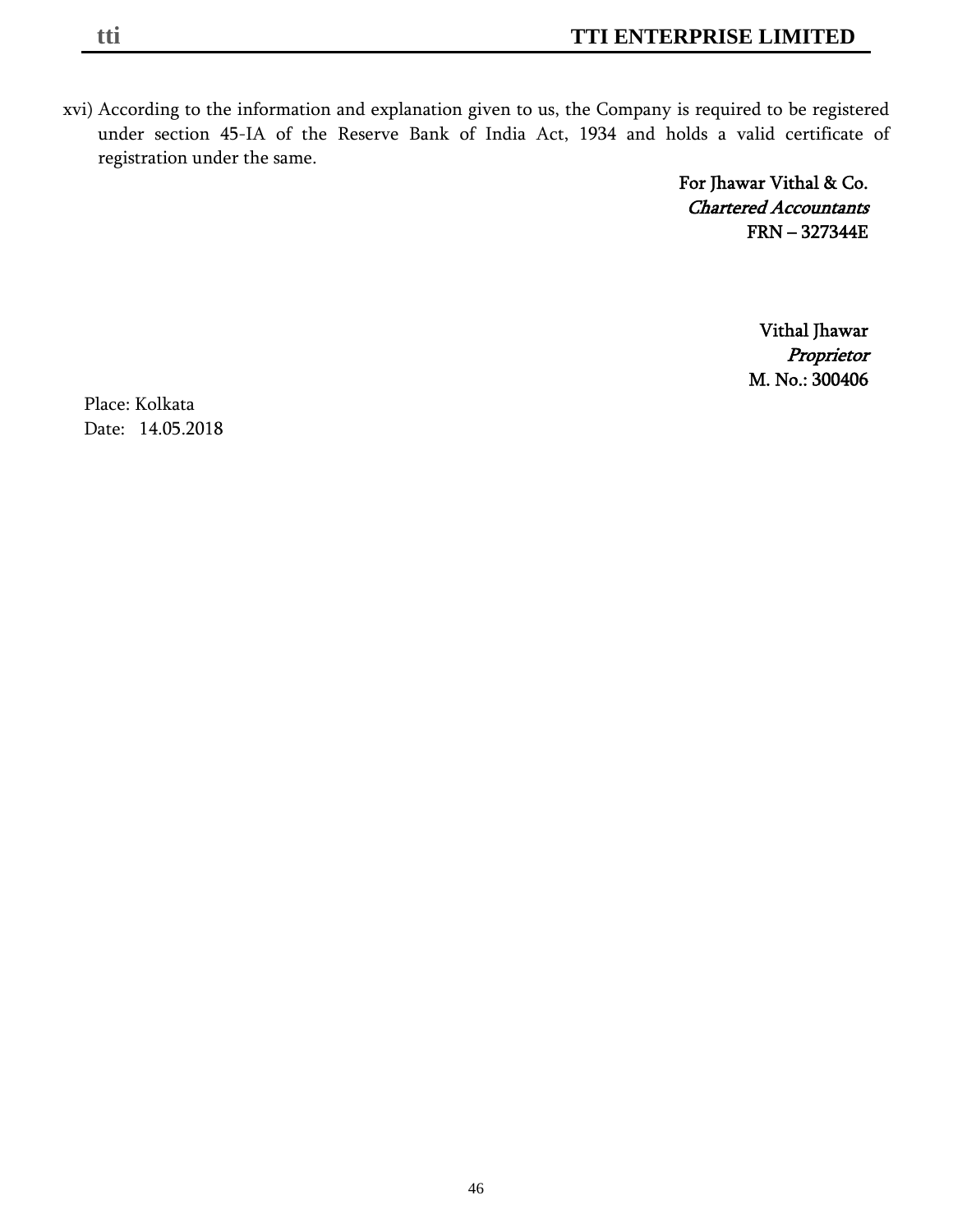# **BALANCE SHEET AS AT 31ST MARCH 2018**

| <b>I. EQUITY &amp; LIABILITIES</b>      | <b>Note</b>    | 31.03.2018<br>Amount (`) | 31.03.2017<br>Amount (`) |
|-----------------------------------------|----------------|--------------------------|--------------------------|
| (1) Shareholder's Funds:                |                |                          |                          |
| (a) Share Capital                       | $\sqrt{3}$     | 25,40,44,220.00          | 25,40,44,220.00          |
| (b) Reserves & Surplus                  | $\overline{4}$ | 98,59,961.35             | 77,61,731.02             |
|                                         |                | 26,39,04,181.35          | 26,18,05,951.02          |
| (2) Current Liabilities & Provisions    |                |                          |                          |
| (a) Other current liabilities           | $\sqrt{5}$     | 15,045.00                | 16,210.00                |
| (b) Short-term provisions               | 6              | 13,36,957.00             | 12,46,957.00             |
|                                         |                | 13,52,002.00             | 12,63,167.00             |
|                                         | <b>TOTAL</b>   | 26,52,56,183.35          | 26,30,69,118.02          |
| <u>II. ASSETS</u>                       |                |                          |                          |
| (1) Non-Current assets                  |                |                          |                          |
| <b>Non-Current Investments</b>          | $\overline{7}$ | 2,48,45,760.00           | 53,07,200.00             |
|                                         |                | 2,48,45,760.00           | 53,07,200.00             |
| (2) Current Assets                      |                |                          |                          |
| (a) Current Investments                 | 8              | 9,06,43,743.33           | 4,12,38,066.28           |
| (b) Short term loans & advances         | 9              | 4,66,92,770.00           | 11,56,21,307.00          |
| (c) Other Current Assets                | 10             | 8,87,013.00              | 12,84,239.00             |
| (d) Inventories                         |                | 9,22,97,660.37           | 9,93,92,995.15           |
| (e) Cash & Cash Equivalents             | 11             | 98,89,236.65             | 2,25,310.59              |
|                                         |                | 24,04,10,423.35          | 25,77,61,918.02          |
|                                         | <b>TOTAL</b>   | 26,52,56,183.35          | 26,30,69,118.02          |
| Corporate Information                   | 1              |                          |                          |
| Accounting Policies & Notes to Accounts | $\overline{2}$ |                          |                          |

# **See acompanying notes forming part of Financial Statements**

| In terms of our report attached<br>For Jhawar Vithal & Co.<br><b>Chartered Accountants</b><br><b>Firm No. 327344E</b> | For and on behalf of the Board of Directors                       |                                                |                                                 |
|-----------------------------------------------------------------------------------------------------------------------|-------------------------------------------------------------------|------------------------------------------------|-------------------------------------------------|
|                                                                                                                       | <b>Binjal Mehta</b><br><b>Whole Time Director</b><br>DIN:00043830 | Paraj Mehta<br><b>Director</b><br>DIN:00049230 | Subrata Saha<br><b>Director</b><br>Din:00959921 |
| (Vithal Jhawar)<br>Proprietor                                                                                         |                                                                   |                                                |                                                 |
| CP No:300406<br>Place: Kolkata<br>Date: 14Th May, 2018                                                                | S K Singh<br><b>Chief Financial Officer</b>                       |                                                | Minu Agarwal<br><b>Company Secretary</b>        |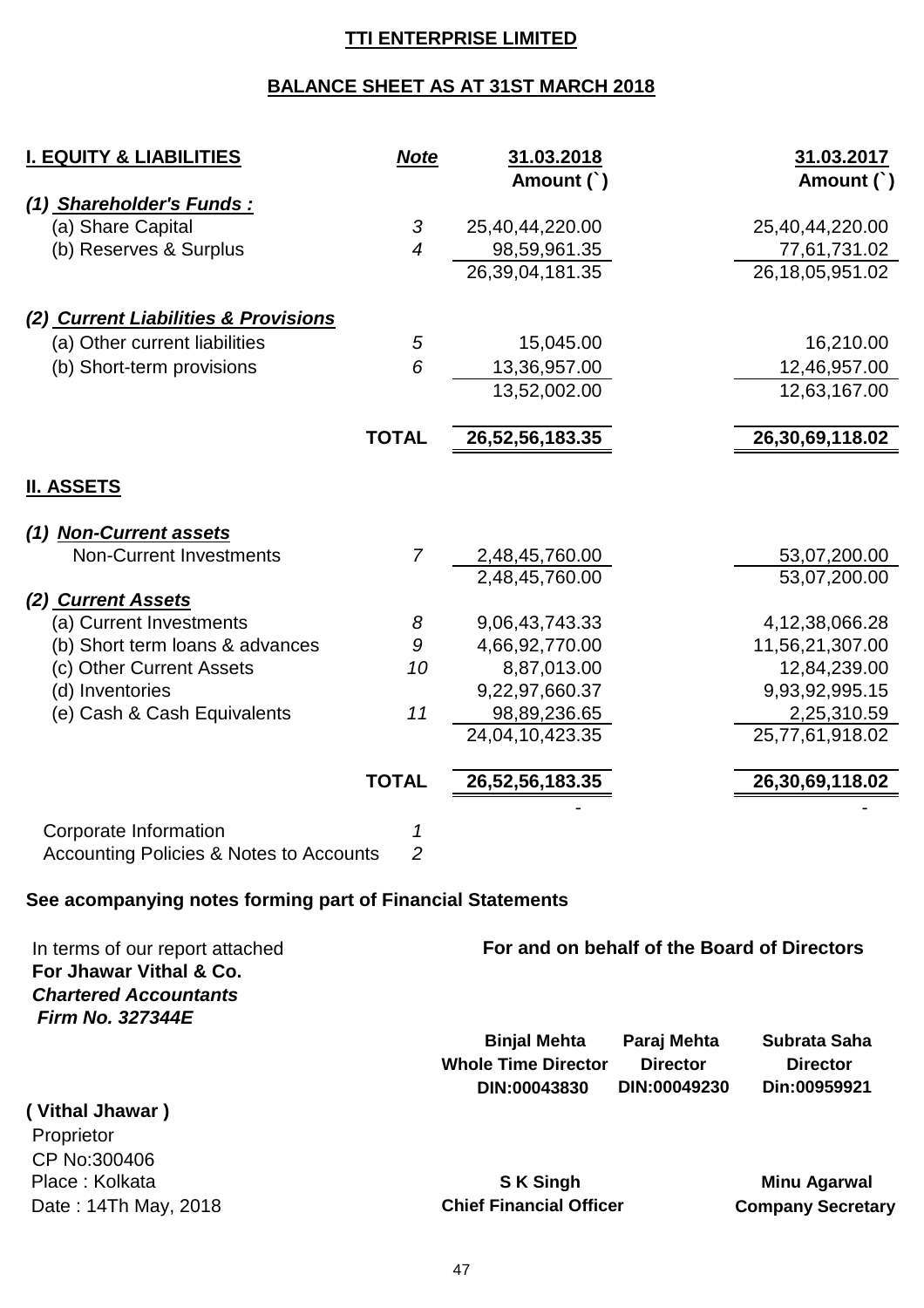# **STATEMENT OF PROFIT AND LOSS FOR THE YEAR ENDED 31ST MARCH 2018**

| <b>PARTICULARS</b>                                                                                                    | <b>Note</b> | 31.03.2018<br>Amount $( )$                    | 31.03.2017<br>Amount (`) |
|-----------------------------------------------------------------------------------------------------------------------|-------------|-----------------------------------------------|--------------------------|
| <b>Revenue</b>                                                                                                        |             |                                               |                          |
| Revenue from operations                                                                                               | 12          | 2,91,20,569.86                                | 5,00,03,818.15           |
| 1 Total Revenue                                                                                                       |             | 2,91,20,569.86                                | 5,00,03,818.15           |
| <b>Expenses</b>                                                                                                       |             |                                               |                          |
| (a) Purchases                                                                                                         |             | 1,55,74,159.43                                | 2,05,44,241.80           |
| (b) Changes in Stock in Trade                                                                                         | 13          | 70,95,334.78                                  | 2,45,05,652.95           |
| (d) Employee Benefits Expense                                                                                         | 14          | 15,75,825.00                                  | 11,73,325.00             |
| (e) Administrative and Other expenses                                                                                 | 15          | 19,72,669.32                                  | 15,70,915.36             |
| (f) Provision for Doubtful Debts (I Tax)                                                                              |             | 90,000.00                                     | 60,000.00                |
| (g) Provision against Std. Assets (RBI 0.35%)                                                                         |             |                                               | 17,893.00                |
| 2 Total Expenses                                                                                                      |             | 2,63,07,988.53                                | 4,78,72,028.11           |
|                                                                                                                       |             |                                               |                          |
| 3 Profit /(Loss) before tax (1-2)                                                                                     |             | 28, 12, 581. 33                               | 21,31,790.04             |
| 4 Tax Expense:                                                                                                        |             |                                               |                          |
| (a) Current Tax Expense for current year                                                                              |             | 4,84,733.00                                   | 4,83,421.00              |
| (b) Tax expense relating to prior years                                                                               |             | 2,29,618.00                                   | 9,24,520.00              |
| Net tax expense                                                                                                       |             | 7,14,351.00                                   | 14,07,941.00             |
| 5 Profit /(Loss) For the year (3-4)                                                                                   |             | 20,98,230.33                                  | 7,23,849.04              |
| 6 Earning Per Share (of ` 10/- each)                                                                                  |             |                                               |                          |
| <b>Basic &amp; Diluted</b>                                                                                            | 16          | 0.08                                          | 0.03                     |
| See acompanying notes forming part of Financial Statements                                                            |             |                                               |                          |
| In terms of our report attached<br>For Jhawar Vithal & Co.<br><b>Chartered Accountants</b><br><b>Firm No. 327344E</b> |             | For and on behalf of the Board of Directors   |                          |
|                                                                                                                       |             | <b>Binjal Mehta</b><br>Paraj Mehta            | Subrata Saha             |
|                                                                                                                       |             | <b>Whole Time Director</b><br><b>Director</b> | <b>Director</b>          |
|                                                                                                                       |             | DIN:00049230                                  | Din:00959921             |
| (Vithal Jhawar)                                                                                                       |             | DIN:00043830                                  |                          |
| Proprietor                                                                                                            |             |                                               |                          |
| CP No:300406                                                                                                          |             |                                               |                          |
| Place: Kolkata                                                                                                        |             |                                               |                          |
| Date: 14Th May, 2018                                                                                                  |             | <b>SK Singh</b>                               | <b>Minu Agarwal</b>      |
|                                                                                                                       |             | <b>Chief Financial Officer</b>                | <b>Company Secretary</b> |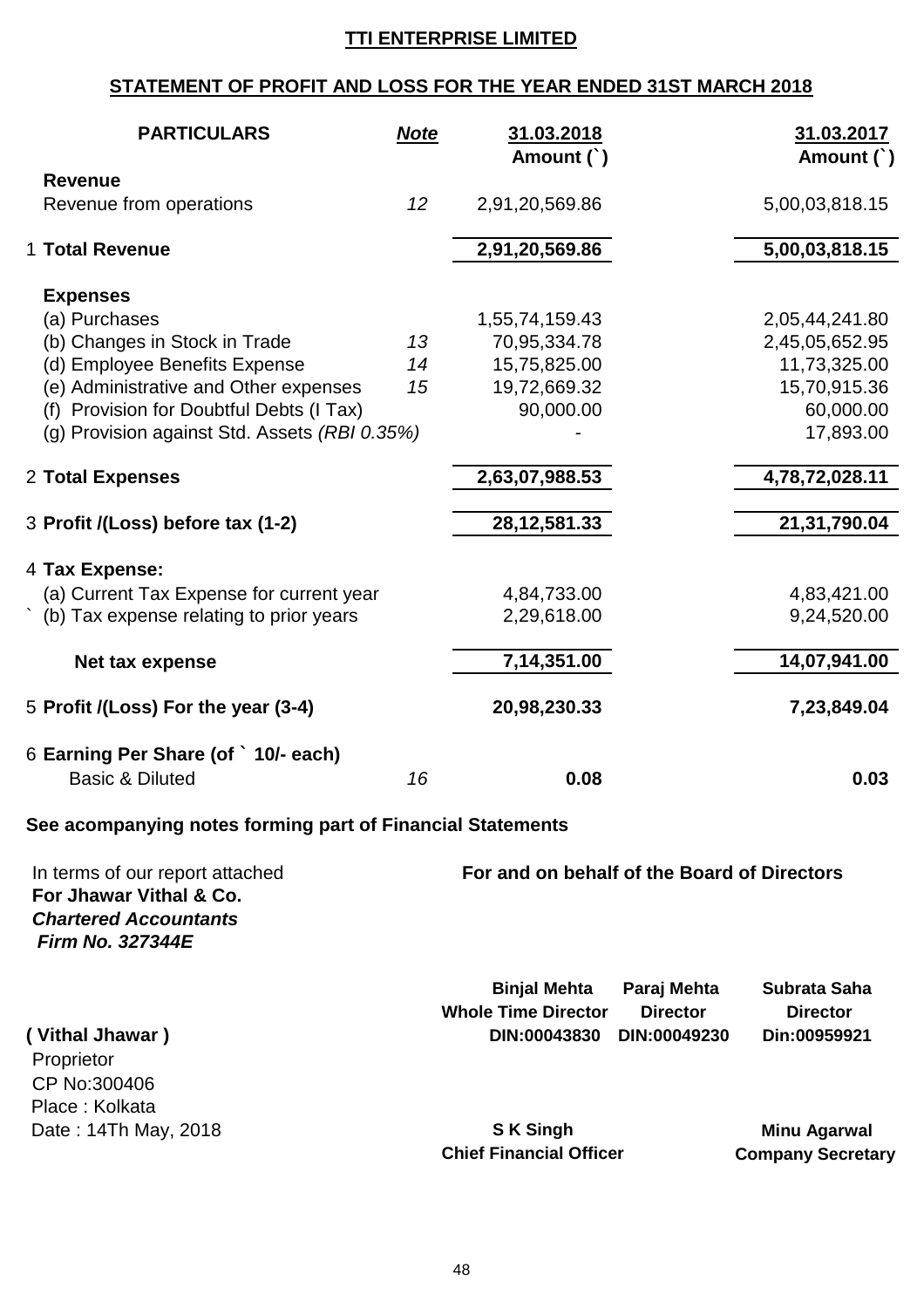| <b>TTI ENTERPRISE LIMITED</b>                              |                    |                  |               |                    |  |  |
|------------------------------------------------------------|--------------------|------------------|---------------|--------------------|--|--|
| Cash Flow Statement for the year ended 31 March, 2018      |                    |                  |               |                    |  |  |
| <b>Particulars</b>                                         | For the year ended |                  |               | For the year ended |  |  |
|                                                            |                    | 31st March, 2018 |               | 31st March, 2017   |  |  |
|                                                            | Amount in          | Amount in        | Amount in     | Amount in          |  |  |
| <b>Cash flow from operating activities</b>                 |                    |                  |               |                    |  |  |
| Net Profit / (Loss) before taxation                        |                    | 28,12,581        |               | 21,31,790          |  |  |
| Add/(Less): Non Cash Expenses                              |                    |                  |               |                    |  |  |
| Provision for Doubtful Debts (I Tax)                       | 90,000             |                  | 60,000        |                    |  |  |
| Provision for Standard Assets (0.30% RBI)                  |                    | 90,000           | 17,893        | 77,893             |  |  |
| Add/(Less): Income Considered seperately                   |                    |                  |               |                    |  |  |
| Net (profit) / loss on sale of investments                 | (20, 44, 237)      | (20, 44, 237)    | (19, 31, 760) | (19, 31, 760)      |  |  |
| <b>Operating profit / (loss)</b>                           |                    | 8,58,344         |               | 2,77,923           |  |  |
| before working capital changes                             |                    |                  |               |                    |  |  |
| Adjustment for:                                            |                    |                  |               |                    |  |  |
| (Increase)/Decrease in Inventories                         | 70,95,335          |                  | 2,45,05,653   |                    |  |  |
| (Increase)/Decrease in Short-term loans & Adv.             | 3,44,78,537        |                  | (51, 83, 677) |                    |  |  |
| (Increase)/Decrease in Advance to others                   | 3,44,50,000        |                  | (1,45,88,400) |                    |  |  |
| Increase/(Decrease) in Other current liabilities           | (1, 165)           | 7,60,22,707      | (5,320)       | 47,28,256          |  |  |
| <b>Cash generated from operations</b>                      |                    | 7,68,81,051      |               | 50,06,179          |  |  |
| Direct Taxes Refund (Paid) / Received (Net)                |                    | (3, 17, 125)     |               | (7,99,152)         |  |  |
| Net cash generated from/(used in) operating activities (a) |                    | 7,65,63,926      |               | 42,07,027          |  |  |
| <b>Cash flow from investing activities</b>                 |                    |                  |               |                    |  |  |
| Sale of Investments in Subsidiary                          | 5,00,000           |                  | 1,02,99,880   |                    |  |  |
| (Purchase) / Sale of other investments                     | (6,74,00,000)      | (6,69,00,000)    | (2,03,75,314) | (1,00,75,434)      |  |  |
| Net cash generated from/(used in) investing activities (b) |                    | (6,69,00,000)    |               | (1,00,75,434)      |  |  |
| Net increase / (decrease)                                  |                    |                  |               |                    |  |  |
| in Cash and cash equivalents (a+b)                         |                    | 96,63,926        |               | (58, 68, 407)      |  |  |
| Cash and cash equivalents                                  |                    | 2,25,311         |               | 60,93,718          |  |  |
| at the beginning of the year                               |                    |                  |               |                    |  |  |
| <b>Cash and cash equivalents</b>                           |                    |                  |               |                    |  |  |
| at the end of the year                                     |                    | 98,89,237        |               | 2,25,311           |  |  |
| * Comprises:                                               |                    |                  |               |                    |  |  |
| (a) Cash in hand                                           | 47,814             |                  | 90,746        |                    |  |  |
| (b) Balances with banks                                    |                    |                  |               |                    |  |  |
| In current accounts                                        | 98,41,423          | 98,89,237        | 1,34,565      | 2,25,311           |  |  |

#### **Notes:**

## **(i) Cash and cash equivalents (for the purpose of Cash Flow Statement)**

Cash comprises cash on hand and deposits with banks in current Accounts. Cash equivalents are short-term balances (with an original maturity of three months or less from the date of acquisition), highly liquid investments that are readily convertible into known amounts of cash and which are subject to insignificant risk of changes in value.

## **(ii) Cash Flow Statement**

Cash flows are reported using the indirect method, whereby profit / (loss) is adjusted for the effects of transactions of non-cash nature and any deferrals or accruals of past or future cash receipts or payments.

| In terms of our report attached | For and on behalf of the Board of Directors |                 |                     |  |  |
|---------------------------------|---------------------------------------------|-----------------|---------------------|--|--|
| For Jhawar Vithal & Co.         |                                             |                 |                     |  |  |
| <b>Chartered Accountants</b>    | <b>Binjal Mehta</b>                         | Paraj Mehta     | Subrata Saha        |  |  |
| <b>Firm No. 327344E</b>         | <b>Whole Time Director</b>                  | <b>Director</b> | <b>Director</b>     |  |  |
|                                 | DIN:00043830                                | DIN:00049230    | Din:00959921        |  |  |
| (Vithal Jhawar)                 |                                             |                 |                     |  |  |
| Proprietor                      |                                             |                 |                     |  |  |
| CP No:300406                    | S K Singh                                   |                 | <b>Minu Agarwal</b> |  |  |

Date : 14Th May, 2018

Place : Kolkata **Chief Financial Officer**

 **Company Secretary Minu Agarwal**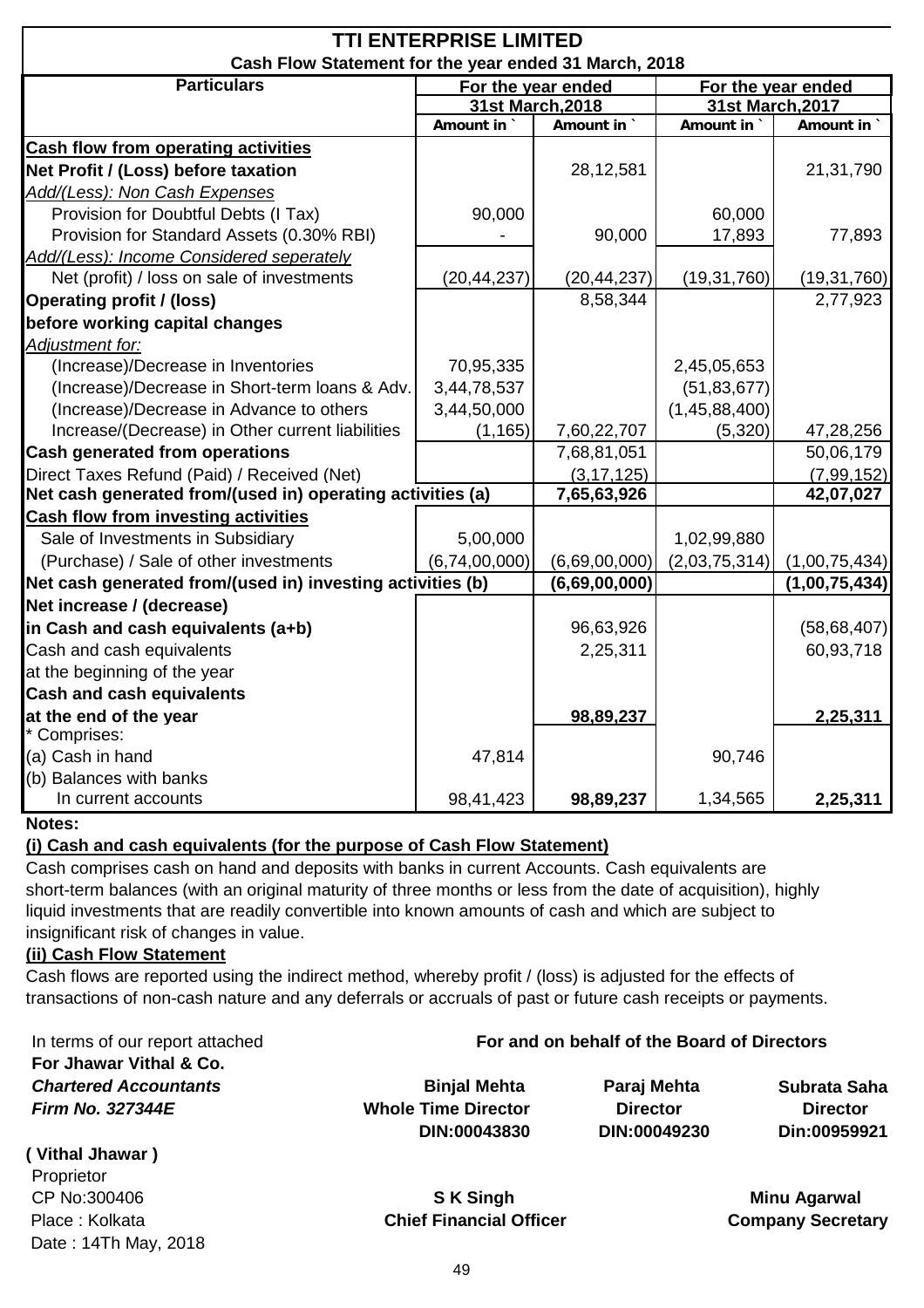Financial Year 2017-18

## **Notes forming part of the financial statements :**

## **1. Corporate Information**

 The Company is registered as Non Deposit Taking Non-Banking Finance Company with The Reserve Bank of India.The company is trading and Investing in Shares and investing in Mutual Funds and other similar products apart from providing Loans. The CIN of the Company is L67120WB1981PLC033771. The shares of the company are listed on the Calcutta Stock Exchange as well on the Bombay Stock Exchange.

## **2. Significant Accounting Policies**

## **2.1. Basis of accounting and preparation of financial statements**

 These financial statements of the Company have been prepared in accordance with the Generally Accepted Accounting Principles in India (Indian GAAP) and to comply with the Accounting Standards notified under the Section 133 of the Companies Act 2013 read with Rule 7 of the Companies (Accounts) Rules, 2014 and other accounting pronouncements of the Institute of Chartered Accountants of India. The Company follows the directives prescribed by the Reserve Bank of India ('RBI') for Non Banking Finance Companies.

The Financial Statements have been prepared under the historical cost convention on an accrual basis. However, income is not recognised and also provision is made in respect of non performing assets as per the guidelines for prudential norms prescrobed by the RBI. Except otherwise mentioned, the accounting policies applied by the company are consistent with those used in earlier years.

## **2.2. Use of Estimates**

 The preparation of the financial statements in conformity with Indian GAAP requires the Management of the Company to make estimates and assumptions considered in the reported amounts of assets and liabilities (including contingent liabilities) and the reported income and expenses during the year. The Management believes that the estimates used in preparation of the financial statements are prudent and reasonable. Future results could differ due to these estimates and the differences between the actual results and the estimates are recognised in the periods in which the results are known / materialised.

2.3. The Company has no other business apart from its core business of Investment and Finance. Thus segment wise information is not applicable.

## **2.4. Taxation**

 The Provision for Taxation is made at the average rate of Tax as applicable for the Income of the previous Year as defined under the Income Tax Act, 1961

 Tax expense comprises both Current Tax and Deferred Tax at the applicable enacted or substantively enacted rates. Current Tax represents the amount of Income Tax payable/ recoverable in respect of taxable income/ loss for the reporting period.

 Minimum Alternate Tax (MAT) paid in accordance with the tax laws, which gives future economic benefits in the form of adjustment to future income tax liability. Accordingly, MAT is recognised as an asset in the Balance Sheet.

## **2.5. Contingencies**

No Contingent liability exists as on the date of the Balance Sheet.

**2.6. Micro small and Medium Enterprises-** The Company does not have and outstandings to any creditors as on the Balance Sheet date.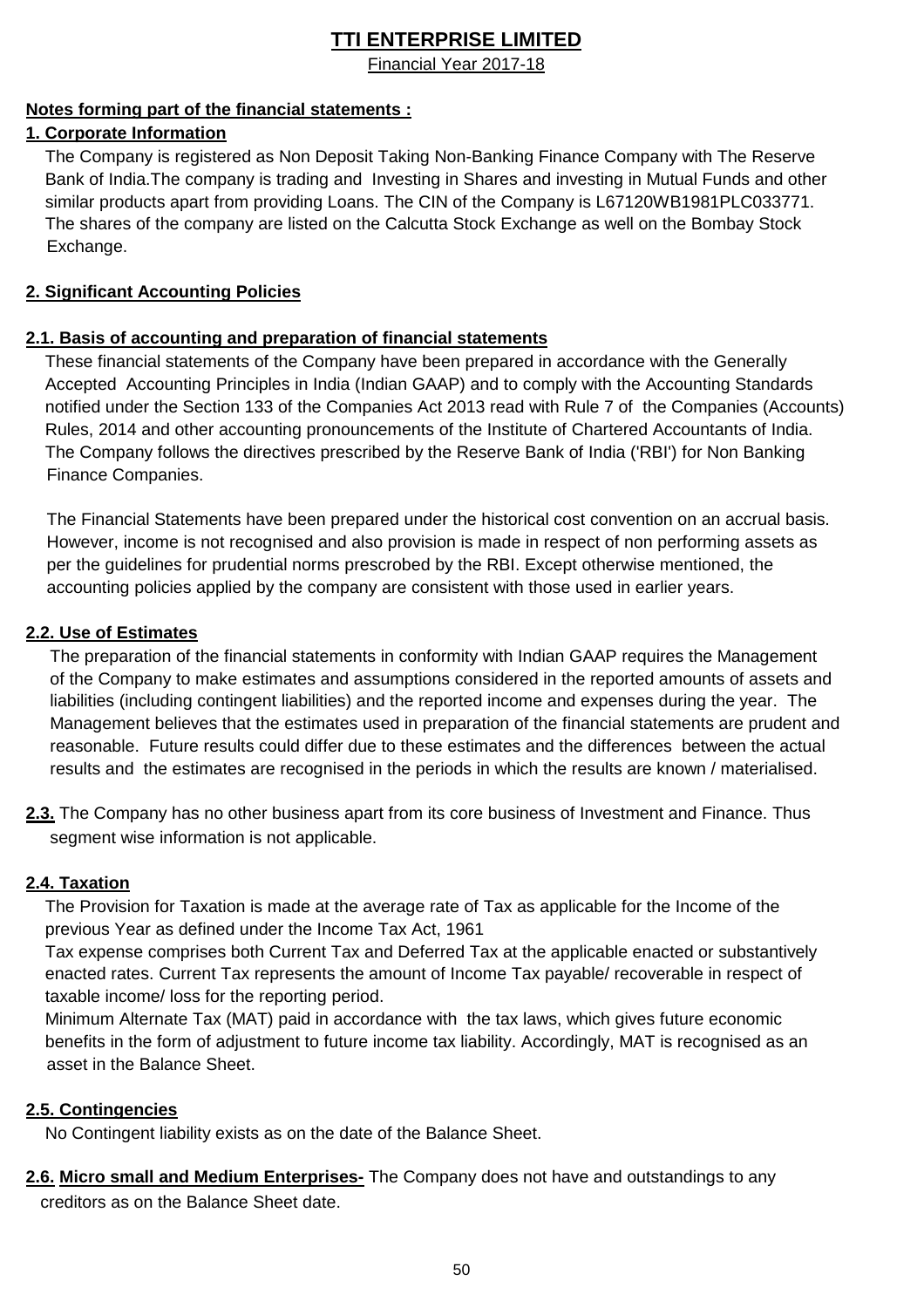Financial Year 2017-18

## *Notes to Financial Statements Continued……*

**2.7**. The Company has prepared these financial statements as per the format prescribed by schedule III to the Companies Act, 2013 ('the schedule') issued by Ministry of Corporate Affairs. Previous Year's Figures have been recast /restated to conform to the classification required by the Schedule.

## *2.8. NOTES ON NBFC*

- **I.** The Company is registered as a Non Banking Finance Company as provided in Sec.45 IA of the Reserve Bank of India Act, and the registration number of the Company is B.05.02515 .
- II. The Board of Directors of Company have passed a resolution for non acceptance of any Public deposits and the company has not accepted any Public Deposots during the Financial year ended on 31.03.2018
- III. The Company has complied with prudential norms relaing to income recognition, Accounting Standards, Assets classification as applicable to it.
- IV. Disclosures under Para 13 of Non banking Financial Companies Prudential Norms (Reserve Bank) Directions 2007 is provided in Annexure- RBI.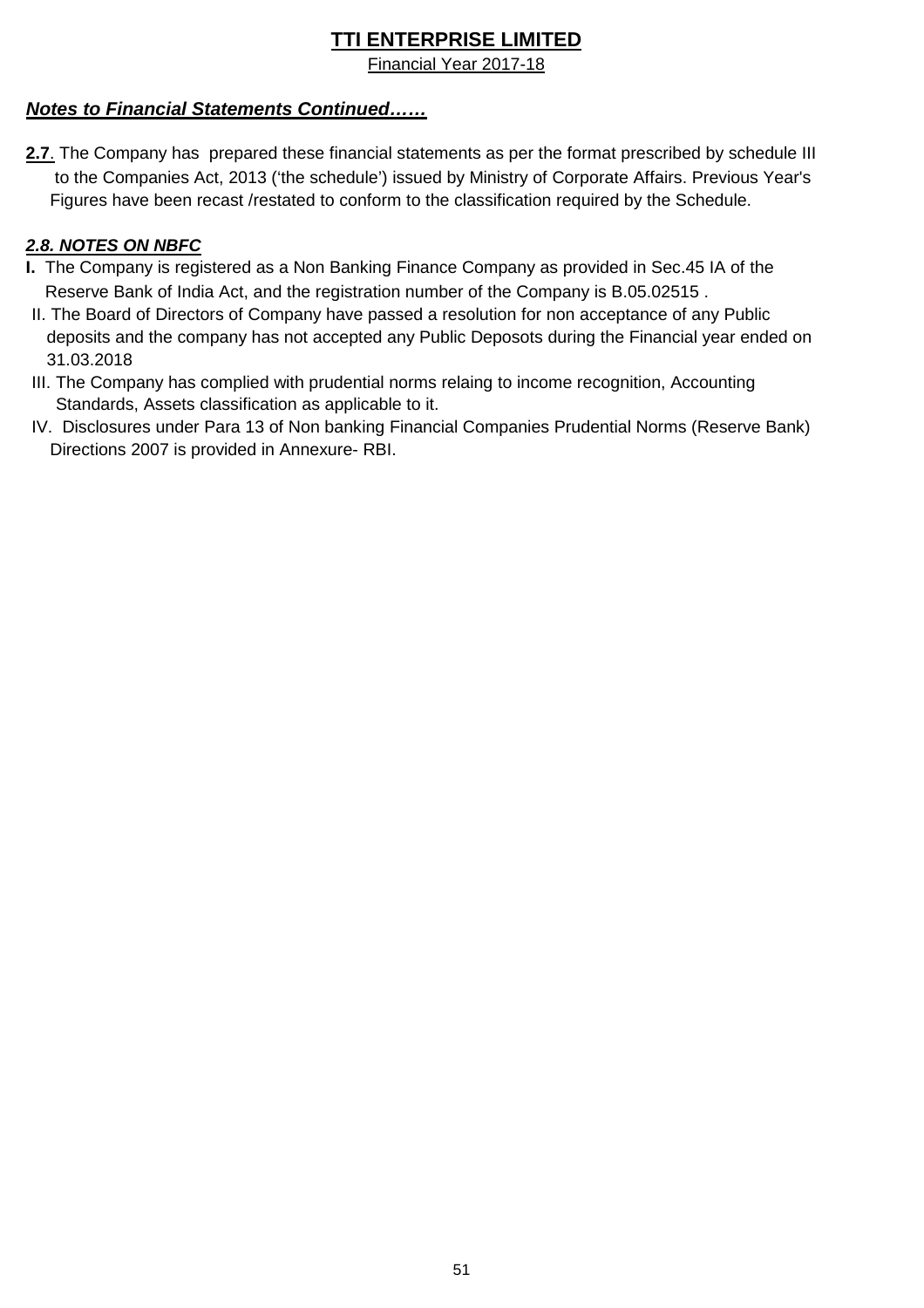*Financial year 2017-18*

#### **2.9. Related Party Disclosures**

Related party disclosures, as stipulated by A S-18 "Related Party Disclosures", issued by ICAI, are given below:

#### **a) List of Related Parties:**

#### **i) Key Management Personnel:**

 Binjal Mehta, Whole Time Director Alok Kumar Goenka, Independent Director Subrata Saha, Independent Director Paraj Mehta,Director Sumant Kumar Singh, CFO Parul Harlalka, Company Secretary (Resigned w.e.f. 10.10.2017) Minu Agarwal, Company Secretary (Appointment w.e.f 22.01.2018)

#### **ii)Enterprises in which KMP and their relatives have Significant Influence**

#### Ujjam Estates LLP

#### **b) Transactions with Related Parties:**

| <b>Particulars</b>                   |                                 | <b>Key Management Personnel</b>                          | <b>Enterprises in which KMP and</b><br>their Relatives have<br><b>Significant Influence</b> |                                                          |
|--------------------------------------|---------------------------------|----------------------------------------------------------|---------------------------------------------------------------------------------------------|----------------------------------------------------------|
|                                      | <b>Transaction</b><br>Value (₹) | <b>Balance</b><br><b>Outstanding as on</b><br>31.03.2018 | <b>Transaction</b><br>Value (₹)                                                             | <b>Balance</b><br><b>Outstanding as</b><br>on 31.03.2018 |
| <b>Directors Sitting Fees</b>        |                                 |                                                          |                                                                                             |                                                          |
| Alok Kumar Goenka                    | 4,000                           |                                                          |                                                                                             |                                                          |
|                                      | (5,000)                         |                                                          |                                                                                             |                                                          |
| Subrata Saha                         | 4,000                           |                                                          |                                                                                             |                                                          |
|                                      | (5,000)                         |                                                          |                                                                                             |                                                          |
| Paraj Mehta                          | 4,000                           |                                                          |                                                                                             |                                                          |
|                                      | (1,000)                         |                                                          |                                                                                             |                                                          |
| <b>Directors Remuneration</b>        |                                 |                                                          |                                                                                             |                                                          |
| <b>Binjal Mehta</b>                  | 420,000                         |                                                          |                                                                                             |                                                          |
|                                      | (360,000)                       |                                                          |                                                                                             |                                                          |
| <b>Company Secretary</b>             |                                 |                                                          |                                                                                             |                                                          |
| Parul Harlalka                       | 117,635                         |                                                          |                                                                                             |                                                          |
| (Resigned w.e.f 10.10.2017)          |                                 |                                                          |                                                                                             |                                                          |
| Minu Agarwal                         | 78,190                          |                                                          |                                                                                             |                                                          |
| (Appointment w.e.f 22.01.2018)       |                                 |                                                          |                                                                                             |                                                          |
| <b>Chief Financial Officer</b>       |                                 |                                                          |                                                                                             |                                                          |
| S K Singh                            | 180,000                         |                                                          |                                                                                             |                                                          |
|                                      | (156,000)                       |                                                          |                                                                                             |                                                          |
| <b>Rent Paid - Ujjam Estates LLP</b> |                                 |                                                          | 180,000                                                                                     |                                                          |
|                                      |                                 |                                                          | (120,000)                                                                                   |                                                          |
| <b>Advances Given</b>                |                                 |                                                          |                                                                                             |                                                          |
| Parul Harlalka (Company Secretary)   | 10,000                          |                                                          |                                                                                             |                                                          |
|                                      | (Nil)                           |                                                          |                                                                                             |                                                          |
| Minu Agarwal (Company Secretary)     | 10,000                          |                                                          |                                                                                             |                                                          |
|                                      | (Nil)                           |                                                          |                                                                                             |                                                          |

*\*Figures in bracket indicates amount for the previous financial year(F.Y. 2016-17)*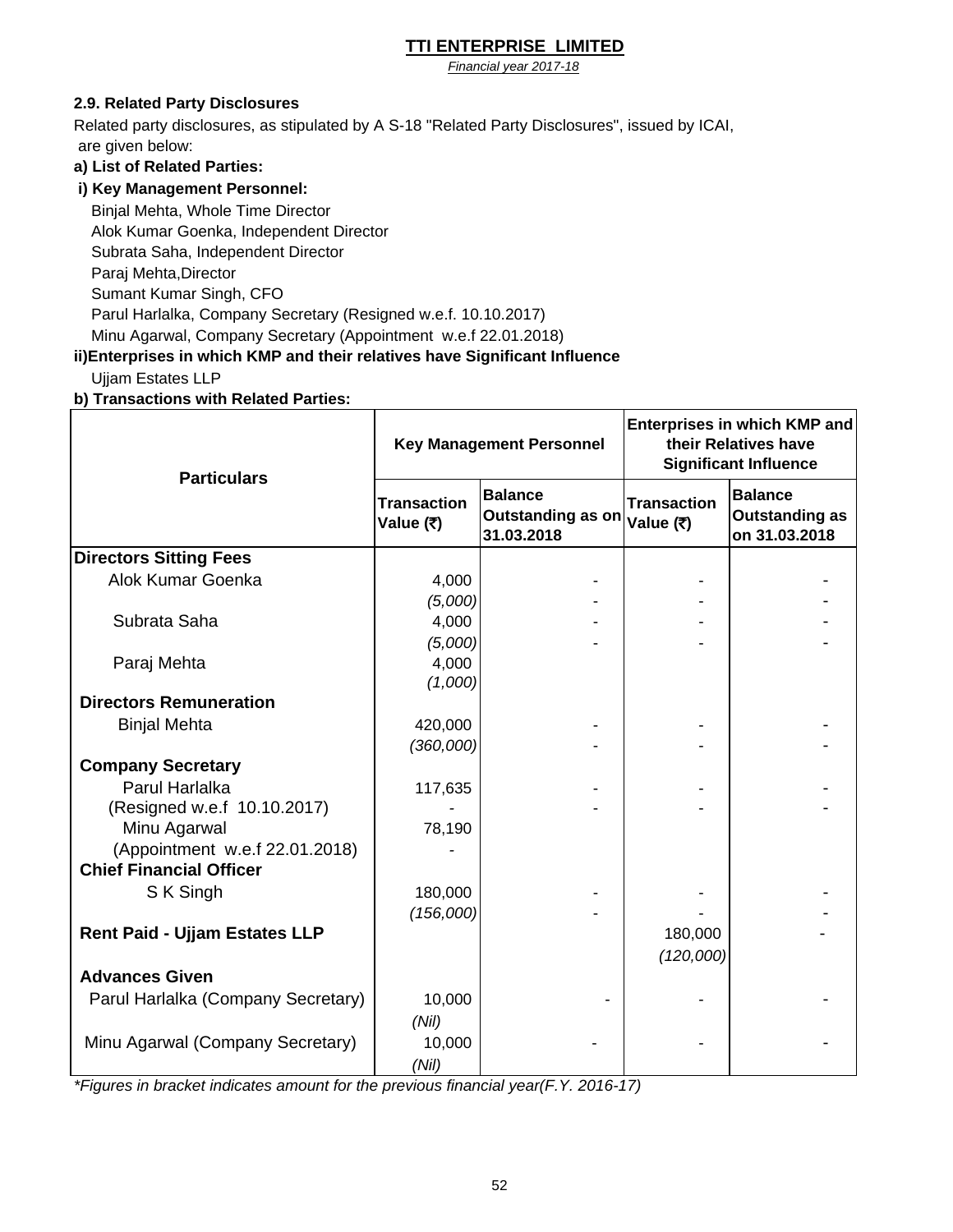*Financial Year 2017-18*

| <b>Notes to Financial Statements Continued</b> |                      | 31.03.2018                     | 31.03.2017                  |
|------------------------------------------------|----------------------|--------------------------------|-----------------------------|
|                                                | <b>No. of Shares</b> | Amount (`)                     | Amount $( )$                |
| <b>Note 3: Share Capital</b>                   |                      |                                |                             |
| (a) Authorised Share Capital                   | 2,55,00,000          | 25,50,00,000.00<br>2,55,00,000 | 25,50,00,000.00             |
|                                                | $10/-$ each)<br>(of  | $\hat{10}$ each)<br>(of        |                             |
| (b) Issued Share Capital                       |                      | 2,54,04,422 25,40,44,220.00    | 2,54,04,422 25,40,44,220.00 |
|                                                | (of $\hat{10}$ each) | (of $\hat{10}$ each)           |                             |
| (c) Subscribed & Fully Paid up                 | 2,54,04,422          | 25,40,44,220.00<br>2,54,04,422 | 25,40,44,220.00             |
|                                                | $10/-$ each)<br>(of  | 10/- each)<br>(of              |                             |
|                                                |                      | 25,40,44,220.00                | 25,40,44,220.00             |

- a. The Company has just one class of Equity shares having par value of Rs.10/- per share. Each holder of equity shares is entitled to one vote per equity share.
- b. All shares issued carry equal rights with respect to payment of Dividend and repayment of capital. There are no restrictions attached to any of the shares

#### **Note 3(a): Reconciliation of Equity Share Outstanding at the beginning and at the end of the year**

| <b>Equity Shares</b>                                     |             | As on 31st March, 2018 |                   | As on 31st March, 2017 |  |
|----------------------------------------------------------|-------------|------------------------|-------------------|------------------------|--|
| <b>Issued Subscribed and Fully Paid up No. of Shares</b> |             | Amount $( )$           | No. of shares     | Amount $( )$           |  |
| At the beginning of the year                             | 2,54,04,422 | 25,40,44,220           | 12,70,22,110      | 25,40,44,220           |  |
| No. of Shares reduced due to                             | ۰.          |                        | (10, 16, 17, 688) |                        |  |
| consolidation                                            |             |                        |                   |                        |  |
| At the end of the year                                   | 2,54,04,422 | 25,40,44,220           | 2,54,04,422       | 25,40,44,220           |  |
| Face Value of shares at the end of the year              | $10/-$      |                        | $10/-$            |                        |  |

## **Note 3(b): Details of Shares held by each shareholder holding more than 5% shares.**

|                                                        | As on 31st March, 2018 |                            | As on 31st March, 2017 |                            |  |
|--------------------------------------------------------|------------------------|----------------------------|------------------------|----------------------------|--|
| <b>Class of Shares / Name of</b><br><b>Shareholder</b> | No.of<br><b>Shares</b> | % holding in<br>that class | No.of<br><b>Shares</b> | % holding in<br>that class |  |
|                                                        | held                   | of share                   | held                   | of share                   |  |
| Equity Shares with Voting rights                       |                        |                            |                        |                            |  |
| <b>Pragnay Advisors LLP</b>                            | 53,25,242              | 20.96                      | 52,54,354              | 20.68                      |  |
| Kashyapi Advisors LLP                                  | 50,47,026              | 19.87                      | 41,41,686              | 16.30                      |  |
| <b>Irawati Enterprises LLP</b>                         | 22,00,000              | 8.66                       | 22,00,000              | 8.66                       |  |
| Vaikundam Advisors LLP                                 | 24,15,000              | 9.51                       |                        |                            |  |
| Vanshi Infra Projects LLP                              | 25, 12, 417            | 9.89                       | 18,57,432              | 7.31                       |  |

## **Note 4 : Reserves & Surplus**

| (a) Capital Reserve (out of Amalgamation)                                                                                 | 7,24,980.00                                 | 7,24,980.00                                |
|---------------------------------------------------------------------------------------------------------------------------|---------------------------------------------|--------------------------------------------|
| (b) General Reserves                                                                                                      | 10,00,000.00                                | 10,00,000.00                               |
| (c) Reserve Fund (Sec 45-IC of RBI Act)<br>Opening balance<br>Add: Additions/transfers during the year<br>Closing balance | 11,39,004.00<br>4,19,646.00<br>15,58,650.00 | 9,93,593.00<br>1,45,411.00<br>11,39,004.00 |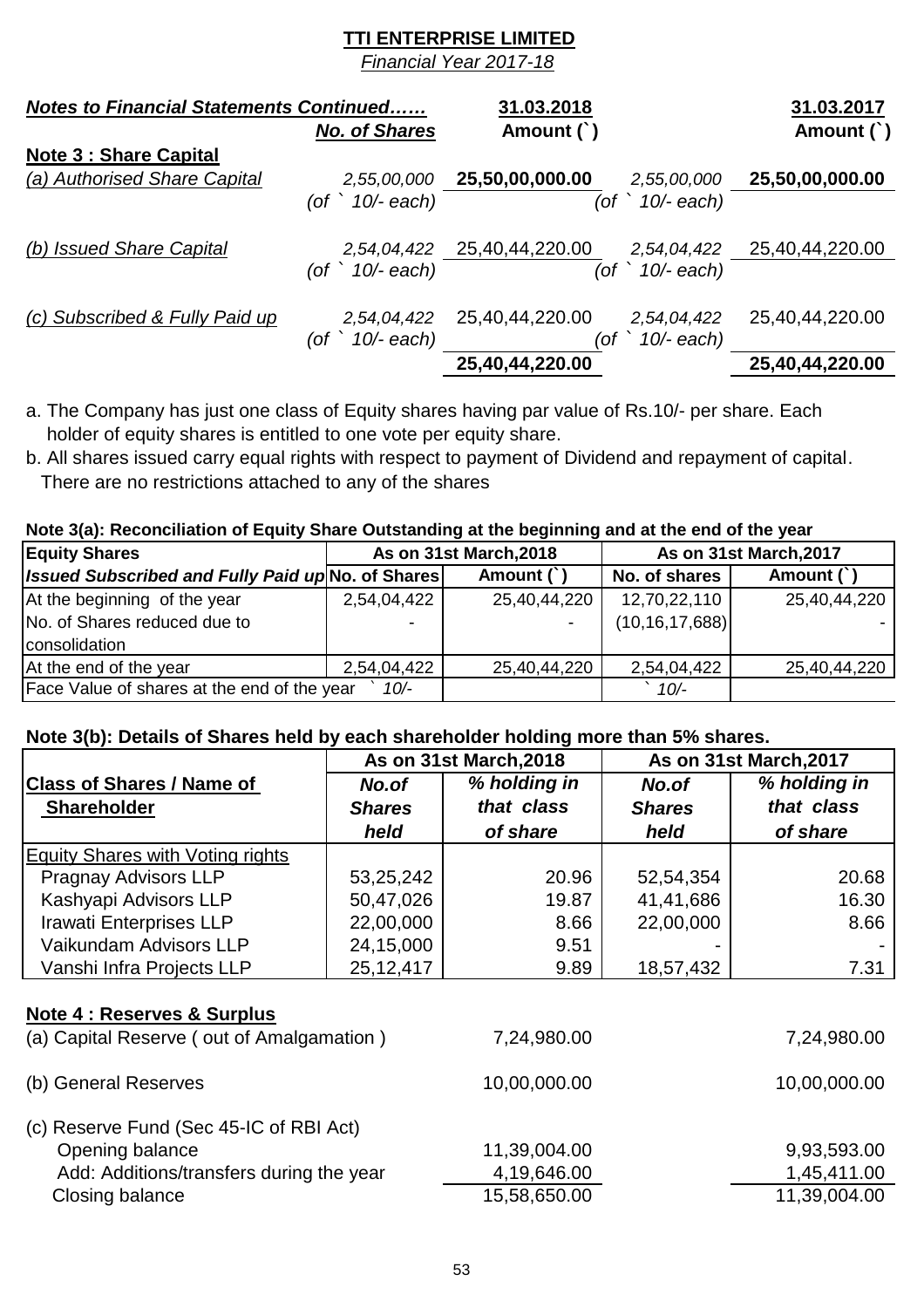*Financial Year 2017-18*

| <b>Notes to Financial Statements Continued</b>                         | 31.03.2018<br>Amount (`) | 31.03.2017<br>Amount $( )$ |
|------------------------------------------------------------------------|--------------------------|----------------------------|
| (d) Surplus in Statement of Profit and Loss                            |                          |                            |
| Opening balance                                                        | 48,97,747.02             | 43,19,308.98               |
| Add: Profit / (Loss) for the year (after tax)<br>Less: Transferred To: | 20,98,230.33             | 7,23,849.04                |
| Reserve U/s 45 IC of RBI Act                                           |                          |                            |
|                                                                        | 4,19,646.00              | 1,45,411.00                |
| Closing balance                                                        | 65,76,331.35             | 48,97,747.02               |
|                                                                        | 98,59,961.35             | 77,61,731.02               |
|                                                                        |                          |                            |
| <b>Note 5: Other Current Liabilities</b>                               |                          |                            |
| (i) Other Payables                                                     | 45.00                    | 1,210.00                   |
| (ii) Audit Fees Payable                                                | 15,000.00                | 15,000.00                  |
|                                                                        | 15,045.00                | 16,210.00                  |
| <b>Note 6: Short Term Provisions</b>                                   |                          |                            |
| Contingent Provision for Std. Assets (0.25%)                           | 2,86,957.00              | 2,86,957.00                |
| Provision for Doubtful Debts (I Tax)                                   | 1,50,000.00              | 60,000.00                  |
| Provision for Non Performing Assets                                    | 9,00,000.00              | 9,00,000.00                |
|                                                                        |                          |                            |
|                                                                        | 13,36,957.00             | 12,46,957.00               |

The Company makes provision against standards assets @ 0.25% as per RBI Prudential Norms. These are reviewed at each Balance Sheet date and adjusted to reflect the current best estimates. However, the provisions made against Standard Assets once created is not written back until and unless the management is of the view that the provisions made are far in excess of the requirements as per prudential norms. Provisions for Non Performing Assets is made as per Prudential Norms of RBI

#### **Note 7 : Non Current Investments (At Cost)**

|                                        | 2,48,45,760.00 | 53,07,200.00 |
|----------------------------------------|----------------|--------------|
| Investment in Preference Shares        | 38,45,760.00   | 48,07,200.00 |
| Investment in Equity Shares (Unquoted) | 2,10,00,000.00 | 5,00,000.00  |

Non Current Investments are valued at cost (on FIFO) after providing for obsolescence and other losses, where considered necessary Cost includes all charges, including all levies, charges and other expenses. Provision forDiminution in Value of Long Term Investments is made if such decline is other than temporary in the eyes of the Management.

#### **Note 8 : Current Investments (At Cost)**

| Investments in Mutual Funds | 9,06,43,743.33 | 4,12,38,066.28 |
|-----------------------------|----------------|----------------|
|                             | 9,06,43,743.33 | 4,12,38,066.28 |

Current Investments are valued on FIFO Basis at Cost or Market Value whichever is Lower as on the Balance Sheet Date.Current Investments are valued as per provisions of Accounting Standard 13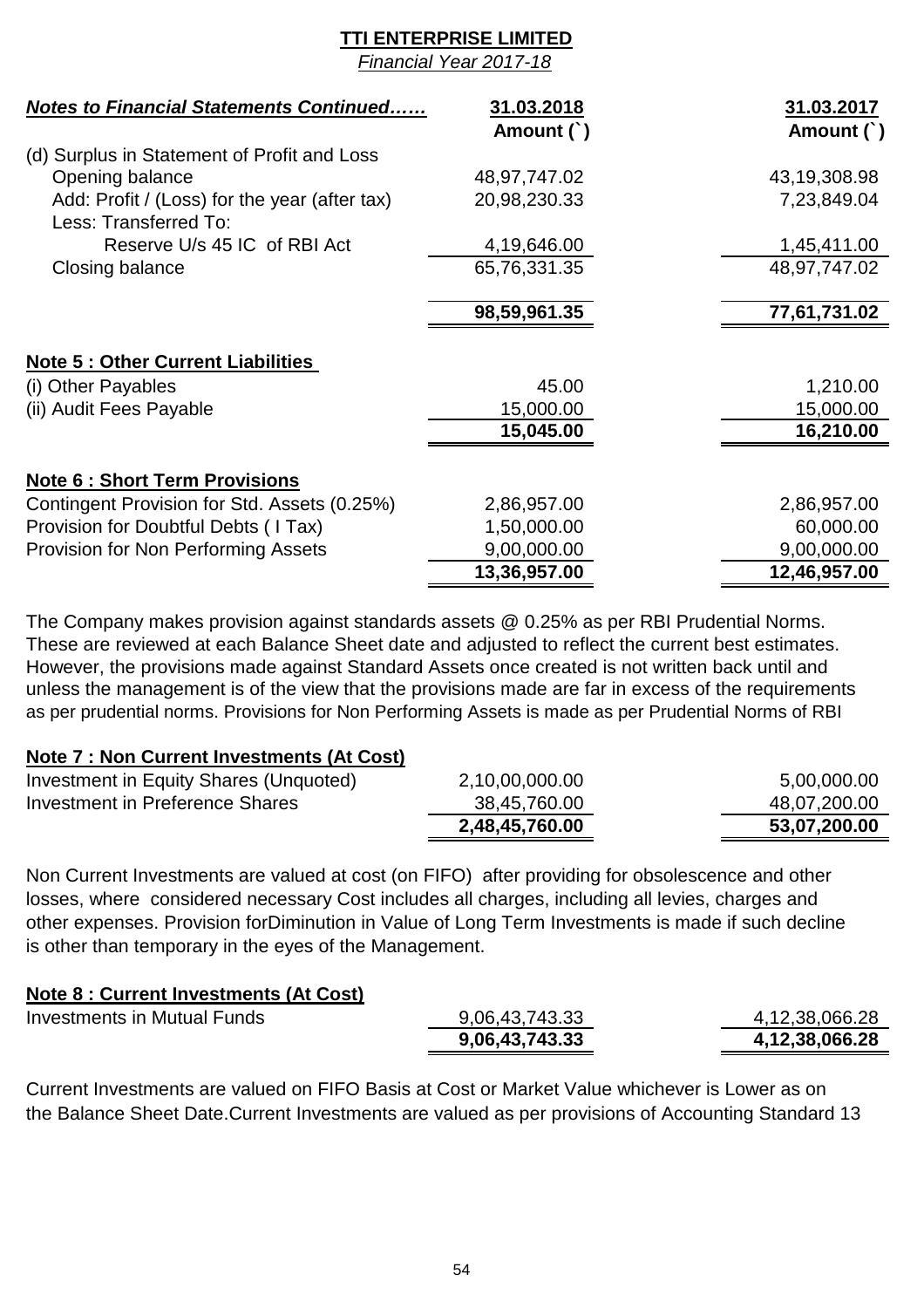*Financial Year 2017-18*

| <b>Notes to Financial Statements Continued</b> | 31.03.2018     | 31.03.2017      |
|------------------------------------------------|----------------|-----------------|
|                                                | Amount (`)     | Amount (`)      |
| <b>Note 9: Short Term Loans &amp; Advances</b> |                |                 |
| Unsecured Considered good - (Others)           | 4,61,92,770.00 | 8,02,71,307.00  |
| Unsecured considered Doubtful - (Others)       | 5,00,000.00    | 9,00,000.00     |
| <b>Other Advances</b>                          |                |                 |
| <b>Related Parties</b>                         | $\blacksquare$ | 1,46,00,000.00  |
| <b>Others</b>                                  |                | 1,98,50,000.00  |
|                                                | 4,66,92,770.00 | 11,56,21,307.00 |
|                                                |                |                 |

Short Term Loans and Advances are unsecured , considered good by the management except as otherwise disclosed and provided for.

## **Note 10 : Other Current Assets**

| Income Tax Refundable (Net of Provision)<br>(i)<br><b>Security Deposits</b><br>(ii) | 8,82,013.00<br>5,000.00<br>8,87,013.00 | 12,79,239.00<br>5,000.00<br>12,84,239.00 |
|-------------------------------------------------------------------------------------|----------------------------------------|------------------------------------------|
| Note 11 : Cash & Cash Equivalents                                                   |                                        |                                          |
| (a) Cash in hand (As Certified by the Management)                                   | 47,813.96                              | 90,745.96                                |
| (b) Balances with banks<br>In current accounts                                      |                                        |                                          |
| Kotak Mahindra Bank                                                                 | 98,41,422.69                           | 1,34,564.63                              |
|                                                                                     | 98,89,236.65                           | 2,25,310.59                              |
|                                                                                     |                                        |                                          |
| <b>Note 12: Revenue from Operations</b>                                             |                                        |                                          |
| (a) Sales                                                                           | 1,98,82,459.61                         | 4,07,64,677.76                           |
| (b) Other Operating Revenues                                                        |                                        |                                          |
| <b>Dividend</b>                                                                     | 6,41,566.20                            | 5,52,685.42                              |
| Interest Recd.                                                                      | 64,99,996.00                           | 67,54,695.00                             |
| Interest on IT Refund                                                               | 52,311.00                              |                                          |
| Capital Gains / Losses (Net)                                                        | 20,44,237.05                           | 19,31,759.97                             |
|                                                                                     | 2,91,20,569.86                         | 5,00,03,818.15                           |

The company follows accrual basis of accounting. Revenues are recognized when there is certainity as to measurability or collectability. Dividend Income is recognized when the right to receive the dividend is unconditional at the Balance Sheet Date. Interest Income is recognized on the time proportion basis. Profit / Loss on sale of Investments is recognised at the time of actual sale/ redemption. The Revenue Recognition Policy of the Company is in confirmity with the provisions of Accounting Standard -9

## **Note 13 : Changes In Stock In Trade**

| Inventories at the end of the year       | 9,22,97,660.37 | 9,93,92,995.15  |
|------------------------------------------|----------------|-----------------|
| Inventories at the beginning of the year | 9,93,92,995.15 | 12,38,98,648.10 |
| Net (increase)/ decrease                 | 70,95,334.78   | 2,45,05,652.95  |

Inventories are valued on FIFO basis at cost or Market / Fair Value whichever is lower as per provisions of Accounting Standard - 13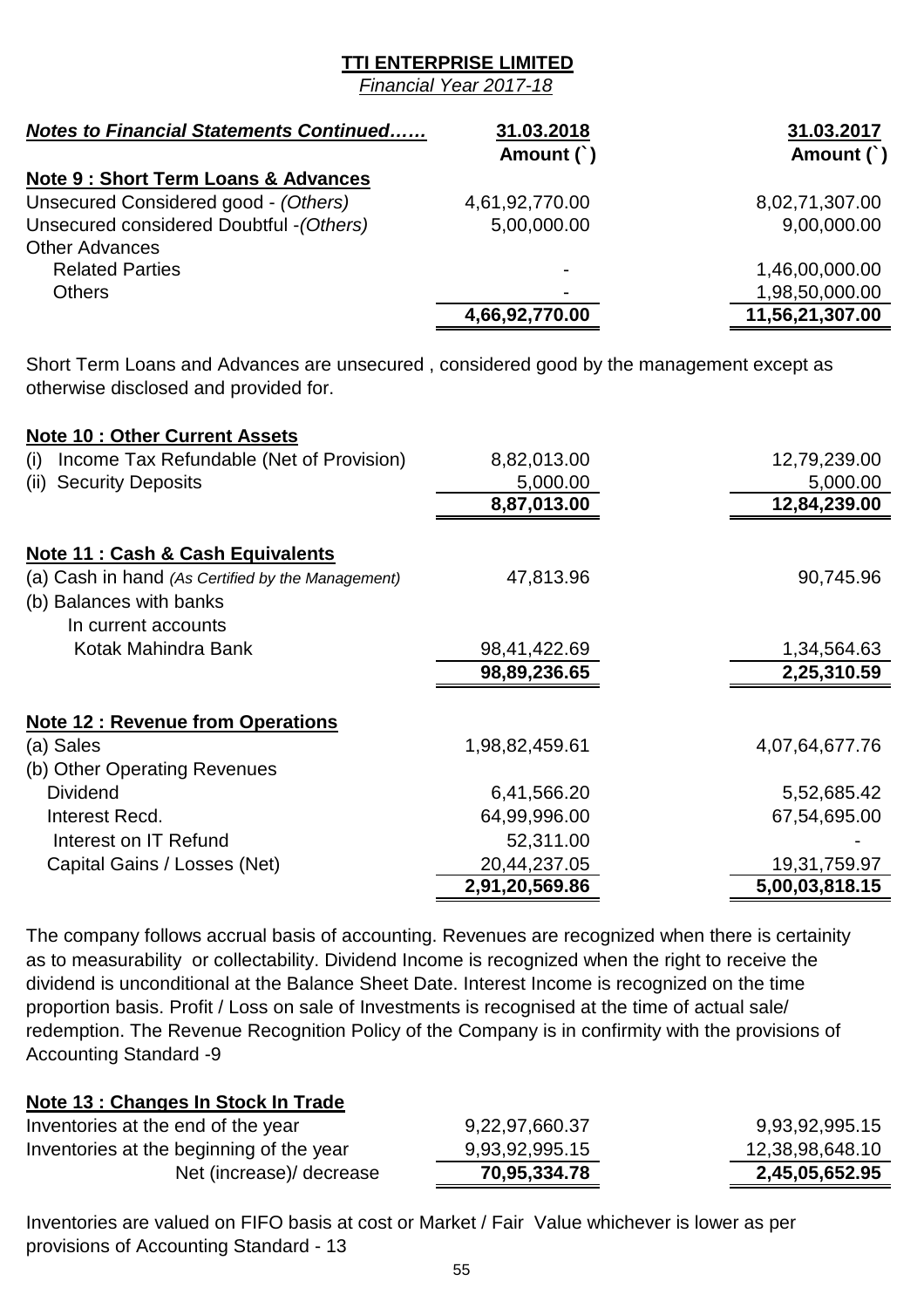*Financial Year 2017-18*

| <b>Notes to Financial Statements Continued</b><br>31.03.2018<br>Amount (`) | 31.03.2017<br>Amount (`) |
|----------------------------------------------------------------------------|--------------------------|
| Note 14 : Employee Benefit Expense                                         |                          |
| 11,55,825.00<br>(a Salary & Wages                                          | 7,96,825.00              |
| (b) Payment to Directors                                                   |                          |
| For Salary<br>4,20,000.00                                                  | 3,60,000.00              |
| (c Bonus to staff                                                          | 16,500.00                |
| 15,75,825.00                                                               | 11,73,325.00             |
|                                                                            |                          |
| <u><b>Note 15: Administrative &amp; Other Expenses</b></u>                 |                          |
| <b>Depository Charges</b><br>1,97,838.55                                   | 2,49,770.00              |
| <b>Listing Fees</b><br>3,47,875.00                                         | 2,74,850.00              |
| <b>Payment to Directors</b>                                                |                          |
| <b>For Sitting Fees</b><br>12,000.00                                       | 12,000.00                |
| <b>Payment to Auditors</b>                                                 |                          |
| <b>For Statutory Audit</b><br>11,250.00                                    | 11,250.00                |
| For Internal Audit<br>6,000.00                                             | 6,000.00                 |
| For Tax Audit<br>3,750.00<br>21,000.00                                     | 3,750.00<br>21,000.00    |
| 2,97,590.00<br><b>Professional Fees</b>                                    |                          |
| 9,410.09<br><b>GST/Service Tax &amp; Other Charges</b>                     | 4,747.85                 |
| 10,260.00<br><b>GST (Reverse Charge)</b>                                   | 1,800.00                 |
| <b>STT</b><br>23,969.00                                                    | 16,811.00                |
| 2,73,230.00<br><b>Travelling Expenses</b>                                  | 2,84,311.00              |
| <b>Other Administrative Expenses</b><br>7,79,496.68                        | 7,05,625.51              |
| 19,72,669.32                                                               | 15,70,915.36             |
| Note 16: Earning Per Share (AS-20)                                         |                          |
| Net profit / (loss) for the year<br>20,98,230.33                           | 7,23,849.04              |
| Profit / (loss) attributable to equity shareholders<br>20,98,230.33        | 7,23,849.04              |
| No.of shares for basic EPS<br>2,54,04,422                                  | 2,54,04,422              |
| Par Value per Share<br>10.00                                               | 10.00                    |
| Basic & Diluted Earnings per share<br>0.08                                 | 0.03                     |

 Basic & Diluted earnings per share is computed by dividing the profit / (loss) after tax by the weighted average number of equity shares outstanding during the year.

**See acompanying notes forming part of Financial Statements**

| In terms of our report attached<br>For Jhawar Vithal & Co.<br><b>Chartered Accountants</b><br><b>Firm No. 327344E</b> | For and on behalf of the Board of Directors                       |                                                |                                                 |
|-----------------------------------------------------------------------------------------------------------------------|-------------------------------------------------------------------|------------------------------------------------|-------------------------------------------------|
|                                                                                                                       | <b>Binjal Mehta</b><br><b>Whole Time Director</b><br>DIN:00043830 | Paraj Mehta<br><b>Director</b><br>DIN:00049230 | Subrata Saha<br><b>Director</b><br>Din:00959921 |
| (Vithal Jhawar)                                                                                                       |                                                                   |                                                |                                                 |
| Proprietor                                                                                                            |                                                                   |                                                |                                                 |
| CP No:300406                                                                                                          |                                                                   |                                                |                                                 |
| Place: Kolkata                                                                                                        | S K Singh                                                         |                                                | Minu Agarwal                                    |
| Date: 14Th May, 2018                                                                                                  | <b>Chief Financial Officer</b>                                    |                                                | <b>Company Secretary</b>                        |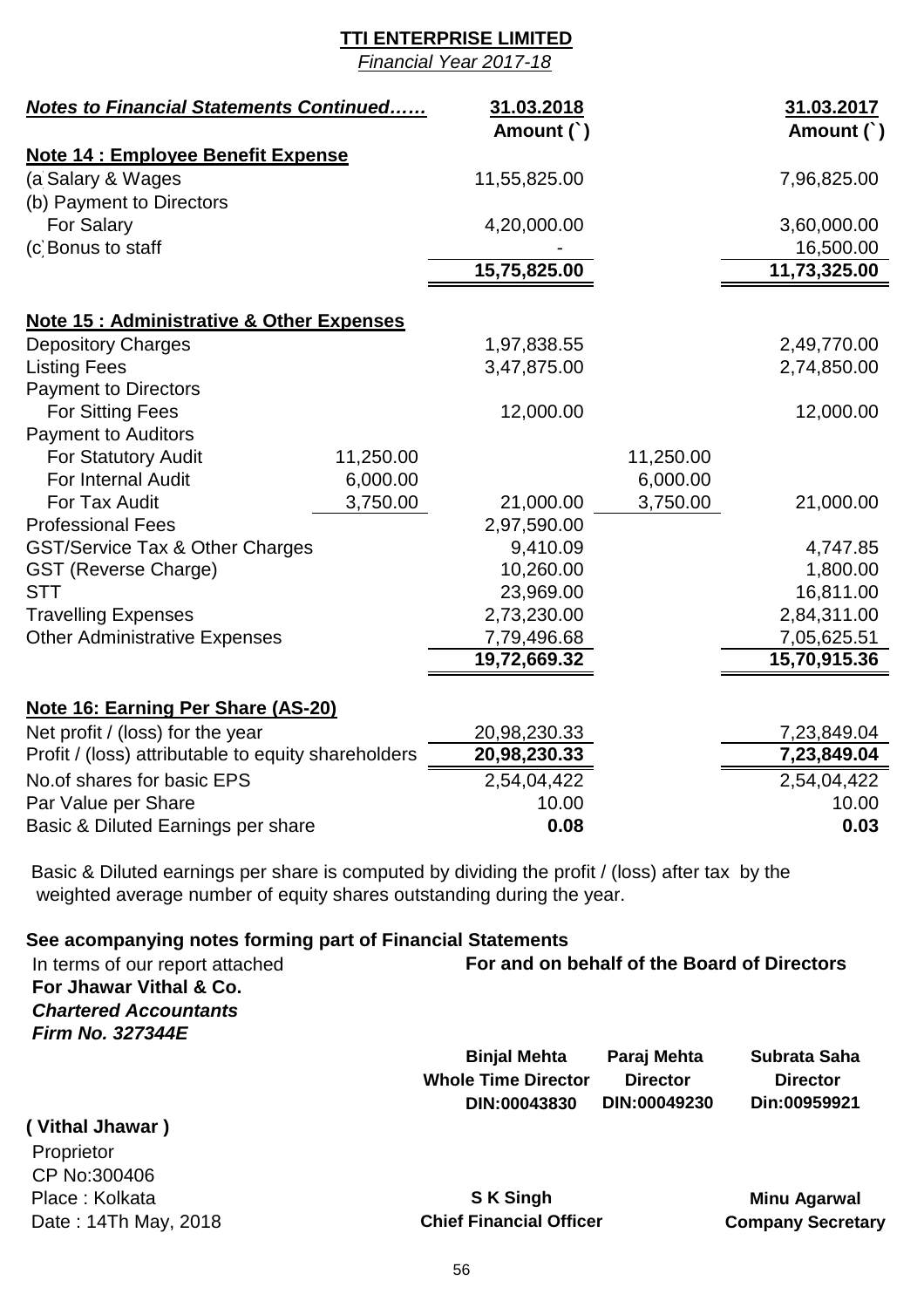*Financial year 2016-17*

## *SCHEDULES FORMING PART OF THE ACCOUNTS*

|                                                   |             | 31.03.2018     |               | 31.03.2017     |
|---------------------------------------------------|-------------|----------------|---------------|----------------|
| <b>Details of Note 7: Non Current Investments</b> | No.of       | Amount (`)     | No.of         | Amount (`)     |
| In Subsidiaries (at Cost)                         | Sh./ Units  |                | Sh./ Units    |                |
| Udyati Traders Ltd. (FV Rs. 10/-)                 |             |                | 50,000        | 5,00,000.00    |
|                                                   |             |                |               | 5,00,000.00    |
|                                                   |             |                |               |                |
| <b>Investment in Unquoted Shares</b>              |             |                |               |                |
| Waltz Tracom Pvt. Ltd. (FV Rs.10/-)               | 10,000      | 20,00,000.00   |               |                |
| Zaver Tower Pvt. Ltd. (FV Rs.10/-)                | 95,000      | 1,90,00,000.00 |               |                |
|                                                   |             | 2,10,00,000.00 |               |                |
|                                                   |             |                |               |                |
| <b>Investment in Preference shares</b>            |             |                |               |                |
| Zee Entertainment Enterprise Ltd. (FV Re.8/-)     | 6,00,000    | 38,45,760.00   | 6,00,000      | 48,07,200.00   |
| (Previous Year Face Value Rs. 10/- per share)     |             |                |               |                |
| <b>Total Non Current Investment</b>               |             | 2,48,45,760.00 |               | 53,07,200.00   |
|                                                   |             |                |               |                |
| Market Value of Quoted Preference Shares          |             | 45,24,000.00   |               | 50,40,000.00   |
| <b>Details of Note 8: Current Investments</b>     |             |                |               |                |
| <b>Unquoted - At cost</b>                         |             |                |               |                |
| In Mutual Funds - Debt Fund                       |             |                |               |                |
| <b>HDFC Cash Management Fund</b>                  | 7,14,961.81 | 2,54,04,544.87 |               |                |
| <b>IDFC MMF F Reg</b>                             | 8,66,196.24 | 2,30,00,000.00 | 5,350.01      | 72,81,450.00   |
| <b>IDFC Cash Fund</b>                             | 4,089.98    | 81,80,057.50   | 3, 15, 215.90 | 1,05,07,441.55 |
| UTI-Treasury Advantage Fund                       | 10,415.52   | 2,34,09,279.96 | 8,287.66      | 1,82,49,313.73 |
| Sundaram Money Fund                               | 3,08,407.75 | 1,06,49,861.00 | 1,54,047.07   | 51,99,861.00   |
|                                                   |             |                |               |                |
|                                                   |             | 9,06,43,743.33 |               | 4,12,38,066.28 |
| Repurchase price of Mutual Funds - Debt           |             |                |               | 4,24,29,246.00 |
|                                                   |             | 9,43,74,548.00 |               |                |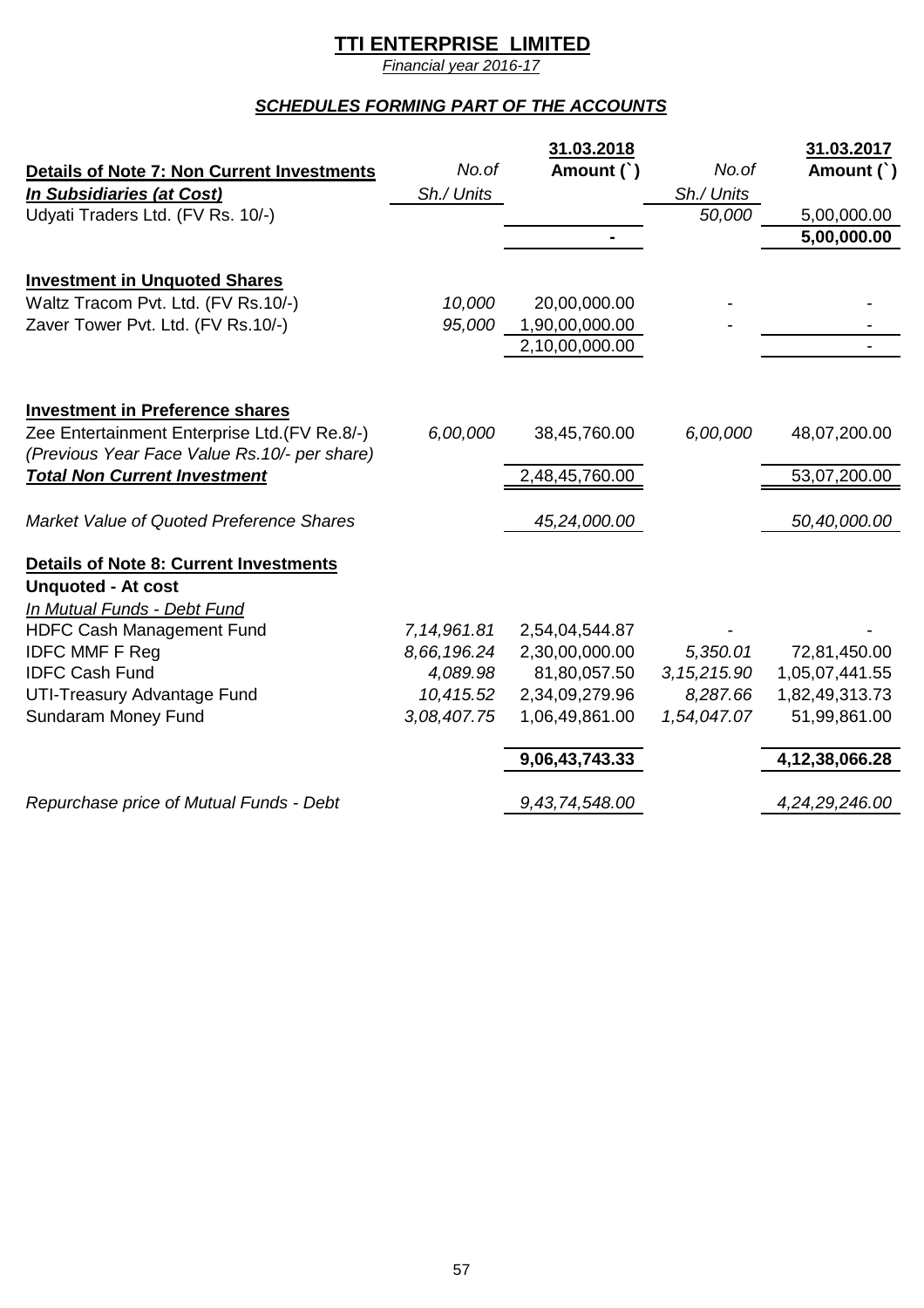*Financial Year 2017-18*

**SCHEDULE TO THE BALANCE SHEET OF A NON BANKING FINANCIAL COMPANY AS REQUIRED IN TERMS OF PARAGRAPH 13 OF A NON BANKING FINANCIAL (NON DEPOSIT ACCEPTING OR HOLDING) COMPANIES PRUDENTIAL NORMS (RESERVE BANK) DIRECTIONS, 2007**

## **PARTICULARS**

|                | <b>Liabilities Side:</b>                                               |                    | Amount in                 |
|----------------|------------------------------------------------------------------------|--------------------|---------------------------|
| SI.No          |                                                                        | <b>Amount out-</b> | <b>Amount</b>             |
|                |                                                                        | standing           | overdue                   |
| $\mathbf 1$    | Loans and advances availed by the NBFCs inclusive of                   |                    |                           |
|                | Interest accrued thereon but not paid :                                |                    |                           |
|                | a) Debentures, secured                                                 | <b>NIL</b>         | <b>NIL</b>                |
|                | Unsecured, (other than falling within the meaning of publics deposits) |                    |                           |
|                | b) Deferred Credits                                                    | <b>NIL</b>         | <b>NIL</b>                |
|                | c) Term Loans                                                          | <b>NIL</b>         | <b>NIL</b>                |
|                | d) Inter - corporate loans and borrowing                               | <b>NIL</b>         | <b>NIL</b>                |
|                | e) Commercial Paper                                                    | <b>NIL</b>         | <b>NIL</b>                |
|                | f) Public Deposits                                                     | <b>NIL</b>         | <b>NIL</b>                |
|                | g) Other Loans (specify nature)                                        | <b>NIL</b>         | <b>NIL</b>                |
| $\overline{2}$ | Break - up of (1) (f) above (Outstanding public deposits               |                    |                           |
|                | incusive of interest accrued thereon but not paid) :                   |                    |                           |
|                | a) In the from of Unsecured debentures                                 | <b>NIL</b>         | <b>NIL</b>                |
|                | b) In the form of party secured debentures, I.e. debentures where      |                    |                           |
|                | there is a shortfall in the value of security                          | <b>NIL</b>         | <b>NIL</b>                |
|                | c) Other public deposits                                               | <b>NIL</b>         | <b>NIL</b>                |
|                | Assets side:                                                           |                    | <b>Amount Outstanding</b> |
| $\mathbf{3}$   | Break - up of loans and advances including bills receivables           |                    |                           |
|                | [other than those included in (4) below ]                              |                    |                           |
|                | a) Secured                                                             |                    | <b>NIL</b>                |
|                | b) Unsecured                                                           |                    | 4,66,92,770               |
| 4              | Break - up of leased Assets and stock on hire                          |                    |                           |
|                | and Hypothecation loans counting towards EL/HP activities              |                    |                           |
|                | I) Lease assets including lease rentals under sundry debtors :         |                    |                           |
|                | a) Financial lease                                                     |                    | <b>NIL</b>                |
|                | b) Operating lease                                                     |                    | <b>NIL</b>                |
|                | II) Stock on hire including hire charges under sundry debtors :        |                    |                           |
|                | a) Assets on hire                                                      |                    | <b>NIL</b>                |
|                | b) Repossessed Assets                                                  |                    | <b>NIL</b>                |
|                | III) Hypothecation loans counting towards EL/HP activities             |                    |                           |
|                | a) Loans where assets have been repossedded                            |                    | <b>NIL</b>                |
|                | b) Loans other than (a) above                                          |                    | <b>NIL</b>                |
| 5              | <b>Break - up of Investment:</b>                                       |                    |                           |
|                | <b>Current Investments:</b>                                            |                    |                           |
|                | A) Quoted:                                                             |                    |                           |
|                | I) Shares:                                                             |                    |                           |
|                | a) Equity                                                              |                    | <b>NIL</b>                |
|                | b) Preference                                                          |                    | <b>NIL</b>                |
|                | II) Debentures and Bonds                                               |                    | <b>NIL</b>                |
|                | III) Unit of Mutual funds                                              |                    | <b>NIL</b>                |
|                | IV) Government Securities                                              |                    | <b>NIL</b>                |
|                | V) Others (please specify)                                             |                    | <b>NIL</b>                |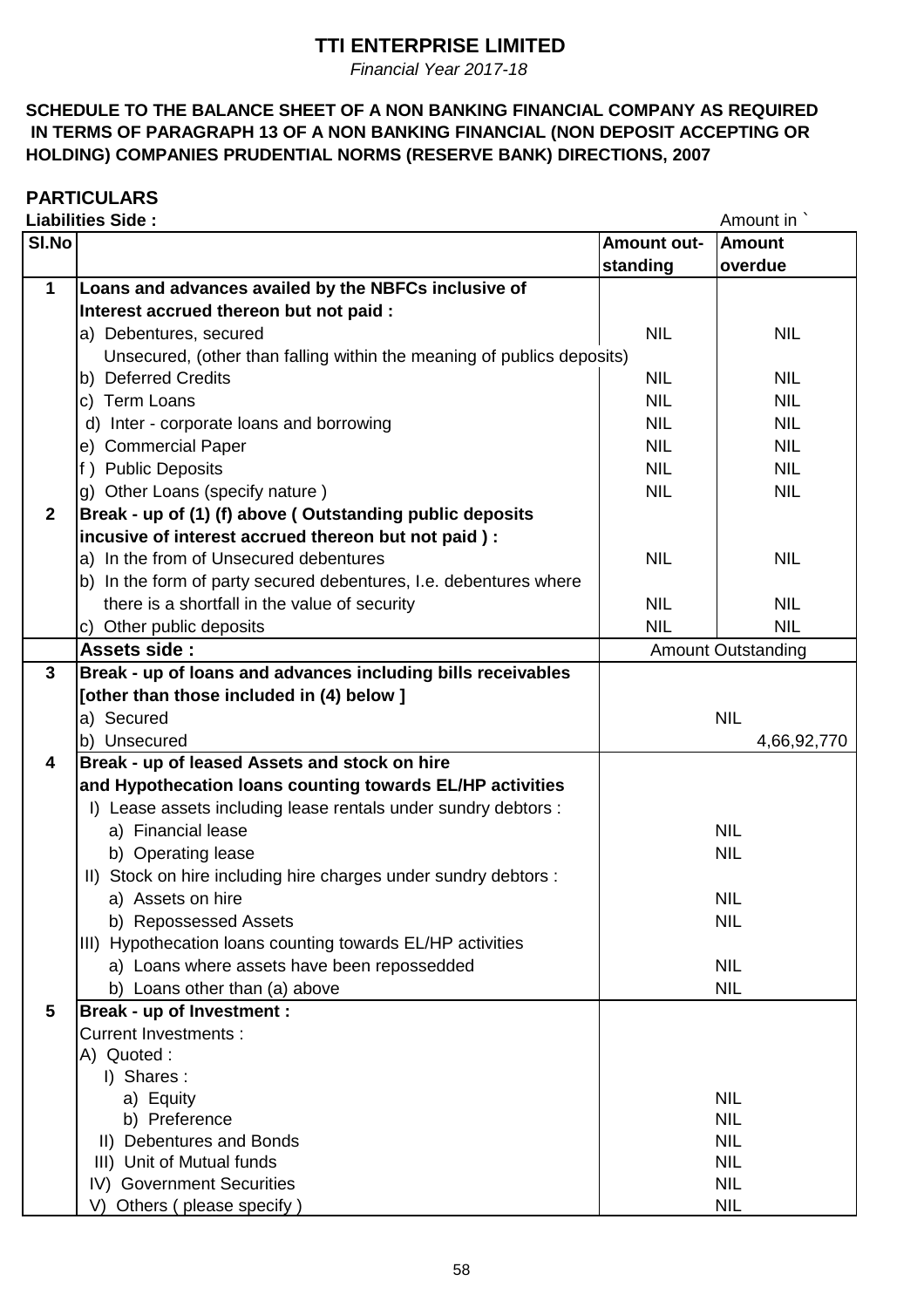*Financial Year 2017-18*

|                         | B) Unquoted:                                                                                  |                            |                  |                        |
|-------------------------|-----------------------------------------------------------------------------------------------|----------------------------|------------------|------------------------|
|                         | I) Shares                                                                                     |                            |                  |                        |
|                         | a) Equity                                                                                     |                            |                  | <b>NIL</b>             |
|                         | b) Preference                                                                                 |                            |                  | <b>NIL</b>             |
|                         | Debentures and Bonds<br>ID.                                                                   |                            |                  | <b>NIL</b>             |
|                         | III) Unit of Mutual funds                                                                     |                            |                  | 9,06,43,743            |
|                         | IV) Government Securities                                                                     |                            |                  | <b>NIL</b>             |
|                         | Long - Term investments :                                                                     |                            |                  |                        |
|                         | Quoted:<br>1                                                                                  |                            |                  |                        |
|                         | I) Shares:                                                                                    |                            |                  |                        |
|                         | a) Equity                                                                                     |                            |                  | <b>NIL</b>             |
|                         | b) Preference                                                                                 |                            |                  | 38,45,760              |
|                         | <b>Debentures and Bonds</b><br>$\vert \vert \vert$                                            |                            |                  | <b>NIL</b>             |
|                         | <b>Units of Mutual funds</b><br>III)                                                          |                            |                  | <b>NIL</b>             |
|                         | IV) Government Securities                                                                     |                            |                  | <b>NIL</b>             |
|                         | V)<br>Others (please specify)                                                                 |                            |                  | <b>NIL</b>             |
|                         | 2<br>Unquoted:                                                                                |                            |                  |                        |
|                         | Shares :<br>I)                                                                                |                            |                  |                        |
|                         | a) Equity                                                                                     |                            |                  | 2,10,00,000            |
|                         | b) Preference                                                                                 |                            |                  | <b>NIL</b>             |
|                         | <b>Debentures and Bonds</b><br>$\parallel$                                                    |                            |                  | <b>NIL</b>             |
|                         | Units of Mutual funds<br>III)                                                                 |                            |                  | <b>NIL</b>             |
|                         | <b>Government Securities</b><br>IV)                                                           |                            |                  | <b>NIL</b>             |
|                         | V)<br>Others (please specify)                                                                 |                            |                  | <b>NIL</b>             |
| $6\phantom{1}6$         | Borrower group wise classification of all leased assets, stock on hire and loans & advances : |                            |                  |                        |
|                         | Category<br>Amount net of provisions                                                          |                            |                  |                        |
|                         |                                                                                               | <b>Secured</b>             | <b>Unsecured</b> | <b>Total</b>           |
|                         |                                                                                               |                            |                  |                        |
|                         |                                                                                               |                            |                  |                        |
|                         | 1<br><b>Related Parties</b>                                                                   |                            |                  |                        |
|                         | Subsidiaries<br>a)                                                                            | <b>NIL</b>                 | <b>NIL</b>       | <b>NIL</b>             |
|                         | b)<br>Companies in the same Group                                                             | <b>NIL</b>                 | <b>NIL</b>       | <b>NIL</b>             |
|                         | Other related parties<br>c)                                                                   | <b>NIL</b>                 | <b>NIL</b>       | <b>NIL</b>             |
|                         | 2<br>Other than related parties                                                               | <b>NIL</b>                 | 4,57,92,770      | 4,57,92,770            |
|                         | Total                                                                                         |                            | 4,57,92,770      | 4,57,92,770            |
| $\overline{\mathbf{7}}$ | Investor group -wise classification of all investments ( current and long - term )            |                            |                  |                        |
|                         | in shares and securities (both quoted and unquoted):                                          |                            |                  |                        |
|                         | Category                                                                                      | <b>Market Value/ Break</b> |                  | <b>Book Value</b>      |
|                         |                                                                                               | up or fair value or NAV    |                  | (Net of Provisions)    |
|                         | 1<br><b>Related Parties</b>                                                                   |                            |                  |                        |
|                         | Subsidiaries<br>a)                                                                            |                            | <b>NIL</b>       | <b>NIL</b>             |
|                         | b)<br>Companies in the same group                                                             |                            | <b>NIL</b>       | <b>NIL</b>             |
|                         | Other than related parties<br>c)                                                              |                            | <b>NIL</b>       | <b>NIL</b>             |
|                         | Other than related parties<br>2                                                               |                            | 11,92,20,308     | 11,54,89,503           |
|                         | Total                                                                                         |                            | 11,92,20,308     | 11,54,89,503           |
| 8                       | <b>Other Information</b>                                                                      |                            |                  |                        |
|                         | Particulars                                                                                   |                            |                  | Amount `               |
|                         | Gross Non - performing Assets<br>$\vert$                                                      |                            |                  |                        |
|                         | a)<br><b>Related parties</b>                                                                  |                            |                  | <b>NIL</b>             |
|                         | Other than related parties<br>b)                                                              |                            |                  | 9,00,000               |
|                         | Net Non - Performing Assets<br>$\parallel$                                                    |                            |                  |                        |
|                         | <b>Related Parties</b><br>a)                                                                  |                            |                  | <b>NIL</b>             |
|                         | b)<br>Other than related parties<br>III)<br>Assets acquired in satisfaction of debt           |                            |                  | 9,00,000<br><b>NIL</b> |